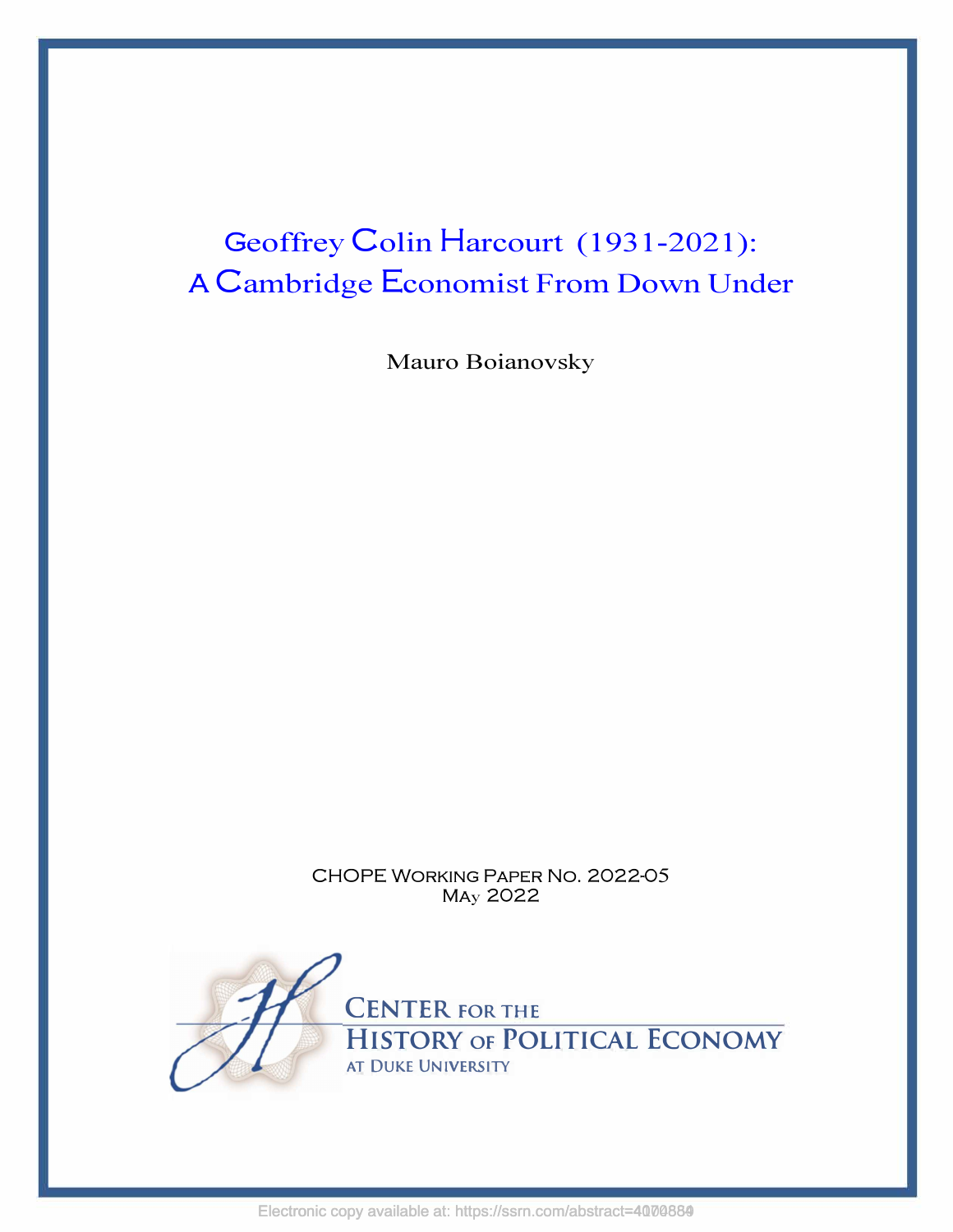## *Geoffrey Colin Harcourt (1931-2021): A Cambridge Economist From Down Under*

Mauro Boianovsky (Universidade de Brasilia) mboianovsky@gmail.com

This version May 9th 2022

*History of Economic Ideas* 30 (1), 2022, forthcoming

**Abstract.** The paper offers a view of Geoff Harcourt's – b. 1931 in Melbourne; d. 2021 in Sydney – life trajectory as an Australian economist educated and active in the Cambridge UK tradition. His main contributions – to the Cambridge capital debates, history of economic thought and post-Keynesian economics – are discussed against aspects of his biographical background.

**JEL codes.** B31, B50

**Keywords.** Harcourt, biography, capital debates, post-Keynesianism, history of economics

**Acknowledgements**. I would like to thank Guido Erreygers for bibliographical support. Research funding from CNPq (Brazilian Research Council) is gratefully acknowledged. I have benefitted from helpful comments by Roger Backhouse and the *HEI* editor Nicola Giocoli.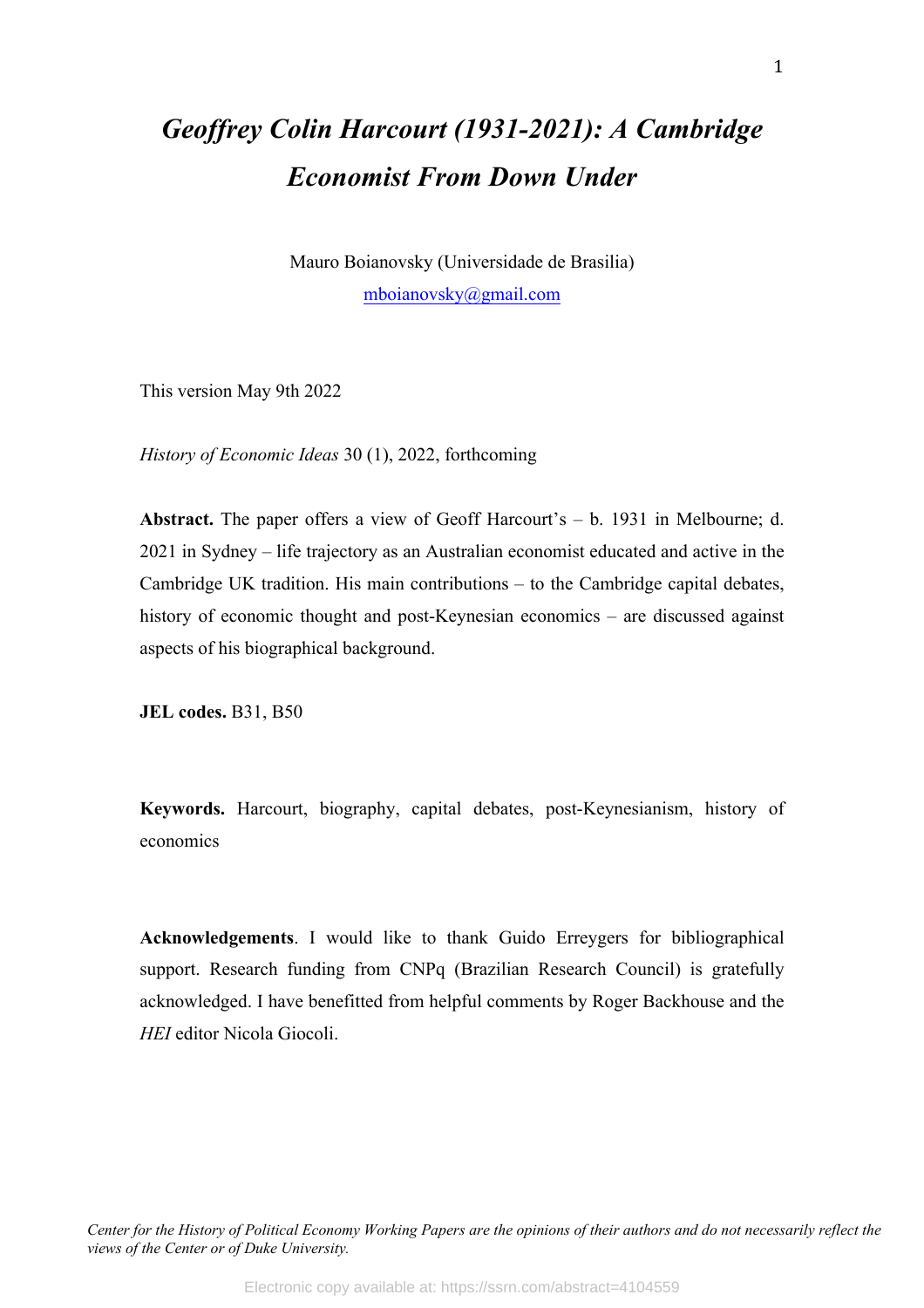## **1. Studying Geoff**

Former students of Geoff Harcourt, who passed away on the  $7<sup>th</sup>$  of December 2021 in Sydney, probably remember how he used to begin his courses of lectures – mostly on post-Keynesian economics – by discussing how values, ideology and theory were indissolubly interconnected, followed by a statement of his own political, philosophical, religious and economic views.<sup>1</sup> Harcourt had started doing so around the time he was working on his widely read 1969 survey on the capital debates between some prominent members of the economics departments at Cambridge University and at the Massachusetts Institute of Technology (MIT), which brought him international reputation (Harcourt 1969a; followed by Harcourt 1972, a book length version of the article). The survey was written in the second semester of 1968, when Harcourt shut himself away from his intense direct action anti-Vietnam War activities started in mid 1967, as the Campaign for Peace in Vietnam in South

Australia was set up in Adelaide – where he lived at the time – in reaction to Australia's extended involvement in that conflict. He was then deeply influenced by contemporary works by Australian historian Hugh Stretton (1969) and American linguist Noam Chomsky (1967) on the public role of intellectuals (Harcourt 1992a: 5- 6; 1995: 240; [1999] 2012a: 26; 2011a: 123-24).

Born in Melbourne on the  $27<sup>th</sup>$  of June 1931, Harcourt never wrote a complete autobiography despite invitations from publishers to do so, as he preferred to retain his large economic network of many friends instead of revealing "episodes and attitudes often known only to the persons concerned and of which they (in any event, I) are thoroughly ashamed" (Harcourt 2012a: 1; see also Harcourt 2018: 2-3). Nevertheless, he produced a relatively large number of "intellectual autobiographical" essays, with recollections of his family background, intellectual formation and professional life in periods in Cambridge UK (1955-58; 1963-66; 1971-72, 1980, 1982-2010) and Australia (Melbourne 1931-55, Adelaide for most of the 1960s until 1982, and Sydney 2010-21).

<sup>&</sup>lt;sup>1</sup> I took Geoff's course on post-Keynesian macroeconomics and did my PhD thesis under his supervision at the Faculty of Economics and Politics of Cambridge University in the early 1990s.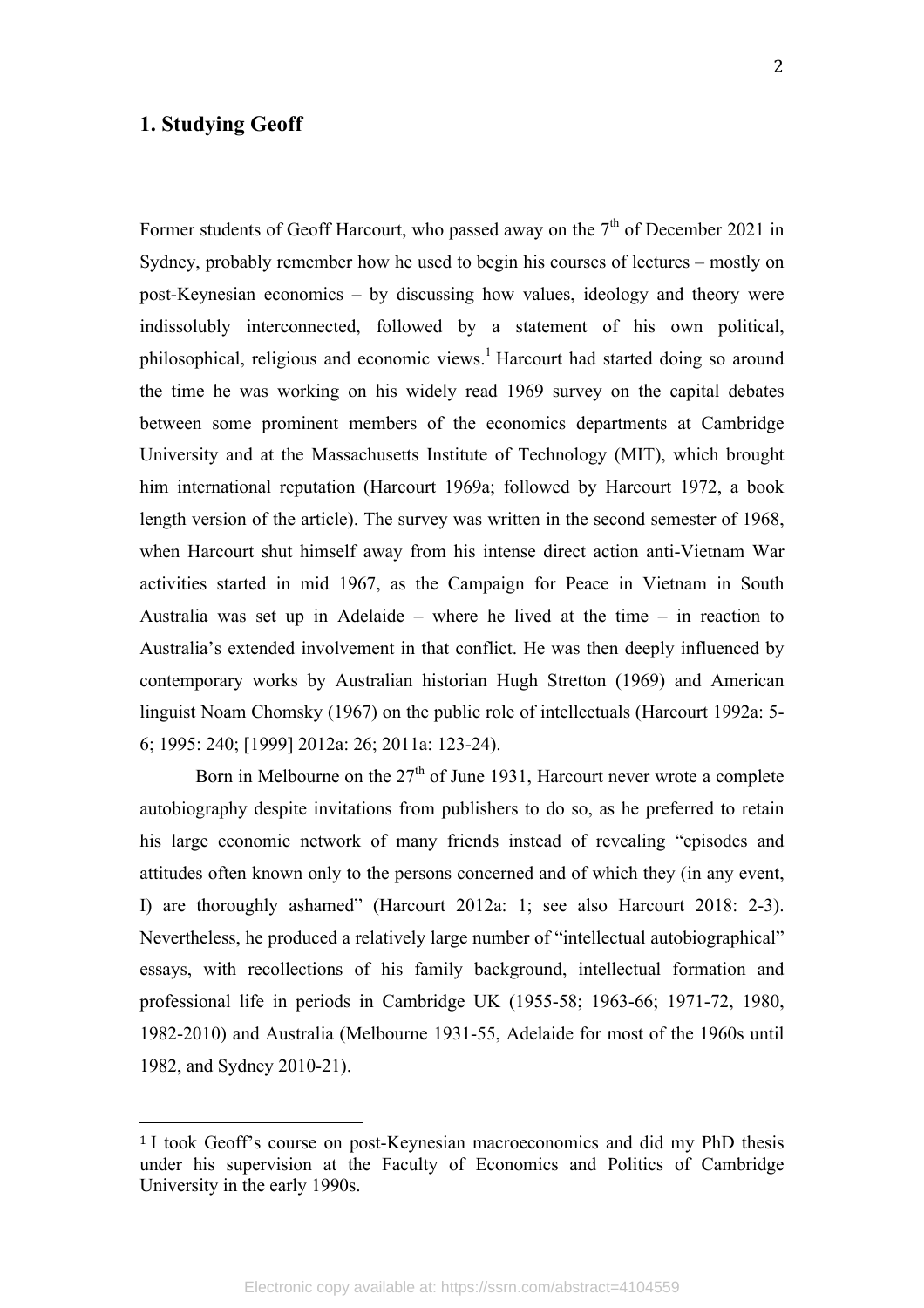Harcourt was one of the economists who responded positively to requests for autobiographical memoir essays that became fashionable from the 1980s-90s, from journals such as *Banca Nazionale del Lavoro Quarterly Review*, *The American Economist* and the *European Journal of Economics and Economic Policies: Intervention*, and from collections edited by Arestis and Sawyer (1992), Hertjee (1999) and, more recently, Sinha and Thomas (2019) (see Harcourt 1992a, 1995a, 1998, [1999] 2012a, 2011a, 2019a). Moreover, he published recollection pieces as new opening chapters of some of his collections of previously published essays (Harcourt 1992b, 2001a). Although there is some repetition (Harcourt 1992a is virtually identical with Harcourt 1992b), those autobiographical essays altogether are quite informative, particularly when his lengthy interviews are also taken into account (Harcourt and King 1995, King 1995, Mongiovi 2001, Macfarlane 2007, Harcourt 2011b, Tran-Nam and Harcourt 2017).

Two obituary articles (apart from a number of shorter pieces on the press etc.) about Geoff Harcourt have been published so far, both by Australian economists (Kriesler 2022; Cornish & Hawkins 2022). Before that, during Harcourt's lifetime, a number of biographical accounts and/or assessments of his contributions to economics came out, firstly as part of Groenewegen & Macfarlane's (1990: 196-99) discussion of seven internationally prominent Australian economists from  $1950<sup>2</sup>$ . That was followed by Hatch and Petrides (1997) – written for Harcourt's Festschrift on the occasion of his  $65<sup>th</sup>$  birthday – and by Hatch and Rogers (1997) in celebration of his election as Distinguished Fellow of the Economic Society of Australia (which he had presided over 1974-77). More recently, Millmow (2017: 169-71, 188-89) discussed aspects of Harcourt's contributions to economic theory and to Australian debates on economic policy, including a couple of references to the "Papers of Geoff Harcourt", formed by 175 boxes covering the period 1939-2016, held at the National Library of Australia<sup>3</sup>

Mark Perlman (1995), who, as founding-editor of the *Journal Economic Literature* had commissioned Harcourt's (1969a) survey, provided a first general account of his contributions to economics, together with Perlman (1997) on problems

<sup>2</sup> The others were H.W. Arndt, T.W. Swan, M.C. Kemp, W.M. Corden, W.E.G. Salter and S.J. Turnovsky. Harcourt was the only heterodox economist on the list.

<sup>&</sup>lt;sup>3</sup> I did not have the opportunity to access the Harcourt Papers for the purposes of this essay.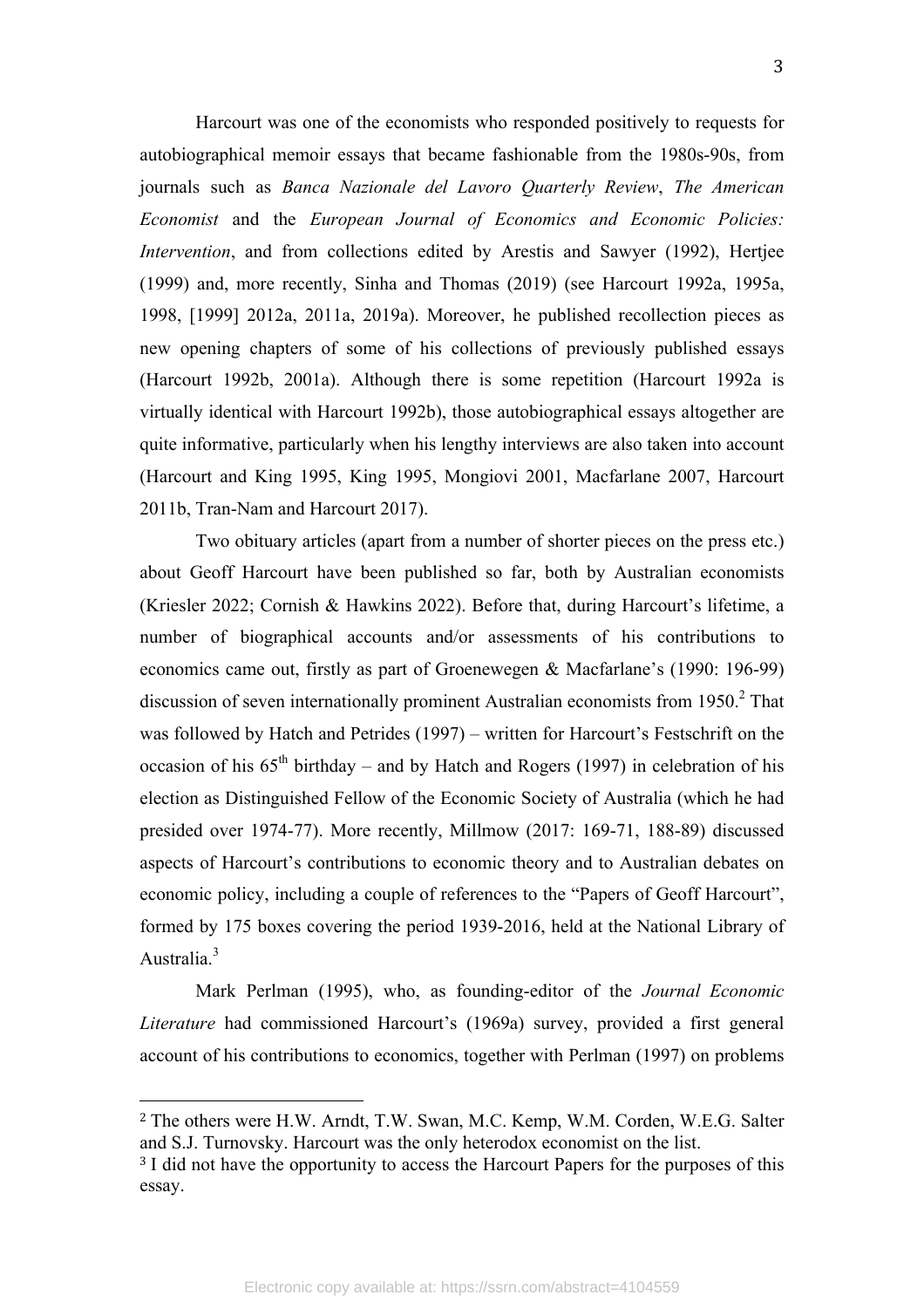in the reception, after the 1980s, of what Perlman called Harcourt's humanitarian and communitarian economics. Twenty years later, Velupillai (2017) would offer a general assessment of Harcourt's economics, in a chapter of a collection about Cambridge economists. Davis (1997) and Repapis (2014), respectively, have discussed important features of Harcourt's work as a historian of economics and as a dedicated book-reviewer.

Arrow (1999) – in his foreword to the third volume of Harcourt's Festschrift, formed by 28 essays contributed by Harcourt's former students – and Cohen (2022) – in his afterword to the  $50<sup>th</sup>$  anniversary edition of Harcourt's 1972 book – have reflected about Geoff Harcourt's character and personality, pointing to his sweet temper, humanitarian and egalitarian values, roles as motivator, catalyst and community-builder, wit, and courtesy for others' ideas. Other commentators have also recognized such attributes. Arrow (1999: xviii), who interacted with Harcourt at the Cambridge Faculty of Economics and Politics in 1963-64 and 1971-72, recalled how he "only came to realise later the extent to which [Harcourt's] concerns were motivated by strong humanitarian and egalitarian values derived from his religion".<sup>4</sup> Like other, better known, distinct instances (e.g. Frank Knight and Philip Wicksteed), religion was a significant element of Harcourt's outlook as an economist (see Harcourt 1994a and section 2 below).

Harcourt (1972: 165) once wrote that Knut Wicksell (1851-1926) was the "most loveable of the 'great' economists" due, inter alia, to the Swedish economist's acknowledgement of contributions by colleagues and predecessors, concern with economic justice, and intellectual honesty – shown, for instance, in Wicksell's pioneer discussion of hurdles faced by neoclassical capital theory (the famous "Wicksell effects"), which provided a starting-point for the capital debates surveyed

<sup>4</sup> Arrow (1999: xviii) pointed out that the fact that Harcourt clearly expressed the nature of differences in viewpoints between contending parties – and the precise ways they agreed or disagreed – did not mean he was a "wishy-washy eclectic", as he had firm convictions and maintained them. The admiration was mutual. Harcourt (2017) agreed with many in that Arrow was the greatest economist of his generation. Harcourt lectured about the British National Health Service at Cambridge in 1964-65 on the basis of Arrow's classic article on uncertainty and medical care. Arrow, who was one of the referees of Harcourt (1969a) – the others were J. Stiglitz and P. Samuelson – wrote to Harcourt upon publication asking: "May I use your brilliant survey for my graduate class at Harvard?", which is the letter Harcourt prized "most of any I've received in all the world" (King 1995: 177).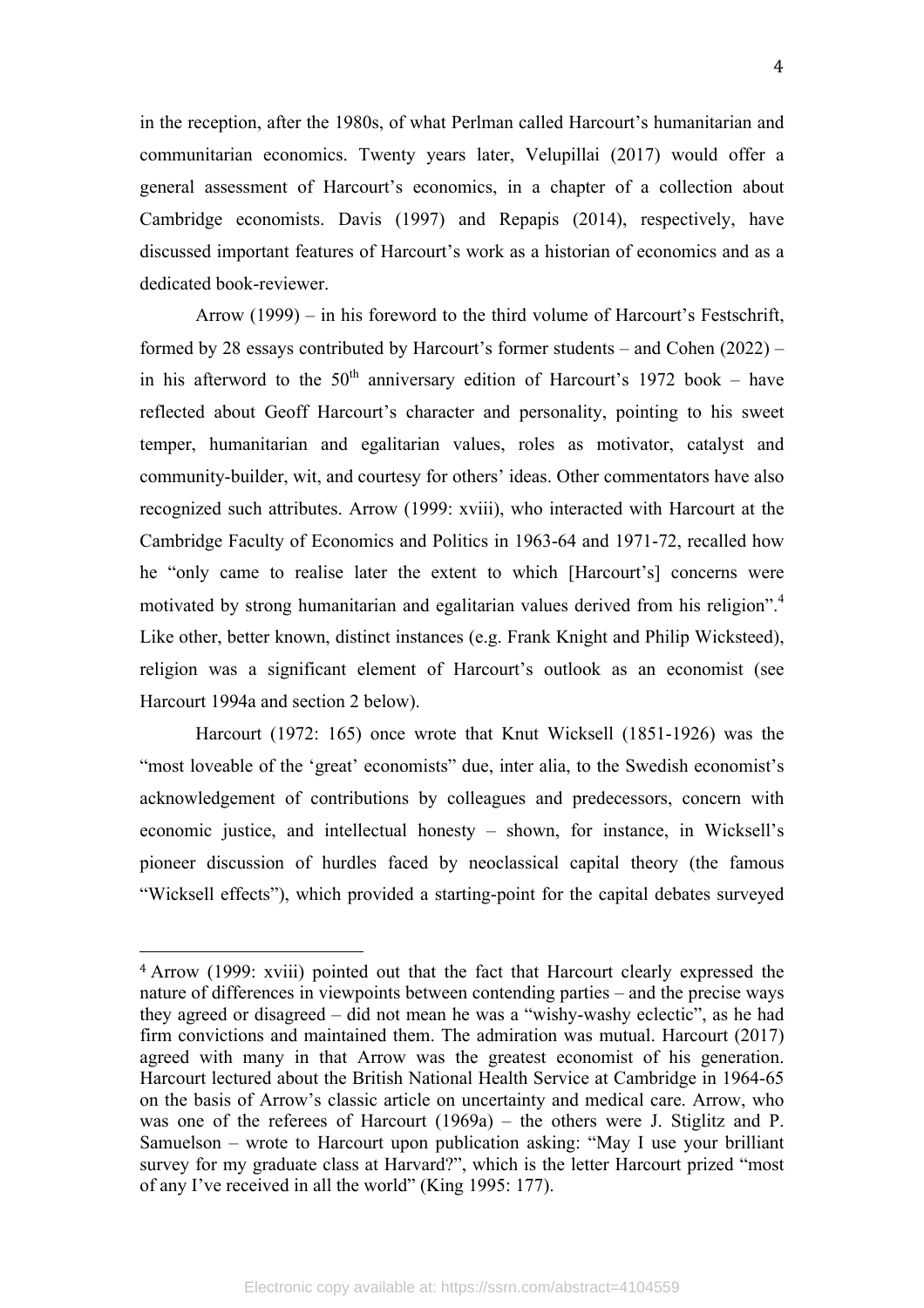by Harcourt. We may say now that, to many, Geoff Harcourt is among the most loveable of the economists who enlightened our trade over the last 60 years or so.

An examination of Harcourt's intellectual and personal trajectories provides insights about the emergence of heterodox economics, especially its post-Keynesian alternative. Economic heterodoxies burgeoned in the 1970s, when they were institutionalized as reactions to the establishment of a dominant neoclassical orthodoxy (see Backhouse 2000). Interwar economics was essentially pluralist, a feature that declined but continued to survive until the 1960s. Harcourt contributed a number of formal economic models throughout the 1960s up to the early 1970s, about growth, pricing, investment, distribution, and the rate of return. Although recognizable with hindsight as "post-Keynesians", they were addressed to and read by a broad audience at the time (see e.g. Harcourt 1963a, b; 1965a, b; 1966; 1968; 1969b; Harcourt & Massaro 1964a, b; Harcourt & Kenyon 1976;).<sup>5</sup>

Harcourt's research agenda as a model-builder deepened during the three and a half years (1963-1966) he spent in Cambridge – cherished as the most exciting and productive of his professional life (see e.g. Harcourt 1992b: 4-5) – when he interacted with Joan Robinson, Richard Kahn, Piero Sraffa, Frank Hahn, James Mirrlees and visitors such as Robert Solow, Kenneth Arrow and Joseph Stiglitz, among others.

Harcourt's (1969a, 1972, 1976) surveys of the capital debates – especially in its 1972 version, which embedded many of his 1960s models and a few new ones on distribution and accumulation – represented a culmination of that agenda, even though he came to produce the *JEL* survey by chance, as he had not contributed to the 1950s-60s capital debates before. <sup>6</sup> Harcourt (1969a, 1972) attracted attention from economists in general, sometimes critically. The Cambridge capital controversies was one of the last episodes when economists that would be soon labelled "orthodox" and "heterodox" agreed to have an extended conversation – although beset my communication problems, which Harcourt's surveys attempted to sort out – around a common theme.

<sup>5</sup> Harcourt & Kenyon (1976), based on a first version Harcourt drafted around 1966, was rejected by the *Economic Journal* in 1974 – even though the editors D.G. Champernowne and B. Reddaway were then both members of the Cambridge Faculty – probably reflecting the new times of mainstream dominance (see Harcourt [1995c] 2012a).

<sup>6</sup> One may say that was a reason why he was asked to do it in the first place.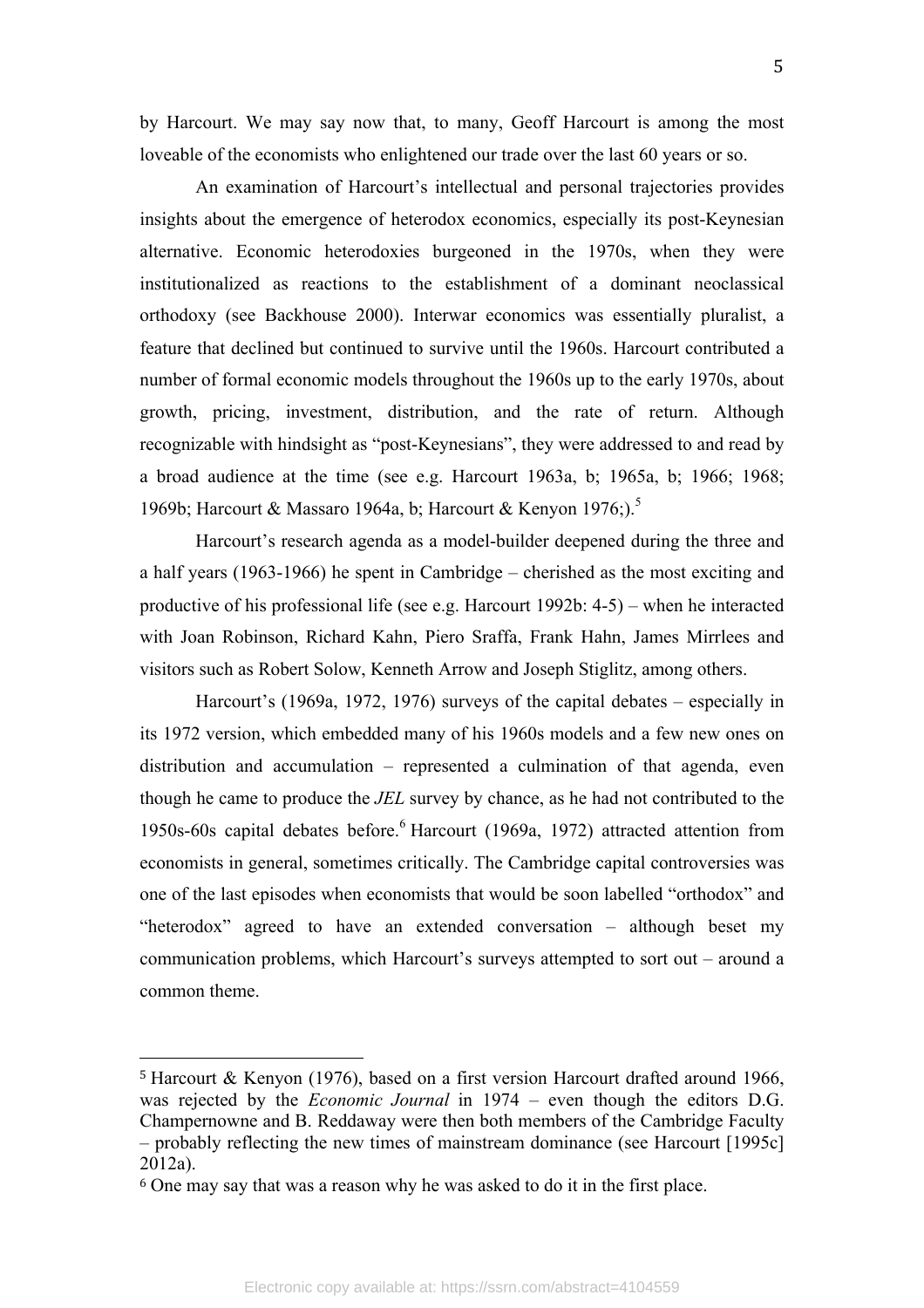The *JEL* survey was instrumental in bringing out what the conversation was all about and calling attention to fundamental theoretical issues that seemed to seriously damage the neoclassical framework, especially in its aggregative version. A few years later, Harcourt (1977a) would manage one more time, even if with limited success, to bring together economists from distinct streams to discuss the microfoundations of macroeconomics, a topic indirectly related to the capital debates and indeed close to his research agenda ever since his days at Melbourne University in the early 1950s.

Despite the highly technical terms of the debates surveyed by Harcourt (1969a, 1972, 1976) – dominated by formal discussions of reswitching, capital reversal and capital measurement issues – they were, he insisted, essentially about the *meaning* of capital, which involved different visions and ideologies about the working of the economic system. Neoclassical economists reacted to Harcourt's survey by arguing that the Cambridge (UK) mix of ideology and analysis rendered Cambridge economics "methodologically corrupt and unscientific" (see Davis 1997: 447). The outcast of Cambridge post-Keynesian economics from top journals and most textbooks followed up. Cambridge status as the respected home of the Keynesian tradition, well recognized up to the 1960s, was lost in the process, at least from the perspective of the mainstream. In that sense, one might say that the capital surveys backfired, to Harcourt's disappointment.

At the same time, post-Keynesian economics emerged and became institutionalized, initially in the United States, largely as a result of those developments (see the "manifesto" by Eichner and Kregel 1975; and the historical accounts by King 2002 chapter 4, and Mata 2004). However, it soon became clear that the outcome, lessons and relevance of the Cambridge capital controversies were not seen the same way by distinct and often conflicting strands of post-Keynesian economics (see further below), as perceived by Harcourt in his influential new series of surveys, this time about post-Keynesianism (Harcourt [1982] 1985; Hamouda & Harcourt [1988] 1992; Harcourt 2001c). The Hamouda-Harcourt ([1988] 1992) survey was close to Harcourt's (1987) entry on post-Keynesian economics in the first edition of the *New Palgrave.* Two of the editors of the *New Palgrave* (John Eatwell and Murray Milgate) were Cambridge post-Keynesian Sraffian economists, which helps to explain the relatively large number of entries in that *Dictionary* on topics related to the capital debates. However, puzzling enough, none of those entries was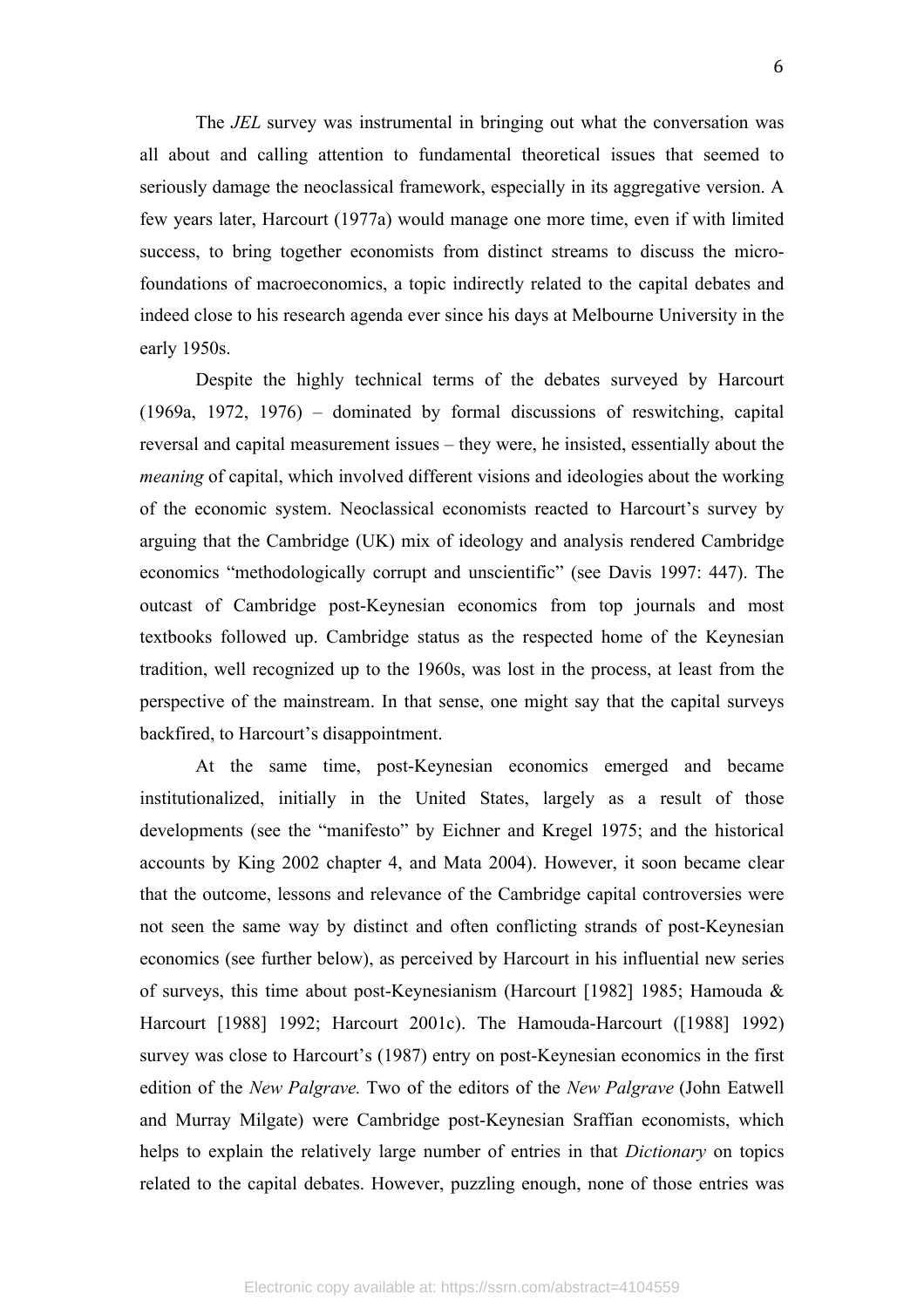written by Harcourt, which might reflect the fact that the conclusions he drew from the capital controversies were not quite the same as the Sraffians'.

Harcourt belonged to what he dubbed the "class of 1955-58" of Cambridge graduate students. It included, among others, Pierangelo Garegnani, Luigi Pasinetti, Amartya Sen, John Whitaker, Charles Feinstein and Athanasios (Tom) Asimakopulos – who in fact arrived before 1955 and stayed until 1956, and would eventually become Harcourt's close friend. 1956 was the year of publication of Joan Robinson's *Accumulation of Capital*, which she taught in her Cambridge lectures at the time. Robinson's book and lectures had a "profound effect" on Harcourt by providing an analytical framework that would form the basis of his theoretical work from then on (Harcourt 1992b: 3). Indeed, his accounts of post-Keynesian economics did not hide his preference for the Robinsonian-Kaleckian strand. Robinson was a key figure in his surveys of the capital debates, with endorsement of her claim that the central issue was the search for an appropriate method of analysis of the *processes* of accumulation, distribution and growth, as opposed to the comparative statics of *differences* in steady-state equilibrium positions. Nevertheless, as discussed below, Harcourt ([1991] 2001b: 211) protested against the notion that he was a "*militant* Robinsonian".

Robinson never managed to formally analyse such disequilibrium processes, something that, as Harcourt acknowledged, was also missing from the models discussed in his surveys. He had attempted – in a paper he often described as his favourite one ever – to deal with economic dynamics as a succession of short periods (Harcourt 1965a; see Harcourt 2001a: 13). Presented successfully at a Cambridge seminar in 1964, it was published in the leading Australian journal *Economic Record*. As recalled by Harcourt (2001b: 13), the paper "made explicit the structure of my approach to understand the processes at work in modern economics from then on." However, he would seldom mention the 1965 *ER* article, apart from references in his autobiographical pieces, probably because its impact on the literature was rather disappointing. We shall see that some key ideas from the 1965a paper are often implicit in much of what Harcourt wrote afterwards about economic dynamics and historical time.

Harcourt (1965a) grew out of his formal criticism of the full-employment assumption of Nicholas Kaldor's (1955-56, 1957) theory of distribution and growth (Harcourt 1963a). Moreover, the 1965 *ER* paper was an effort to "avoid the obstacles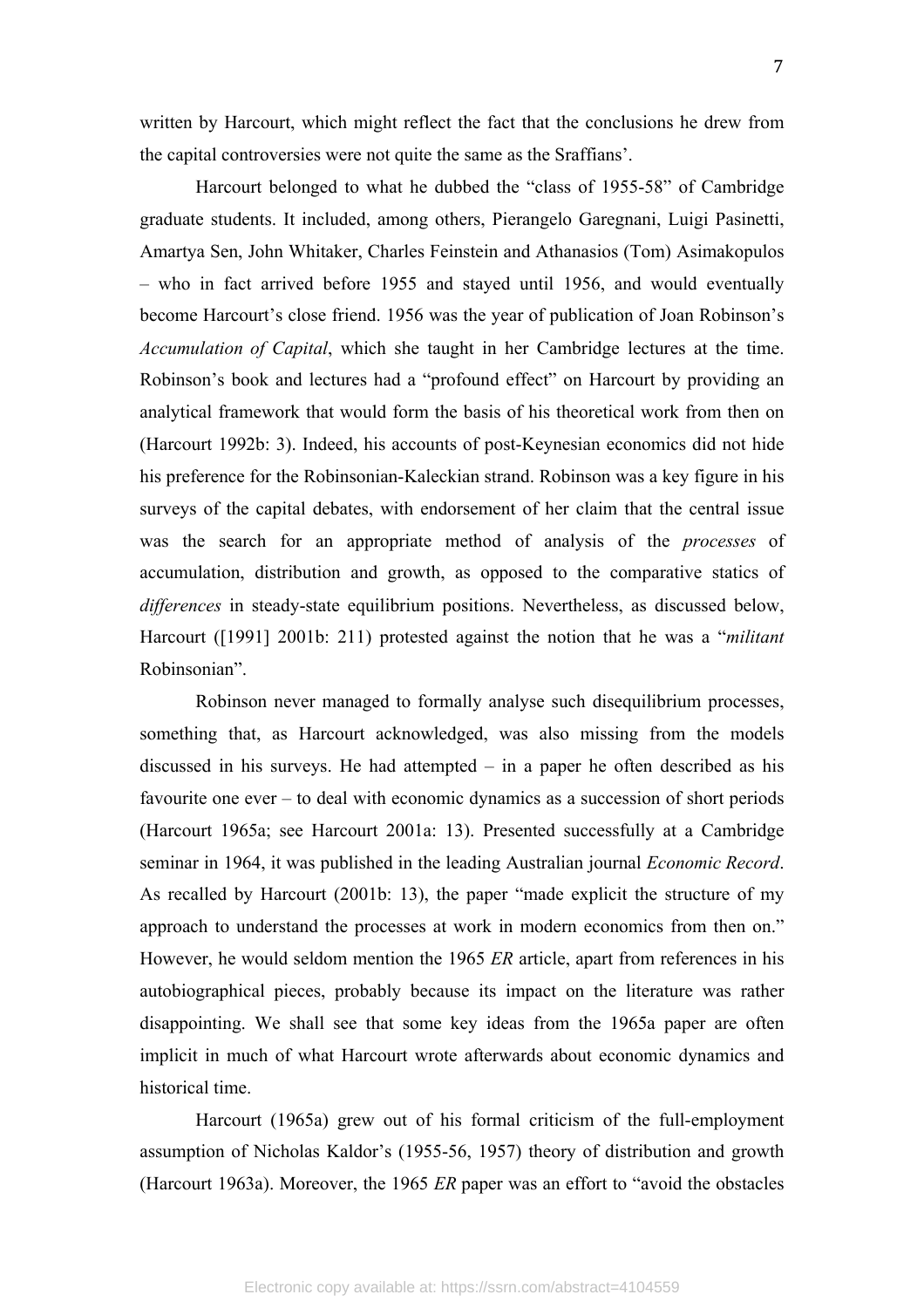surrounding the theory of accumulation and capital emanating from Joan Robinson's and Piero Sraffa's writings" (Harcourt 2019a: 101). Neither Kaldor nor Robinson deployed mathematics to convey their economic concepts. Harcourt (1963b) was an attempted contribution to formalize essential aspects of Robinson's (1956) complex volume, along the lines suggested by Harry Johnson (1963), who taught at Cambridge from 1949-1956; it was further developed in Harcourt's version of Asimakopulos's (1969) Robinsonian model (see Harcourt 1972: 232-40). Sraffa (1960), the other Cambridge economist Harcourt carefully discussed at the time, on the other hand, used plenty of mathematics in his difficult book. It took Harcourt intensive joint effort with Vincent Massaro – who was visiting Cambridge in 1963 – to get on the top of it, particularly Sraffa's innovative notion of subsystems (Harcourt & Massaro 1964a, b; Harcourt 1972, appendix to chapter 4).

Harcourt was impressed by Sraffa's analytical restatement of the classical concept of economic surplus (see e.g. Harcourt 1986). He would define economics as the "study of the processes whereby surpluses are created in economies, how they are extracted, who gets them and what they do with them … Capitalism does it in a particular way … I would like to help to create a society where the surplus is extracted and used in a way quite different from that of a capitalist society" (Harcourt 1992b: 9). Despite Harcourt's admiration for Sraffa's analytical achievements, he never regarded himself a Sraffian (or neo-Ricardian) economist, mainly because Sraffa (1960) did not deal with historical time, as discussed further below.<sup>7</sup>

When Harcourt returned to Cambridge in 1982, his days as model-builder were largely gone. Instead, his main project was to document and write the intellectual history of what he called "Joan Robinson and her circle", formed by J.M. Keynes's Cambridge pupils, immediate colleagues and their followers – Austin Robinson, Richard F. Kahn, P. Sraffa, N. Kaldor, Richard Goodwin and L. Pasinetti (sometimes David G. Champernowne was added to the list) – and by Michal Kalecki, who spent a few years in Cambridge in the late 1930s and influenced Joan Robinson

<sup>7</sup> Sraffian economist Edward Nell (1983) was puzzled by the fact that, having mastered Sraffa's concept of subsystems, Harcourt, unlike Pasinetti or I. Steedman, never used it in his own models. Nell was critical of what he perceived as Harcourt's contradiction between theoretical emphasis on short-run models and methodological attention to Sraffian surplus analysis in economies with a uniform rate of profit. However, from Harcourt's perspective there was no contradiction (see e.g. Harcourt 1981).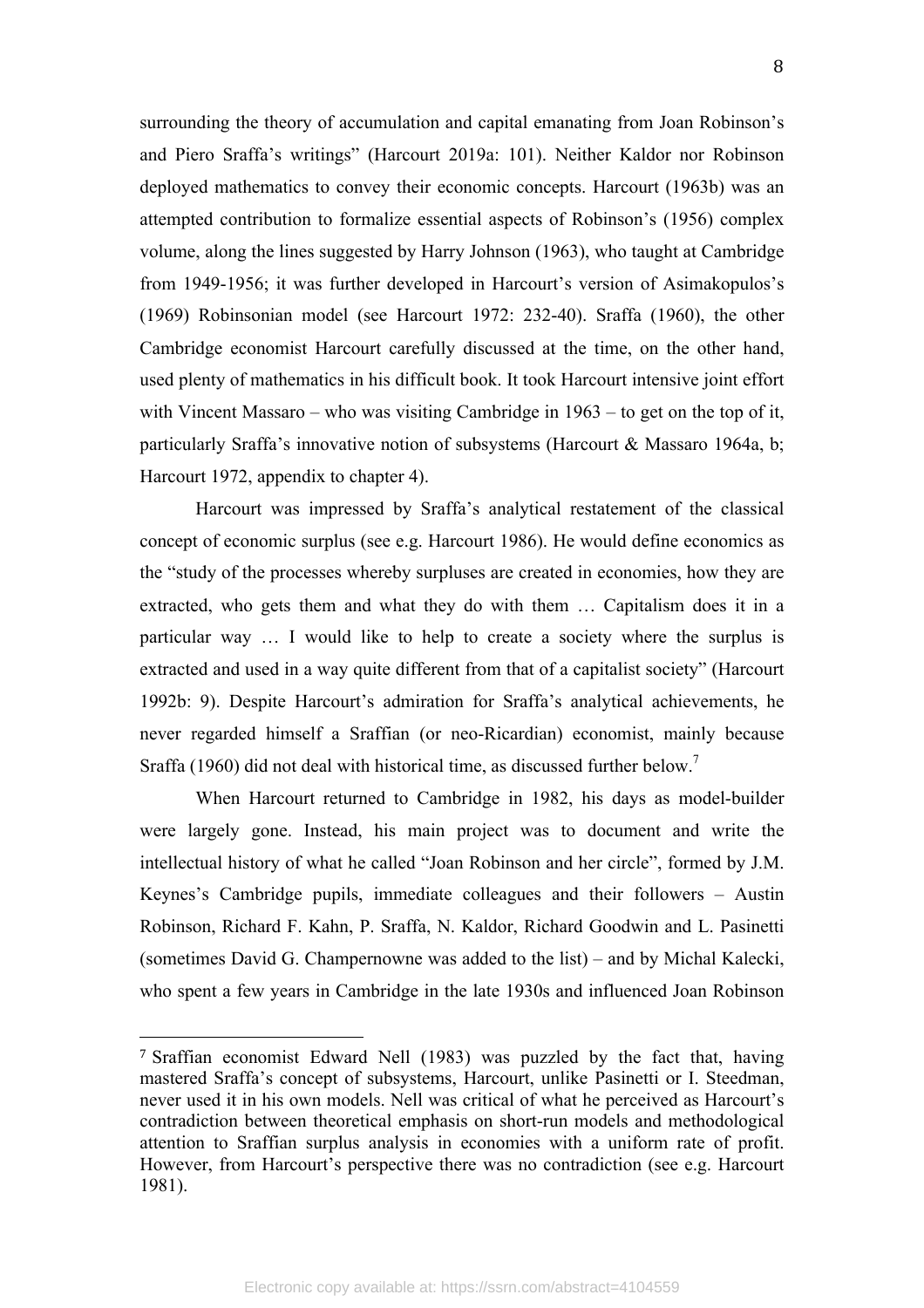deeply from then on. Harcourt (1998: 12) "passionately" believed there was an internal coherence to the Robinson circle's version of the Cambridge tradition that should be preserved.

Harcourt's perception of Joan Robinson's central role reflected his own trajectory as an economist (see Davis 1997: 452-53). Indeed, he was as much part of the "circle" as, e.g., his colleague Pasinetti. During his last, long Cambridge period (1982-2010), Harcourt became increasingly attracted to the history of modern economic thought, often in the form of intellectual biographical portraits and oral histories (see Harcourt 1993). That period culminated with his 2006 volume about post-Keynesian economics as done mostly by the Cambridge "pioneers" from 1950s-70s, followed by his biography of Robinson joint with Prue Kerr (Harcourt & Kerr 2009).

The intellectual history of the Robinson circle was deemed a "vital project" in order to "salvage the wisdom" contained in the writings of Keynes, Kalecki and their Cambridge post-Keynesian pupils and colleagues (Harcourt 2001a: 20-21). Few years after Harcourt's return to Cambridge, Joan Robinson, Kahn, Sraffa and Kaldor passed away, which added relevance to the project – even more so as they had failed to establish successors with chairs and power at the Faculty of Economics. The downfall of the Cambridge tradition – as illustrated by the fact that Harcourt never got a personal chair – was evident enough by the time he retired in 1998, which led him to discuss the issue as part of papers and interviews, usually in bitter terms. The contrast between Cambridge in the 1950s-60s on one hand and after the mid 1980s on the other was all too clear: "You will not find [in Cambridge nowadays] what I found, first as a research student there in 1955 and then a young lecturer there in the 1960s, which was the most exciting time in our life and, Joan<sup>8</sup> and I always say, possibly the happiest time as well" (Harcourt 2012b: 23).

However, that did not mean he regarded the post-Keynesian research program as dead-end. Indeed, the *Handbook of Post-Keynesian Economics*, formed by invited contributions – edited in two volumes by Harcourt and his former student Peter Kriesler a couple of years after Harcourt moved back to Australia as Honorary Professor at the School of Economics at the University of New South Wales (Sydney)

<sup>8</sup> Geoff and Joan Harcourt (née Bartrop) got married in Melbourne in August 1955, shortly before leaving for his doctorate in Cambridge.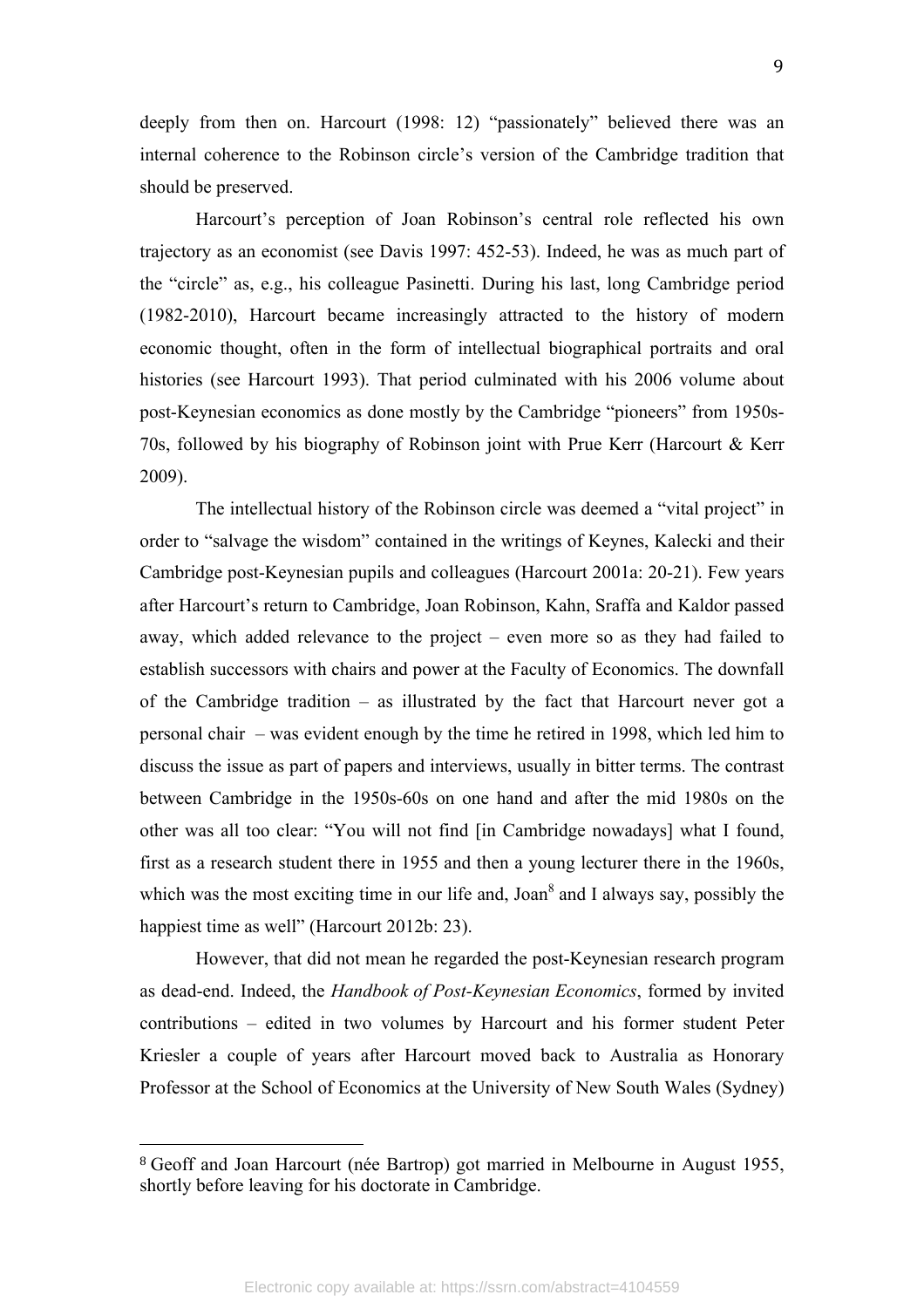– was intended to show otherwise (see Harcourt and Kriesler 2013a). He saw that *Handbook* as the "culmination of my life's work" (Harcourt 2019a: 111).

## **2. History of economics and economists' lives**

Around the time he arrived for a permanent position in Cambridge, Harcourt (1983) summed up in the *Who's Who in Economics* his main contributions so far, divided into three areas. The first was capital theory, as he tried to make clear "in a fair and good-humoured way", to students and colleagues alike, the issues of the Cambridge controversies. His contributions to "post-Keynesian theory" came next, particularly to the theory of pricing and investment decisions, and to the theory of income distribution and level of activity in the short run. Finally, he referred to his biographical sketches of some leading economists as an attempt to "make the subject more alive and humane."

That was also the time when Harcourt put together his first collection of previously published essays, which would be followed by other volumes approximately every 5 or 6 years until 2012. Some of his papers written after that were collected in *Post-Keynesian Essays From Down Under*, jointly with other Australian economists (Halevi, Harcourt, Kriesler and Neville 2016). By the time of his entry in the *Who's Who*, he had written two books: Harcourt  $(1972)^9$  and an introduction to Keynesian macroeconomics (Harcourt, Karmel and Wallace  $1968$ )<sup>10</sup> with colleagues from the University of Adelaide. He would write two other, close to the end of his 1982-2010 Cambridge period, as mentioned above (Harcourt 2006 and Harcourt & Kerr 2009). His books on *Economic Activity* (1968) and *Post-Keynesian Economics* (2006) reflected his teaching experiences over the years in Adelaide and Cambridge, respectively (see Harcourt 2001d).

Upon his arrival in Cambridge in 1982, Harcourt's output as historian of economics became increasingly conspicuous over the years, partly as by-product of his research project on Robinson and her circle. As a result, apart from biographical

<sup>9</sup> Translated into Italian, Polish, Spanish and Japanese between 1973 and 1980.

<sup>10</sup> Translated into Italian in 1969.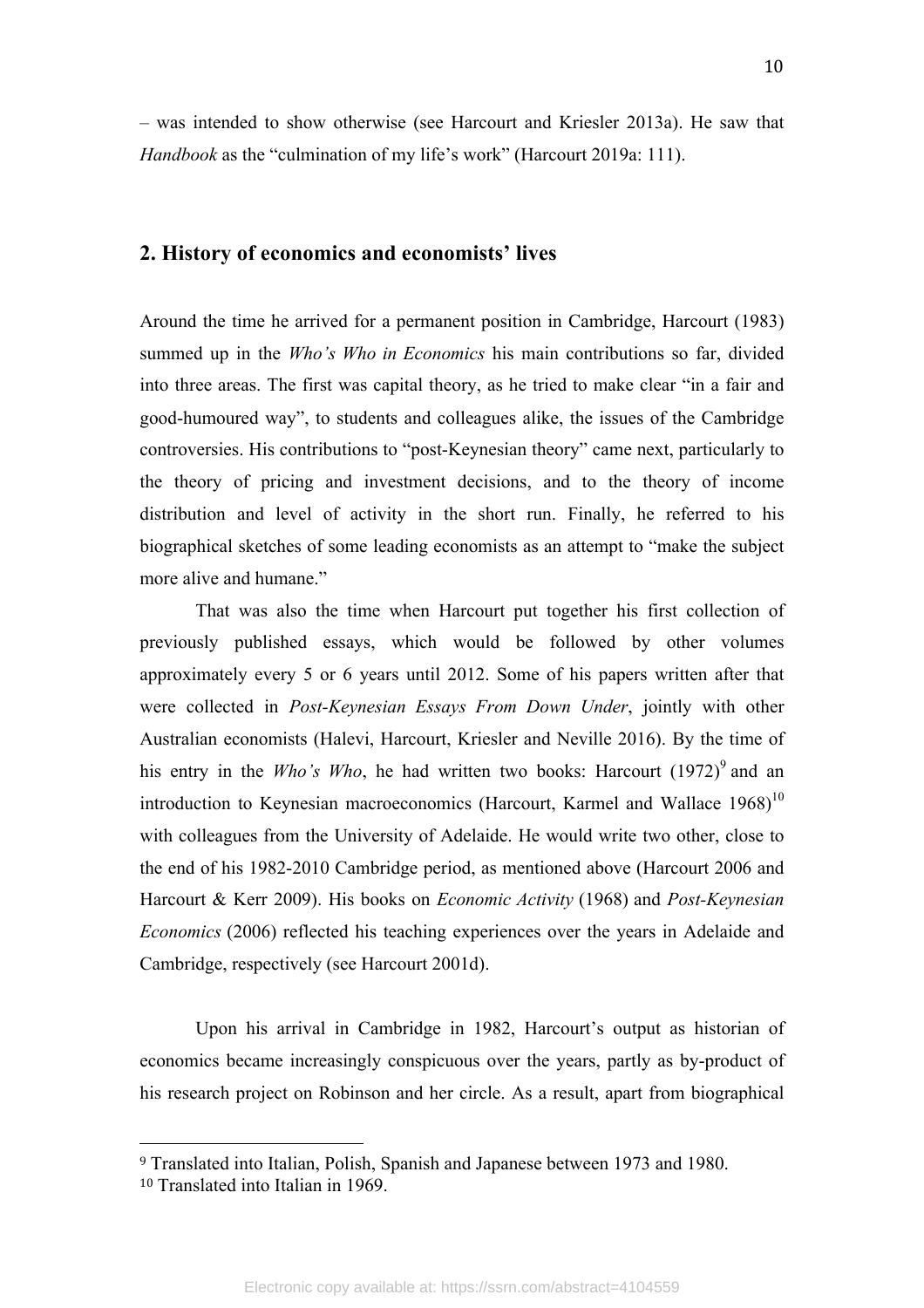essays, he published historical pieces in journals such as the *Economic Journal*  (Harcourt 1986), *History of Political Economy* (Harcourt 1984, 1990; Gram and Harcourt 2017), *History of Economic Ideas* (Harcourt 1991a 2001e, 2009), *Journal of the History of Economic Thought* (Araujo and Harcourt 1993), *Cambridge Journal of Economics* (Harcourt 1994b), *History of Economics Review* (Harcourt 1991b) and *Eastern Economic Journal* (Harcourt 1981, which should be read against the background of his [1982] 1985 survey of post-Keynesianism).

Moreover, he produced broad historical accounts of economics at Cambridge and of growth theory – beyond the Robinson circle – as book chapters (Harcourt [1998] 2001b, Harcourt & Kerr 2003; Harcourt 2016, chapter 7 on "Theories of growth: from Adam Smith to 'modern' endogenous growth theory", and appendix I on "Biographical sketches of the pioneers"). Finally, Harcourt's collaboration with Avi Cohen sharpened his historical take on the capital debates that took place not just during the Cambridge controversies, but also before that (Cohen and Harcourt 2003, 2005a). Indeed, Harcourt's (1969a, 1972) surveys may be read as a genre of contemporary history of economic thought (see Davis 1997).<sup>11</sup>

Most of Harcourt's HET pieces are about or closely related to Cambridge, including Alfred Marshall and disputes over his theoretical heritage. He identified two major routes that came out from the Cambridge Marshallian tradition: one goes through Keynes and macroeconomics – further subdivided into the post-Keynesian group's essentially theoretical work and the Cambridge Department of Applied Economics (DAE) led by Richard Stone – and the other through Pigou and economic welfare, represented mainly by Amartya Sen and James Meade (who extended both branches). Moreover, Dennis H. Robertson, the quintessential Marshallian economist, developed an approach of his own, particularly in monetary macroeconomics, which led to a split of Cambridge into two camps witnessed by Harcourt as a graduate student in the 1950s: the Keynesians, led by J. Robinson and R.F. Kahn, and the people around Robertson (Harcourt 2012b).

That split had its origins in the 1930s, when Keynes and Robertson parted company following the publication of the *General Theory,* having collaborated

<sup>11</sup> The History of Economics Society, the European Society for the History of Economic Thought and the History of Economic Thought Society of Australia have all elected Harcourt as a Distinguished Fellow, in recognition of his work as a historian of economics.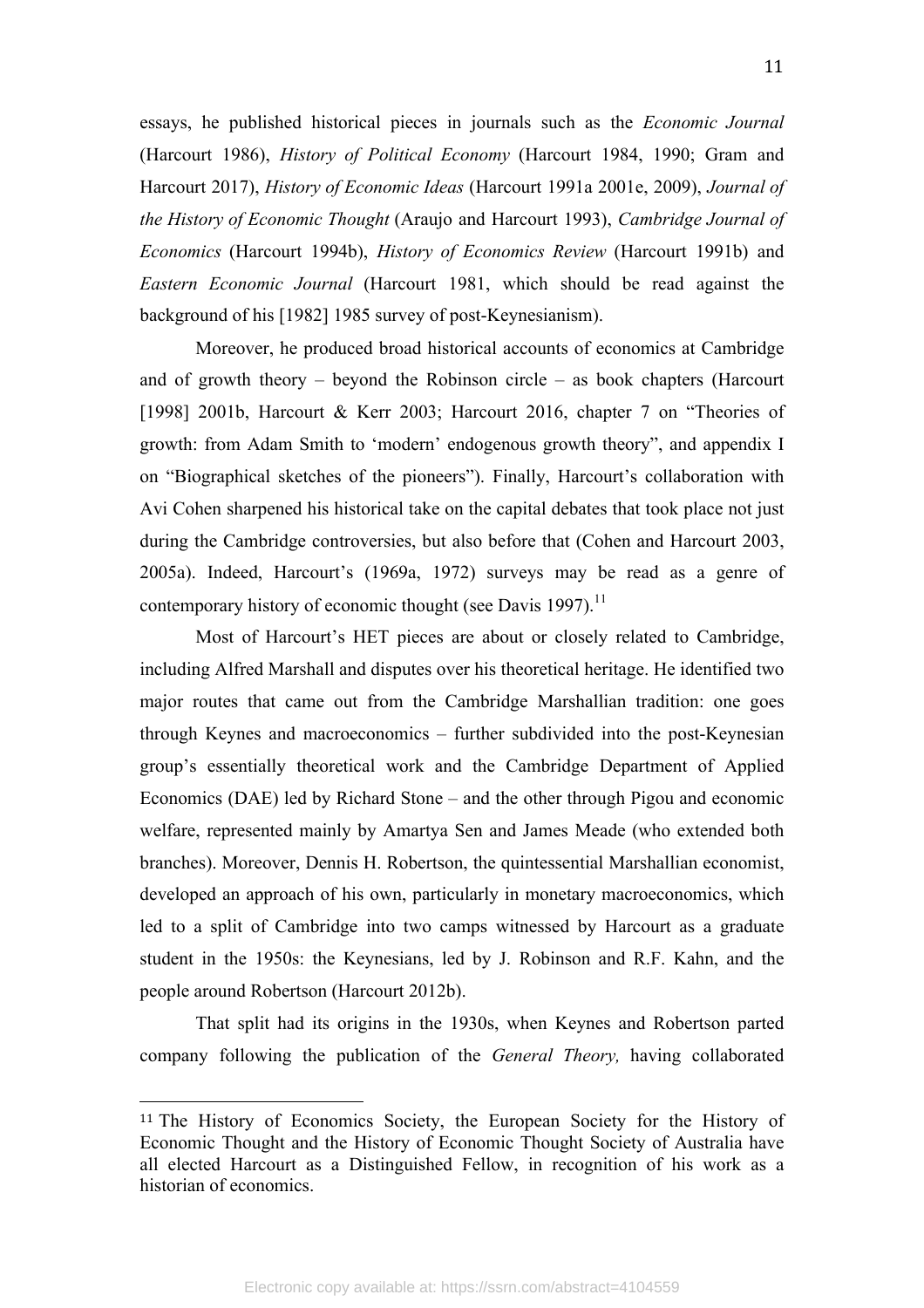extensively before that – an event Harcourt ([1998] 2001b: 343) described as "both a personal tragedy and a professional one for the development of economic theory." Harcourt ([2000] 2001b: 203) eventually put Robertson in the company of Kalecki and Goodwin as three of the "most perceptive" students of capitalist processes who showed that economic growth is inevitably cyclical. Hence, he eventually sided with Robertson's view of the interaction of the real and monetary sectors, against Keynes's claim that macroeconomic stabilization should try to remove cyclical developments altogether (Harcourt & Kerr 2003: 345; see also Boianovsky 2018).

Harcourt's thesis supervisor, Ronald Henderson – after a disastrous attempt to be supervised by Kaldor – belonged to the Robertsonian segment. That did not interfere with Robinson's overwhelming influence on Harcourt, as his PhD thesis, unlike Garegnani's, Sen's and Pasinetti's theses, did not address Cambridge theoretical themes, but a topic of applied economics reflecting his strong Australian accounting background (Harcourt 1992b: 3; Harcourt 1960; see section 3 below). Harcourt attended Robertson's lectures in 1955, but "could not make heads or tails of them" until he read the three volumes of Robertson's published *Lectures* for his 1991 article on Marshall's centenary (see Boianovsky 2003: 783).

Harcourt (1990) is remarkable for bringing out Joan Robinson's early pioneer approach to tractability issues in economics. His 2001 *HEI* article provided a first general account of the phases in Robinson's intellectual trajectory, from the perspective of the influences of her teachers and, later, colleagues, including Oxford economist Roy Harrod. As Harcourt (2001e: 66; Harcourt & King 1995: 48) pointed out, there were also clashes in the 1950s and 1960s within the Cambridge post-Keynesian group. J. Robinson and Kaldor disputed priority over the generalization of the *General Theory* to deal with growth and distribution issues in the long run. Harcourt's accounts of those and other events in the history of Cambridge economics are often coloured by inside perspectives, as in his remark that "Nicky [Kaldor] thought that Joan [Robinson] was pinching his ideas, Joan tried to calm him down but Richard [Kahn], a rather naughty man in some ways, stirred them up, just when there was a terrible fight between the Robertsonians and the Keynesians in Cambridge" (Harcourt 2012b: 20).

Harcourt's 1984 *HOPE* article – originally delivered as the 1982 G.L. Wood Memorial Lecture at Melbourne University in June 1982 – is one of the exceptions to the overall dominance of Cambridge topics in his HET agenda. It consisted of a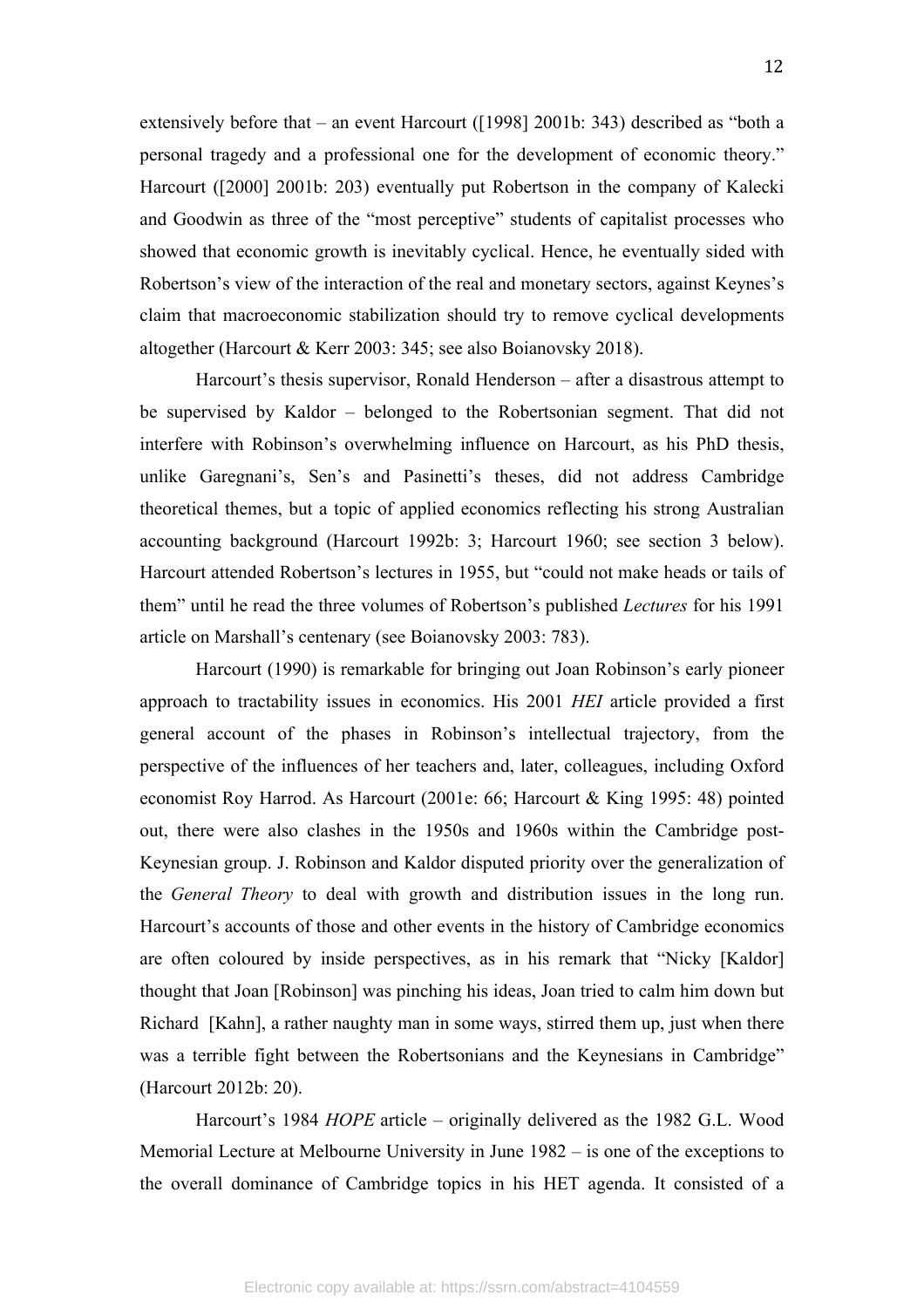pioneer attempt to tell the history of modern economics from the perspective of economic Nobel prizes awarded from their start in 1969 up to the early 1980s. Harcourt (1984: 489) regretted the "scandalous oversight" that had kept Joan Robinson out of the awards.<sup>12</sup> Apart from writing to most Nobel Prize winners and some other well-known economists (e.g. R. Solow, J. Tobin, R.C.O Matthews, W. Baumol) with questions about their background and training, Harcourt read their Nobel lectures, Nobel memorials etc. That was part of his broad interest on how economists' backgrounds and personalities affect their approaches. It linked up with his exercises in oral history displayed in a number of biographical essays informed by chats with his subjects, started with a sequence published in the *Journal of Post Keynesian Economics* (on G. Shackle, K. Boulding, L. Tarshis and R. Goodwin; see Harcourt 1993, part II). That was followed years later by conversation with and intellectual biography of Richard Stone (Harcourt 1995d; Pesaran and Harcourt 2000), among the most comprehensive in Harcourt's series of oral histories.

Harcourt (1984: 490) concluded from his perusal that Alfred Marshall's "cool heads and warm hearts" were well represented among the Nobel laureates up to 1984. That was his favourite Marshall phrase.<sup>13</sup> Most of the recipients saw economics as a

<sup>12</sup> Meade was the only Cambridge-connected economist awarded the Nobel Prize in the period covered by Harcourt (1984); Stone would receive it in 1984, Mirrlees in 1996 and Sen in 1998. Harcourt (1988: 167) saw Kaldor's absence from the awards as yet another (apart from Robinson and Kahn) "scandal" and "victim of the, perhaps unconscious, boycott by the Electors of those unorthodox creative minds who were too close to Keynes and to England." He speculated that that was a belated reaction by the Swedes to the way "the Brits treated Wicksell" (Harcourt & King 1995: 58). Interestingly enough, Harcourt reported a dinner with Assar Lindbeck (then chairman of the committee for the economics Nobel Prize) in Melbourne just before the economics Nobel Prizes started, when Lindbeck revealed that he was going to give it to E. Chamberlin and J. Robinson for their contributions to the theory of monopolistic competition. Harcourt then reacted by informing Lindbeck that Chamberlain had died two years before, and that Robinson had repudiated her 1933 *Economics of Imperfect Competition*. Lindbeck responded, "'Well, she's not done anything else'. So we argued for ages on that" (Harcourt  $& King 1995: 59$ ). It is worth mentioning that Sraffa had been awarded the Söderström Gold Medal by the Royal Swedish Academy of Sciences in 1961, which was equivalent to receiving the Nobel Prize, largely thanks to Gunnar Myrdal (see Arthmar and McLure 2019; and Harcourt 2004, one of his best short biographical pieces).

<sup>13</sup> Marshall (1885: 57; italics added) vowed in the last paragraph of his Cambridge inaugural lecture that "It will be my most cherished ambition to increase the numbers of those whom Cambridge … sends out to the world with *cool heads and warm hearts*, willing to give some at least of their best power to grappling with the social suffering around them." At the same time, Marshall wanted to avoid his students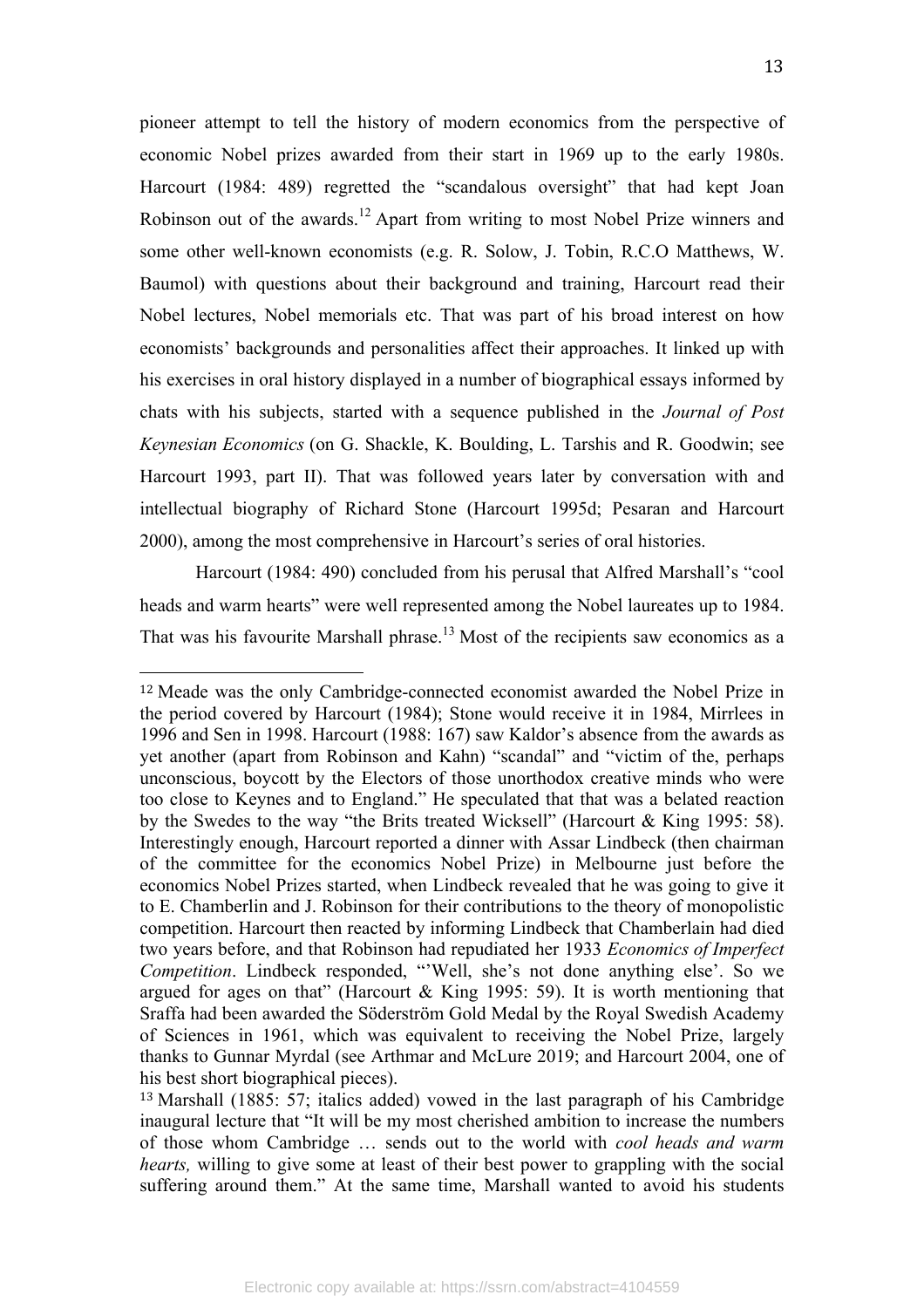means to analysing economic problems (such as poverty, unemployment, discrimination and inflation) in order to improve the "lot of ordinary men and women" (ibid). Harcourt (1992b: 9) would later define his own goal as an economist along those lines: "to make the world a better place for ordinary men and women, to produce a more just and equitable society." Interestingly enough, he included in that set Nobel winners who, like M. Friedman, F. Hayek and G. Stigler, opposed discretionary government intervention, as they based their case on the damage to welfare that they believe "will ensue and has ensued" – although he rejected their critical interpretations of Keynes's macroeconomics as over-simplifications (Harcourt 1984: 490-91; 500). Harcourt was particularly positive about the concern with economic development issues displayed by some Nobel recipients – as in models of dual economies designed by Arthur Lewis in the 1950s, whose framework was based on the classical concept of the economic surplus, along the lines Sraffa (1960) would develop later for rather different purposes, a connection seldom acknowledged by Cambridge economists apart from Harcourt.

"I still believe in heroes and heroines and I like to know what makes them tick", Harcourt ([1996] 2001b: 330) stated while explaining his attraction to intellectual biographies and their role in allowing to see the links between the individuals' "historical settings, their class, educational, philosophical and religious backgrounds" and the economic issues they worked on. That was also how he taught HET, under the influence of R. Heilbroner's 1953 classic *Wordly Philosophers*, which came out when Harcourt was an undergraduate in Melbourne (see Harcourt 2019a: 114). The formulation of economic theories is driven by the economist's goals and conditioned by the economist's view of the world and his or her life trajectory, which explains Harcourt's concern with investigating the economist's values and personality as a first necessary step before interpreting his or her economics (see Dow 2004: F175). This is distinct from J. Schumpeter's well-known notion of "vision", since, in Harcourt's approach – as in some others like G. Myrdal's or M. Dobb's – the

<u> 1989 - Andrea Santa Andrea Andrea Andrea Andrea Andrea Andrea Andrea Andrea Andrea Andrea Andrea Andrea Andr</u>

being soft headed, as he felt the socialists to be (Harcourt 1972: 165). Harcourt (ibid) worried that emphasis on mathematical rigor and elegance could turn economics barren, away from Marshall's dictum. In another paper, written in 1980 but published 16 years later, Harcourt ([1996-97] 2001b: 290-91) expressed his concern that the heads of economists belonging to New Classical macroeconomics "are cool, but their hearts are cold; we, all of us, are on our supply curves where what we do is what we wish to do", away from the "enlightened policies" of the past.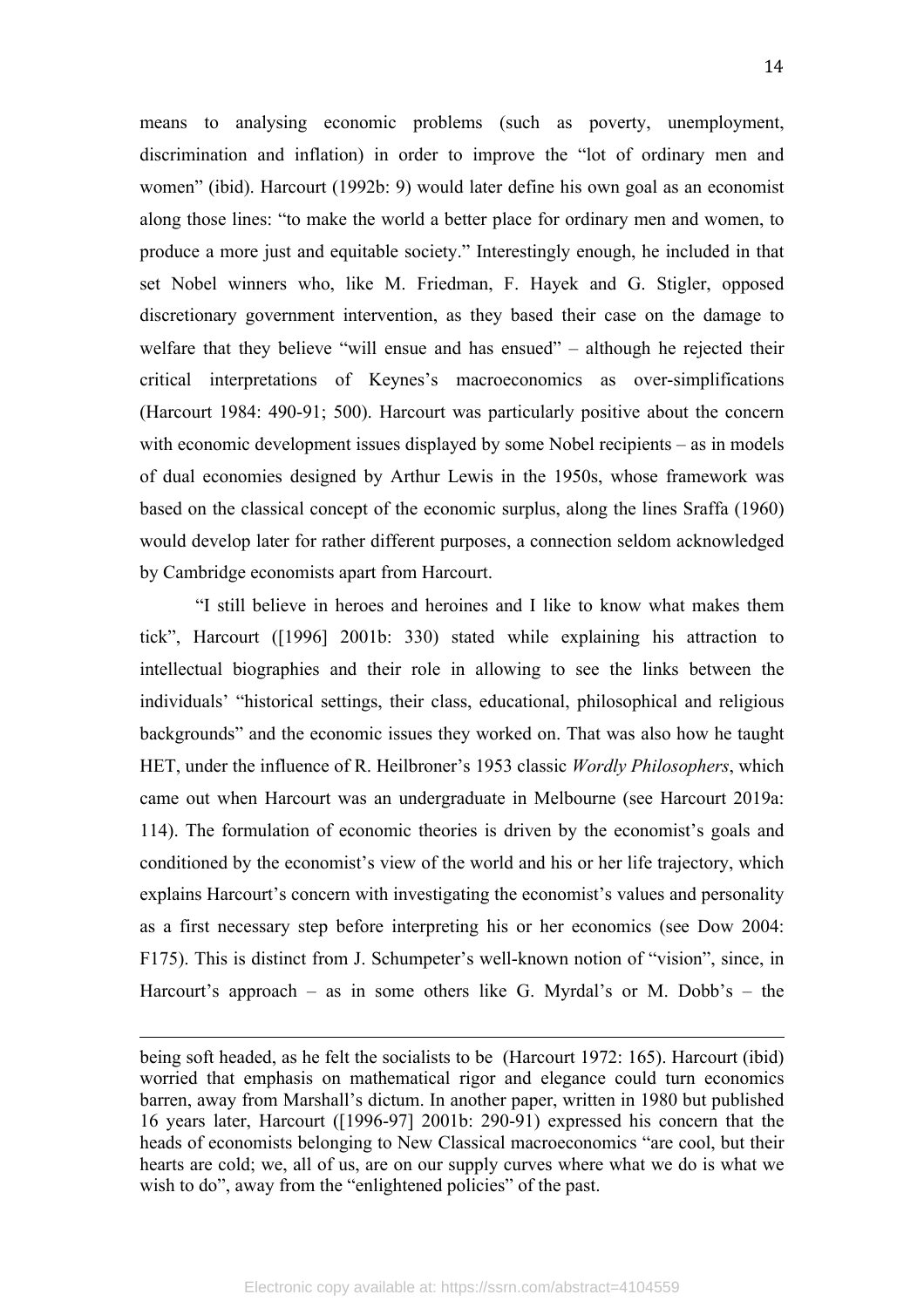economist's world-view and ideology do not tend to gradually recede into the background as "scientific progress" takes place, but remain permanently intertwined with his or her theoretical framework.

Harcourt's biographical essays – collected in Harcourt (1993) and, for the material written after that, spread over journals and other collections of his papers<sup>14</sup> – have been compared to J.M. Keynes's (1933) *Essays in biography* (Dow 2004: F175; Backhouse 2007: 62). Like Keynes, Harcourt focused on individuals he knew personally; both men generally wrote biographical essays out of affection and admiration for their subjects. Again, in both cases Cambridge (and its associates) received much of the attention. As Harcourt (2019b) pointed out, Keynes explored his subjects' family antecedents and psychology, as well as their religious and philosophical beliefs, with a capacity to penetrate and evaluate people's personalities. In view of the passages quoted above, these look like qualities that Harcourt tried to emulate in his own biographical pieces. However, Harcourt ascribed part of Keynes's interest on psychological aspects – in the *Essays* and, in a different context, in the *General Theory* as well – to the popularity of Freudian ideas in Keynes's circle at the time, which Harcourt (2001a: 21) believed not to be the case anymore in his own time.

As noticed by reviewers of Harcourt & Kerr's 2009 *Joan Robinson*, details about Robinson's life take up a relatively small portion of the book (as part of the introductory chapter), which is mainly an intellectual biography along the lines of most of Harcourt's biographical essays. Harcourt & Kerr (2009: 1) offer "some glimpses" into Robinson's life, such as her background, of her forebears, upbringing and other information that provide insights into her intellectual life. As Harcourt (1998: 13) stated, "I am not a fan of the modern 'tell it all' biography". Accordingly, his use of correspondence etc. from archival material was selective. The dominant focus was the development of ideas; in the case of Robinson, as in many others,

<sup>14</sup> See e.g. Harcourt 2001b, parts II and III on "Intellectual Biographies" and "Tributes", which include essays on Joan Robinson (previously published in the *EJ*  1995), Austin Robinson (originally published in *Proceedings of the British Academy,*  vol. 94, 1996) and L. Tarshis (originally in the *EJ* 1995), among others. Harcourt was the obituary editor for the *Economic Journal* (1990-98) and after 2010 for the Australian *Economic and Labour Relations Review*, when he wrote brief tributes to K. Arrow, H. Uzawa and J. Mirrlees, among others. Of course, his major biographical work was the volume on J. Robinson, approached as an extended intellectual biography (Harcourt and Kerr 2009).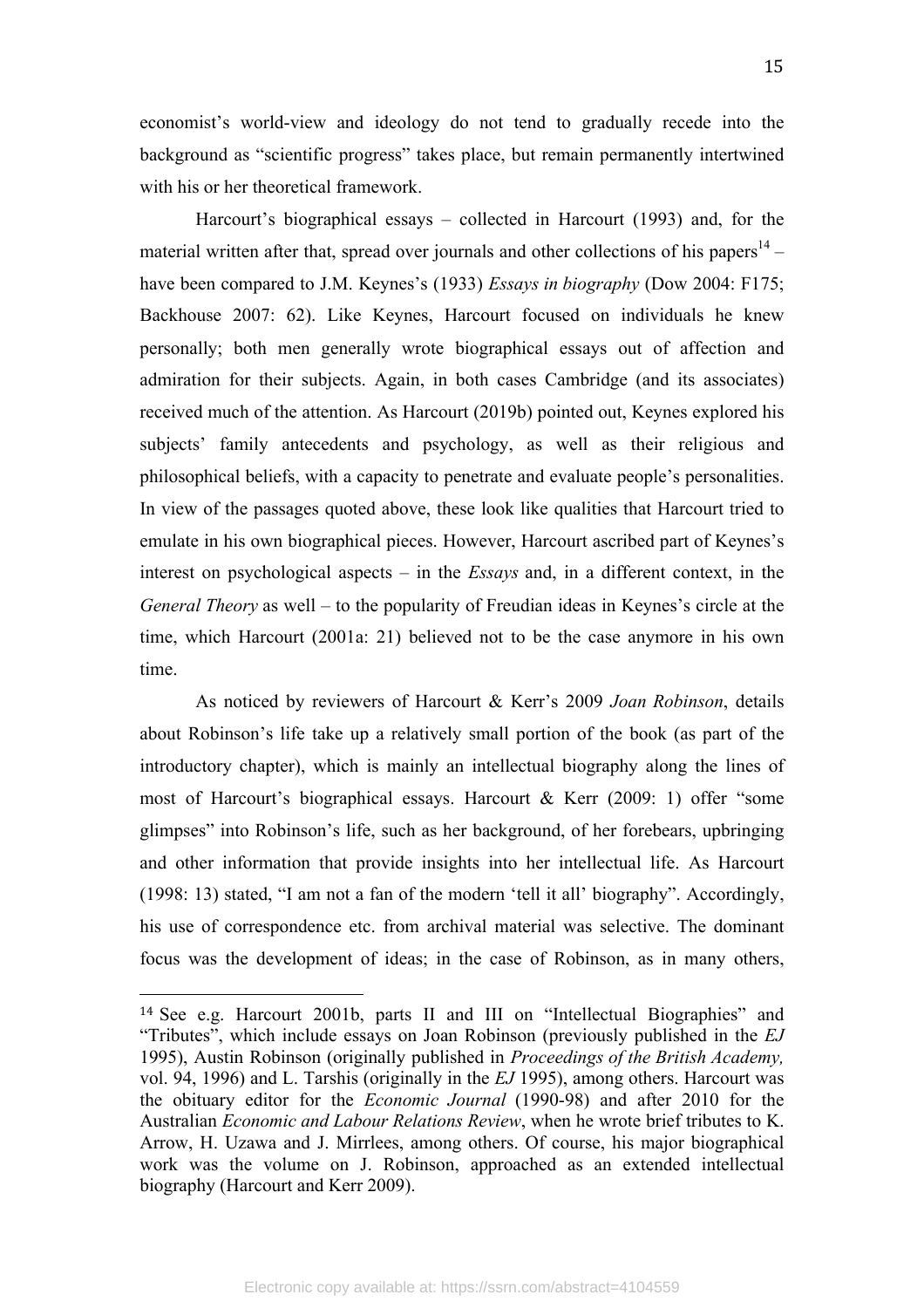Harcourt purposely "left the discussion of personal, as apposed to intellectual interactions, to a minimum" (Harcourt  $\&$  Kerr 2009: 203). Hence, for instance, although Harcourt ([1990] 1992: 300) described the correspondence between J. Robinson and Sraffa as an "intimate discussion of close friends who share a common language and who enjoy gossip", containing as well "some fascinating debates from which Sraffa invariably emerges the winner", he refrained from using that material.<sup>15</sup>

Again, Harcourt (2001e: 59-60) (see also Harcourt & Kerr 2009: 1-2) suggested that J. Robinson's childhood was affected by the "infamous Maurice debates" that took place in the House of Commons in 1918, involving her father Major General Frederick Maurice's criticism of Lloyd George's military strategy during the War. Harcourt reported that J. Robinson had told him that, until she was 15, she was known as Maurice's daughter, "her life in her mind was more real to her than life in reality", when she did a switch (ibid). Harcourt (2001e: 59-60) conjectured that "her childhood fantasy life may be one clue as to why she was such a powerful theorist and remorselessly logical writer." However, instead of following that up, Harcourt (2001e: 60) downplayed it by remarking: "But enough of speculative psycho-babble".

Harcourt's approach to the history of Keynesian and post-Keynesian economics in general, and of J. Robinson and her circle in particular, has been sometimes criticized for its allegedly uncritical tone and attempt to vindicate heterodox economics. J. Lodewijks (2003: 660) has claimed that "it is quite a challenge" to find any critical remarks about Cambridge, the "circle" and Keynes in Harcourt (2001b). However, a careful reading indicates otherwise. A case in point is Harcourt's ([1992] 2001b: 36) discussion of what he perceived as Keynes's failed attempt at being formal about investment theory in chapter 11 of *The General Theory*. Keynes's "makes one hack of a mess of it", which, Harcourt suggested controversially, was caused by the fact that "he probably had forgotten all his maths by the time he was in his late forties, so there are a lot of errors running through the

<sup>15</sup> Harcourt & Kerr (2009: 101) did reproduce a letter of October 1936 from Sraffa to Robinson, which as Harcourt pointed out a couple of times, anticipated aspects of capital measurement problems Sraffa (1960) would elaborate in detail in print later. Another example of Harcourt's use of *professional* correspondence is his careful discussion of exchanges between J. Robinson, M. Dobb and G. Shove on accumulation and profits (Araujo and Harcourt 1993).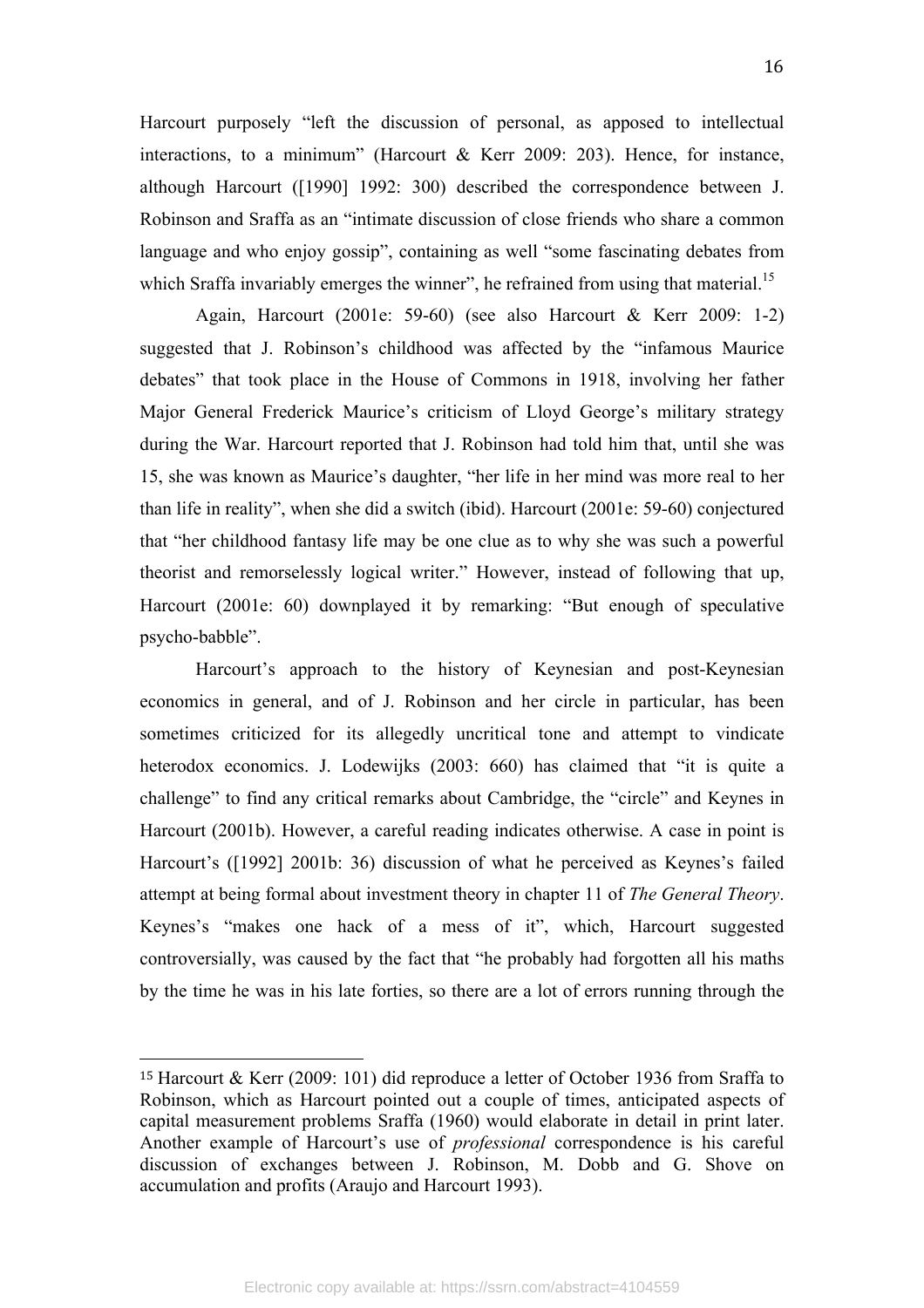maths of *The General Theory*."<sup>16</sup> Again, referring to the history of the Cambridge Faculty of Economics and Politics since Marshall, Harcourt ([1998] 2001b: 335) observed critically: "We have always had a propensity to produce bantam cocks who fight with great gusto on a dunghill for their positions." Keynes (1933) glassed over Marshall's "manipulative and scheming ways" in Cambridge politics, which had set up that pattern, Harcourt (2019b: 177) charged.

Harcourt was as fond of his autobiographical memoir essays as he was of the biographical pieces he produced about other economists. His recollections are especially rich as sources about his family and psychological backgrounds. As he put it, "political and especially religious problems were, from very early on, stark and frightening experiences for me" (Harcourt 1992b: 1). He was born as the younger of twin sons of Marjorie and Kenneth Harcourt, into a middle-class "assimilationist, agnostic Jewish household with right-wing political views." He recalled Melbourne then as a "stuffy, snobby place", marked by sectarian fights between Catholics and Protestants, who were nevertheless united in their anti-Semitism against a large Jewish community (ibid). Anti-Semitism, especially at school, was a "fundamental landmark on [his] psychological and philosophical development", which made him conscious of being an "outsider" (Harcourt 1998: 4).<sup>17</sup> His parents' assimilationist position was partly ascribed to their attempt to protect the children from anti-Semitism, to no avail. Geoff Harcourt would eventually disagree with his parents' political and, especially, religious stances, which, he regretted, denied him of a rich "birth-right" (see Macfarlane 2007).

By the time he enrolled Melbourne University in 1950 for a B. Com. (Commerce) degree, with its atmosphere of enlightenment and tolerance so distinct from his childhood, Harcourt (1992b: 1) became involved in the search for a political philosophy and a religious belief. As he recalled, "the two pressing issues for

<sup>16</sup> Arrow (1999) recalled, from his visits to Cambridge, Harcourt's interest in HET and its methodology, as illustrated by an episode when Harcourt "introduced and defended a young scholar at a seminar, one who was advocating a method of 'rational reconstruction', very far removed from the 'unmasking' approach so common in Cambridge at that time." As pointed out by Harcourt (2016a: 559), Arrow had in mind Stanley Wong's PhD thesis on P. Samuelson's revealed preference theory, supervised by Harcourt at Cambridge in its final stages in the early 1970s (see Wong 1978).

<sup>17</sup> His father's parents came from Eastern Europe, and his mother's from Germany and England. The original family name was Harcowitz, changed by his father – who was a leather merchant – to Harcourt in the 1920s (see Harcourt 1998).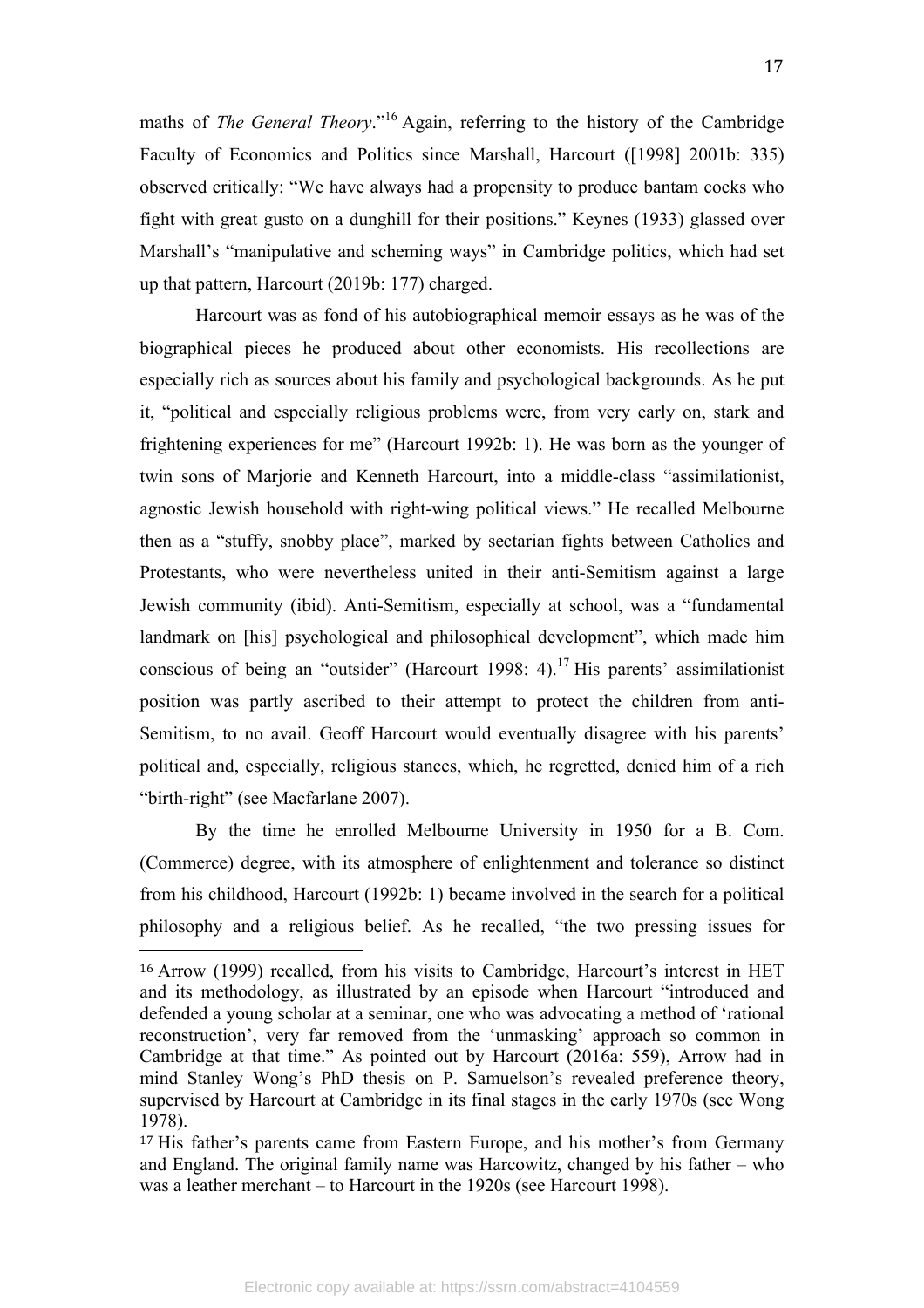thoughtful students in those days were stances on political and belief or not in God" (Harcourt 2011a: 119). The lectures on economic geography in the first year quickly persuaded Harcourt that economic systems were often organized on irrational and unjust foundations, which led him to abandon the right-wing views of his parents, embrace "democratic socialism" and join the Australian Labour Party (ibid).

The journey to religious belief took a bit longer, as he was puzzled by the divergence between the beliefs and declared moral values of Christians on one hand, and their actual behaviour on the other, especially in capitalist societies (Harcourt [1999] 2012a: 13-14). By 1953, after discussions with theologians at his university college (Queen's College, a Methodist institution), Harcourt made up his mind and moved to conversion to Christianity. By 1958, upon returning from Cambridge and taking up a position in Adelaide, he called himself the only "Jewish Methodist in that fair city" (Harcourt 2011a: 110). Commenting on Harcourt's religious conversion, Perlman (1997: 464, n.1) observed that he saw human improvement as associated "not to the individualism strand in our heritage but to the communitarian one".<sup>18</sup>

#### **3. Those capital debates**

 

The turning point in Harcourt's career, represented by his 1969 *JEL* survey, came by accident, as he recalled a few times. Mark Perlman was visiting Melbourne from the United States in August 1968 – as Perlman did regularly since the early 1950s, when he carried out research for his PhD thesis about almost unique Australian centralized wage-fixing institutions (see Perlman 1954) – when he mentioned to Wilfred Prest that J. Hirshleifer, whom he had commissioned to contribute a survey on capital theory for *JEL*, had declined the invitation a few weeks before (see King 1995: 176; Mata 2004: 245, n. 9). Prest, who had taught Harcourt capital theory at Melbourne University back in the early 1950s – Hayek, Boulding and Hicks were on the reading

<sup>18</sup> Harcourt (1994a: 207-09) rejected F. Knight's view that religion is related to individual instead of group behaviour, defined as a social community to which "*both*  religious beliefs *and* moral actions are attached." He sided with P. Wicksteed's – one of his "heroes" during his undergraduate years in Melbourne – belief system of indissoluble integration of religion with economics, the basis of Wicksteed's socialism (see also Harcourt [1999] 2012a: 14-15).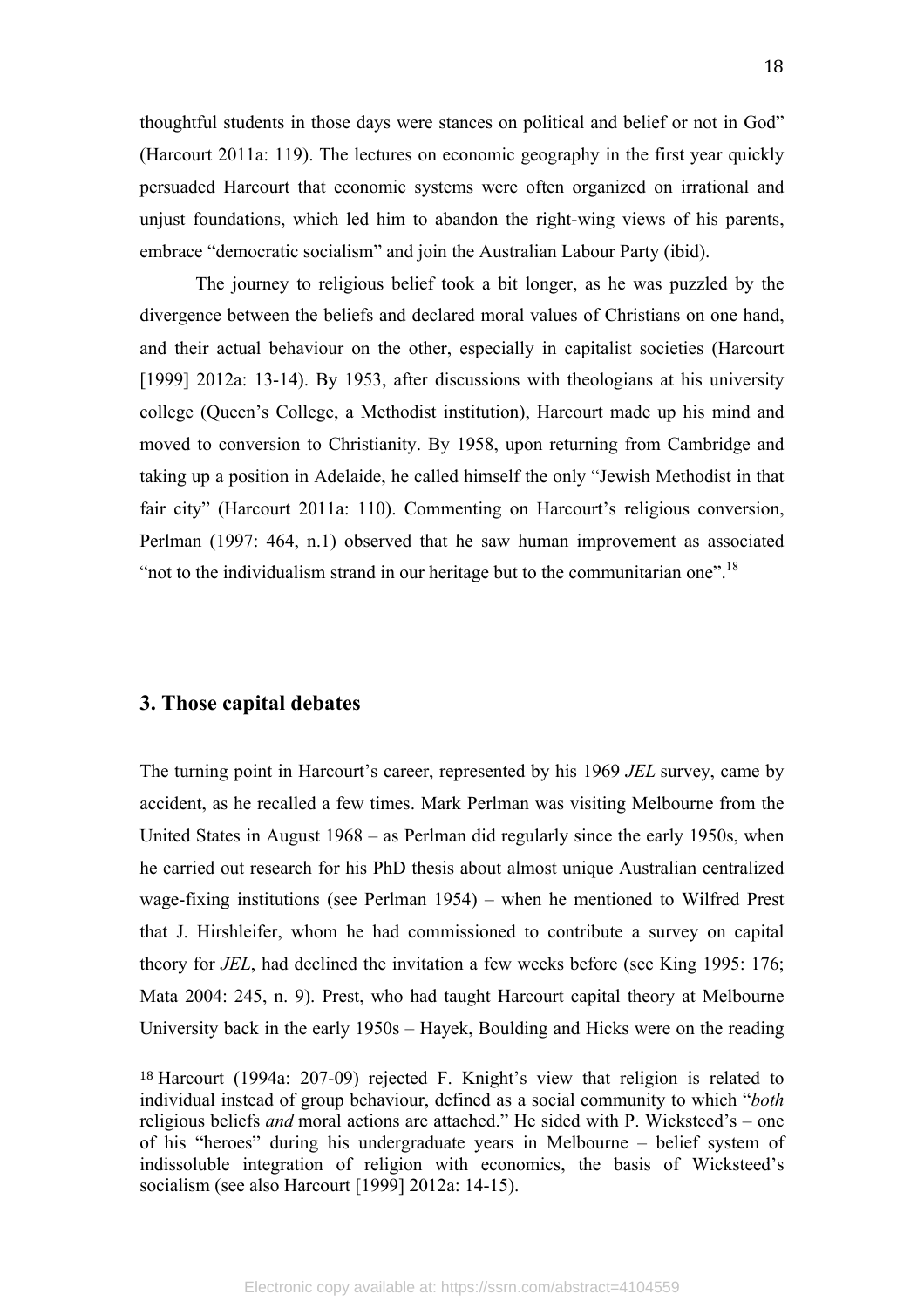list (see Harcourt ([1999] 2012a: 20) – suggested Perlman to approach Harcourt in Adelaide, as he was "good on capital theory" (King 1995: 176). Moreover, as recalled by Perlman (1995: ix), Prest told him of Harcourt's "unusual ability" in getting each side's position in economic debates straight and sympathetically stated. Perlman then asked Harcourt to "explain to Americans the Cambridge-on-the-Cam side of the capital debate between Joan Robinson … and Solow/Samuelson" (Perlman 1995: ix). Harcourt's ([1999] 2012a: 26) recollection was that Perlman wanted him "to do a 'Hahn-Matthews' for capital theory", referring to Cambridge economists F. Hahn and R.C.O. Matthews's 1964 famous survey of growth economics.

Indeed, Harcourt did more than explaining Robinson's complaints about capital measurement to American economists, as initially conveyed in her 1953-54 paper. The survey was successful in clarifying the terms of the debate and its main technical result – reached in the 1966 *Quarterly Journal of Economics* symposium on capital theory – that, due to reswitching and capital-reversal phenomena, the *K* of the production function can only be used, for both theoretical and empirical work, if there is just a single homogenous capital good. Under more general circumstances, capitalintensity is not uniquely related to relative factor prices.<sup>19</sup>

However, the interpretation of those results and of their implications for distribution and growth theories were not the same on the two sides involved, which led to criticism, by some neoclassical economists, of the *JEL* survey and its 1972 book sequel, followed by Harcourt's (1976) counter-reaction and attempted further clarification. As put by Nell (1983: 1595), although Harcourt (1969a, 1972) was not neutral, the role he adopted in the Two-Cambridge battlefield was of a "war correspondent, rather than a combatant" as he tried (successfully) to report objectively.

Harcourt's Cambridge (UK) credentials were made explicit in Harcourt (1971) – prepared for a well-known book of readings co-edited with his Adelaide colleague N. Laing, who played for the "neoclassical" side<sup>20</sup> – and in Harcourt (1976), which rejected general equilibrium as a way out of the difficulties faced by neoclassical aggregative distribution theory, and further elaborated J. Robinson's methodological

 $19$  Cambridge (UK) overall concern with conceptual and measurement precision went back to J.M. Keynes, as discussed in comprehensive fashion by Bradford and Harcourt (1997).

<sup>&</sup>lt;sup>20</sup> Harcourt (1971: 9, n. 1) stated that he was "proud to wear the all-red colous of the neo-Keynesian club."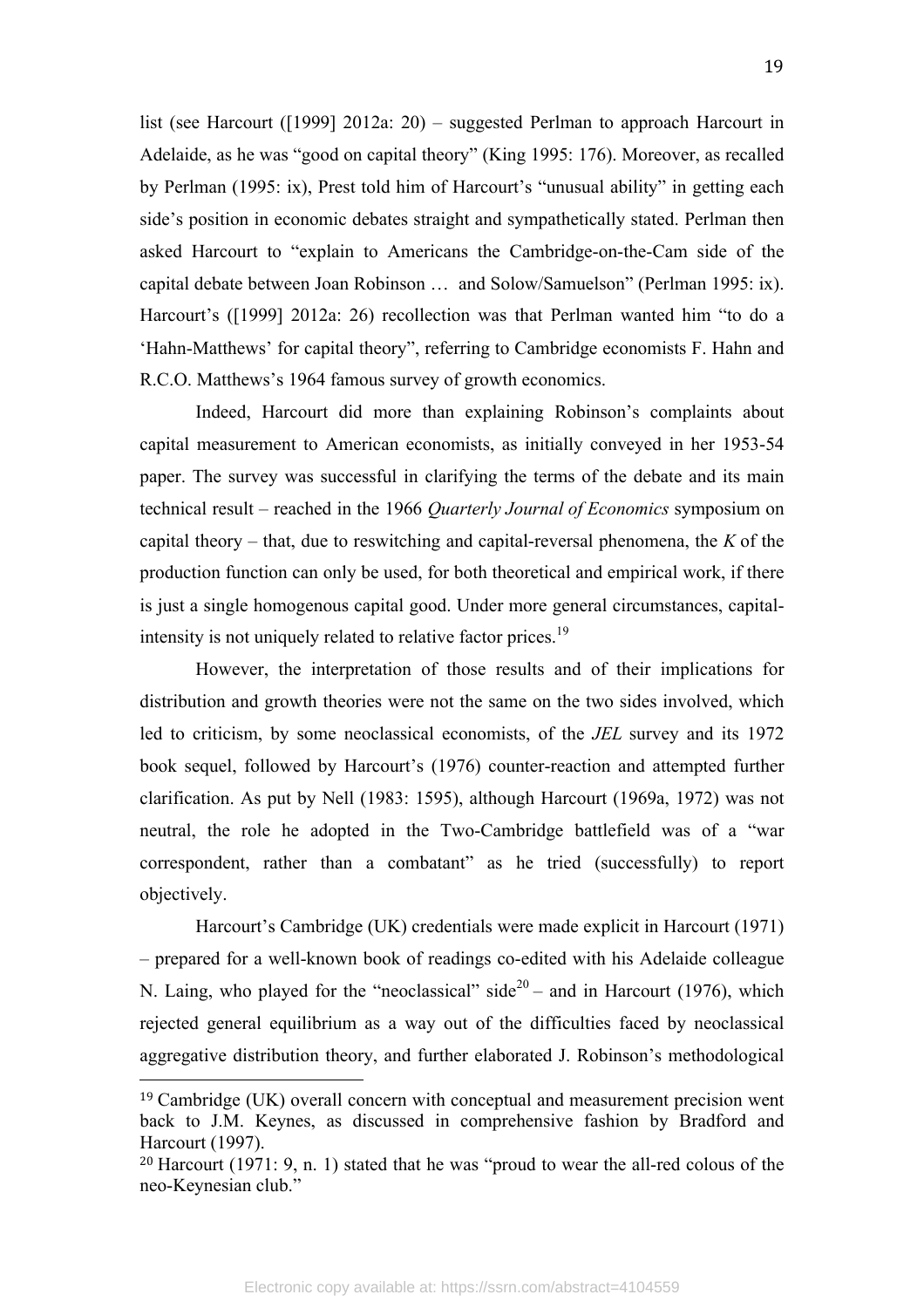critique concerning changes versus differences. Unlike Harcourt's other papers (and 1972 book) on the capital controversies, Harcourt (1976) was not commissioned. It was initially submitted to the *American Economic Review* but rejected under unpleasant circumstances that, according to Harcourt ([1995c] 2012a: 264), indicated a fore-taste of the "narrowness and ruthlessness of the mainstream as they recovered confidence in the 1970s and decided (at least tacitly) to purge the profession of dissent."

Harcourt had not written about capital theoretical debates before embarking on the production of his 1969 survey. However, related conceptual and measurement problems were conspicuous in his PhD thesis, a few papers and a co-edited collection of *Readings in the Concept & Measurement of Income* (Parker and Harcourt 1969), reflecting the accounting foundations of the study of economics in Australia at the time (see Groenewegen & Macfarlane 1990: 197). "The accountant in a golden age" (Harcourt 1965b), his best-known paper next to the *JEL* survey, investigated whether accountant methods may be used to find out what the economic rates of profits are. Since the model could not be solved analytically, Harcourt used simulations on the then pioneer Cambridge computers to establish that the accounting and economic profit rates (in J. Robinson's "Golden Age" with fulfilled expectations) differed mainly because of the depreciation methods deployed.

The accounting background is also clear in Harcourt's (1960) PhD thesis, an empirical study for British firms – inspired by some recent investigations for Australia – of the implications of using historical cost accounting procedures to measure income for dividend and tax purposes and to set prices in inflation periods. Harcourt (1958), instrumental in his application for a position in Adelaide, was part of the dissertation.<sup>21</sup> It was part of Harcourt's broad interest in the links between accounting practices and economic performance at the micro and macro levels.

By the time Harcourt was asked to do the capital survey essay, his research agenda was dominated by practical and policy-oriented material about rates of return, investment incentives and methodological criticism of econometric estimations of CES production functions (see e.g. Harcourt 1965b, 1966, 1968). His joint work with Massaro on Sraffa was – together with Harcourt (1965a) – an exception to that. Indeed, when he decided to spend an academic year in Cambridge in 1963-64 on

<sup>&</sup>lt;sup>21</sup> On the relation between economics and accounting in Harcourt's framework see also Velupillai (2017: 1008-10).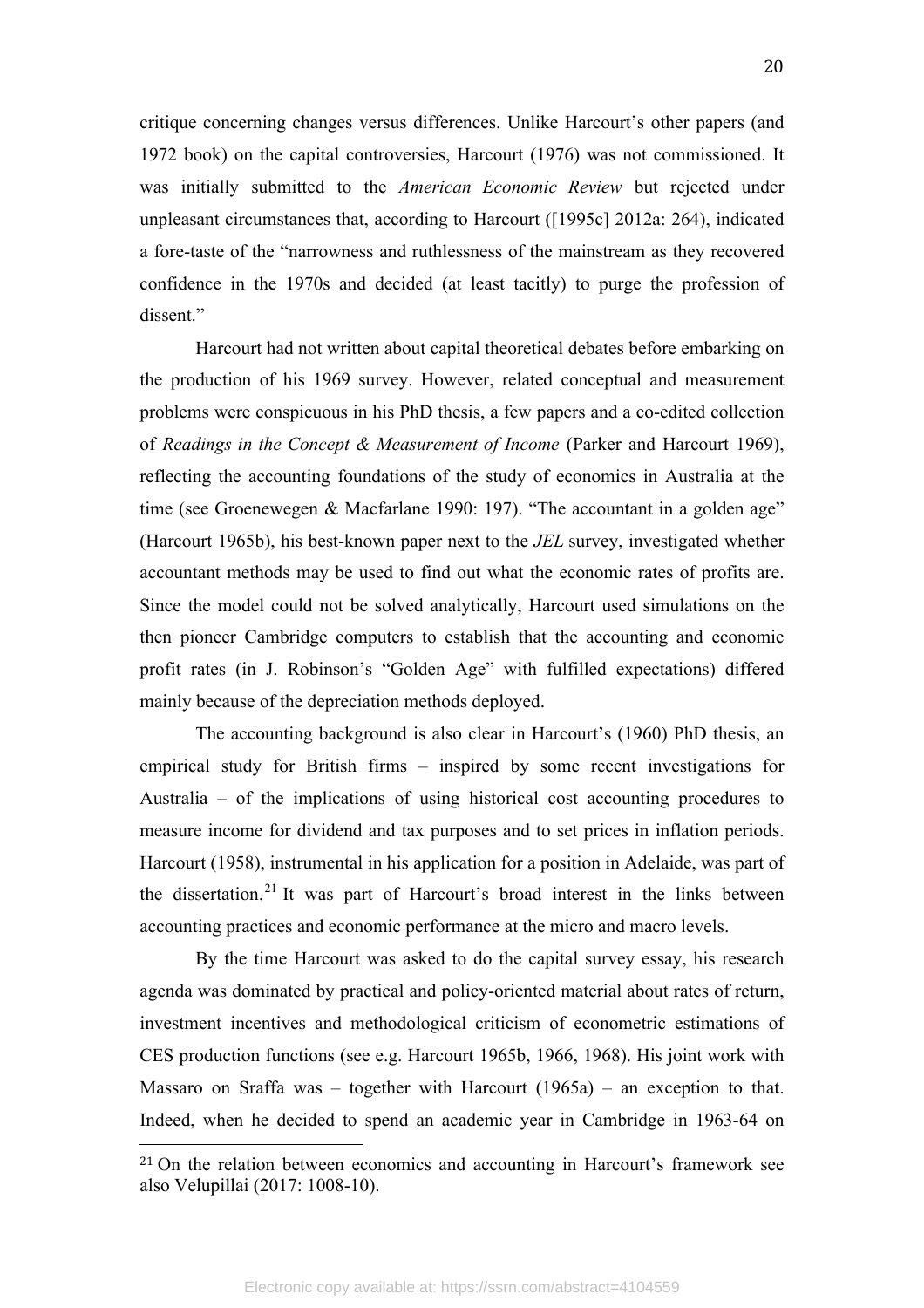leave from Adelaide, his priority was to get on top of Sraffa (1960), described as "the hardest intellectual task of my life" (Harcourt 1992b: 4). Harcourt & Massaro (1964a, b) reflected their systematic interaction with Sraffa at Cambridge. Although the effort to grasp Sraffa (1960) would prove helpful for his survey (see Harcourt 1972, appendix to chapter 4), Harcourt & Massaro missed – like many others at the time (see Birner 2002: 68) – Sraffa's discussion of reswitching in part III of *Production of Commodities* (King 1995: 175).

By 1965, when Samuelson's pupil D. Levhari (1965) claimed to have shown that reswitching and capital-reversal could occur in an industry but not in the economy as a whole, the concept was well established. Harcourt ([1999] 2012a: p. 45, n. 9) recalled how he was the "first person in Cambridge" to read Levhari's article and to report to Sraffa that "some chap" in the *QJE* "said his [Sraffa's] result was wrong." Sraffa reacted: "He's wrong – and you show it". Harcourt replied: "I can't do matrix algebra." "Neither can I", retorted Sraffa. So Sraffa asked Pasinetti, who proved Levhari (and Samuelson) wrong (Pasinetti 1966). This is Harcourt's ([1999] 2012a: 33) recollection of how "I missed my moment of glory" because he could not do matrix algebra. It was not the only time his mathematics would let him down (see section 4 below).

While Harcourt was "floating round the capital theory area" (King 1995: 176) around 1968, he had not yet mastered the main issues of the capital debates when Perlman visited him in Adelaide. At first, Harcourt was so overwhelmed by the huge and difficult literature that he "despaired" until he decided to circulate working papers on parts of the debates to several friends and readers, both for and against the Cambridge (UK) position (Harcourt 2019a: 105). The first – and most difficult one – was titled "A child's guide to the double-switching debate" (see Harcourt 1969a: 386- 96; Harcourt 1972, chapter 4). Readers included, among others, Joan Robinson, J. Mirrlees, L. Pasinetti, R. Solow, E. Nell, M. Dobb, J. Stiglitz and C. Bliss, as Harcourt (1969a: 369) acknowledged. <sup>22</sup> He was especially thankful to a mathematician named Pippa Simpson for expert advice that saved him from getting (even more) lost in the "jungle of squiggles that characterizes most modern economic theory."

<sup>22</sup> Harcourt (1972: viii) added A. Asimakopulos, P. Davidson, D. Newbery and W. Nordhaus, among others, as well as his Japanese hosts at Keio University, where he wrote the first draft of the book in the second semester of 1969.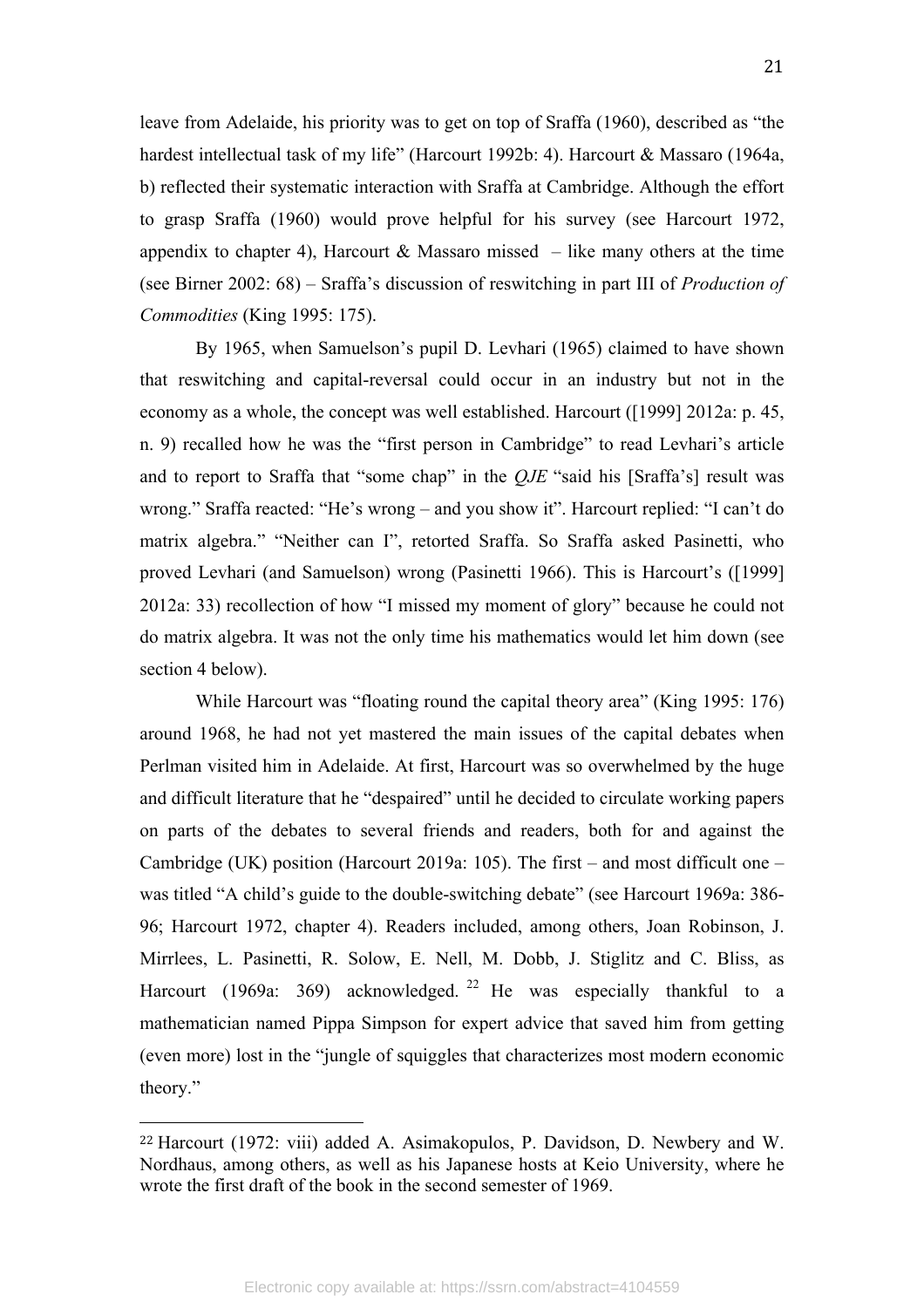The main pieces of mathematical formalism used by Harcourt in his survey came from neoclassical economics, particularly Samuelson's work on linear programming, non-substitutions theorems and the trade-offs curves between wage and interest (w-r curve, or factor-price frontier). Harcourt (1972: viii) observed the irony that while his survey was mainly critical of neoclassical equilibrium analysis, much of the formal part is expressed in those terms. Harcourt (1969a, 1972, 1976) explained, mathematically and through several influential diagrams, that, if the w-r trade-off curves are not straight lines (as Samuelson 1962 assumed they were under the strong assumption of uniform capital-labour ratios throughout) but convex or concave to the origin, they may intersect twice or more, which is the end of the neoclassical parable that the economy works as if it consisted of a single sector. As put by Harcourt (1969a: 387) in his unique style, "the neoclassical tradition, like the Christian, believes that profound truths can be told by way of parable". $^{23}$ 

Reswitching and capital reversal, as Harcourt (1972: 124-25) recounted, were first noticed by J. Robinson and D. Champernowne in the 1950s, and by Sraffa in 1960. Champernowne provided an early formal analysis, but it was only after Samuelson (1962) and the 1966 *QJE* symposium that such "perverse" and "curious" phenomena (as Robinson called them) and their implications became well known. Robinson described them, but she neither realized nor spelt out their implications at the time (Harcourt 1972: 125). Indeed, Robinson would focus instead on the methodological problems involved in the comparisons of long-run equilibrium states as poor guides as to what ultimately may happen during the process – even if the factor price frontier is a straight line, a change in the rate of accumulation will bring about a "transition-out-of-equilibrium process" in historical time as long-run equilibrium and the expectations associated to it are disturbed (Harcourt 1976: 150).

Interestingly enough, Harcourt often pointed out that Samuelson and some other neoclassical economists were not oblivious to Robinson's warning, even if they did not always acknowledge her priority in that regard (see also Birner 2002: 23-24). Already in the 1969 *JEL* survey he observed that "modern writers" have been careful to clarify that their analysis deal with comparisons of different equilibrium positions,

<sup>23</sup> J. Robinson, who in general approved of Harcourt's surveys on capital, was not fond of the jokes he often used to convey concepts and ideas (see Harcourt 1992b: 6). His overall goal was to restore senses of "proportion, balance and good humour" in the debates (Harcourt 1972: 250).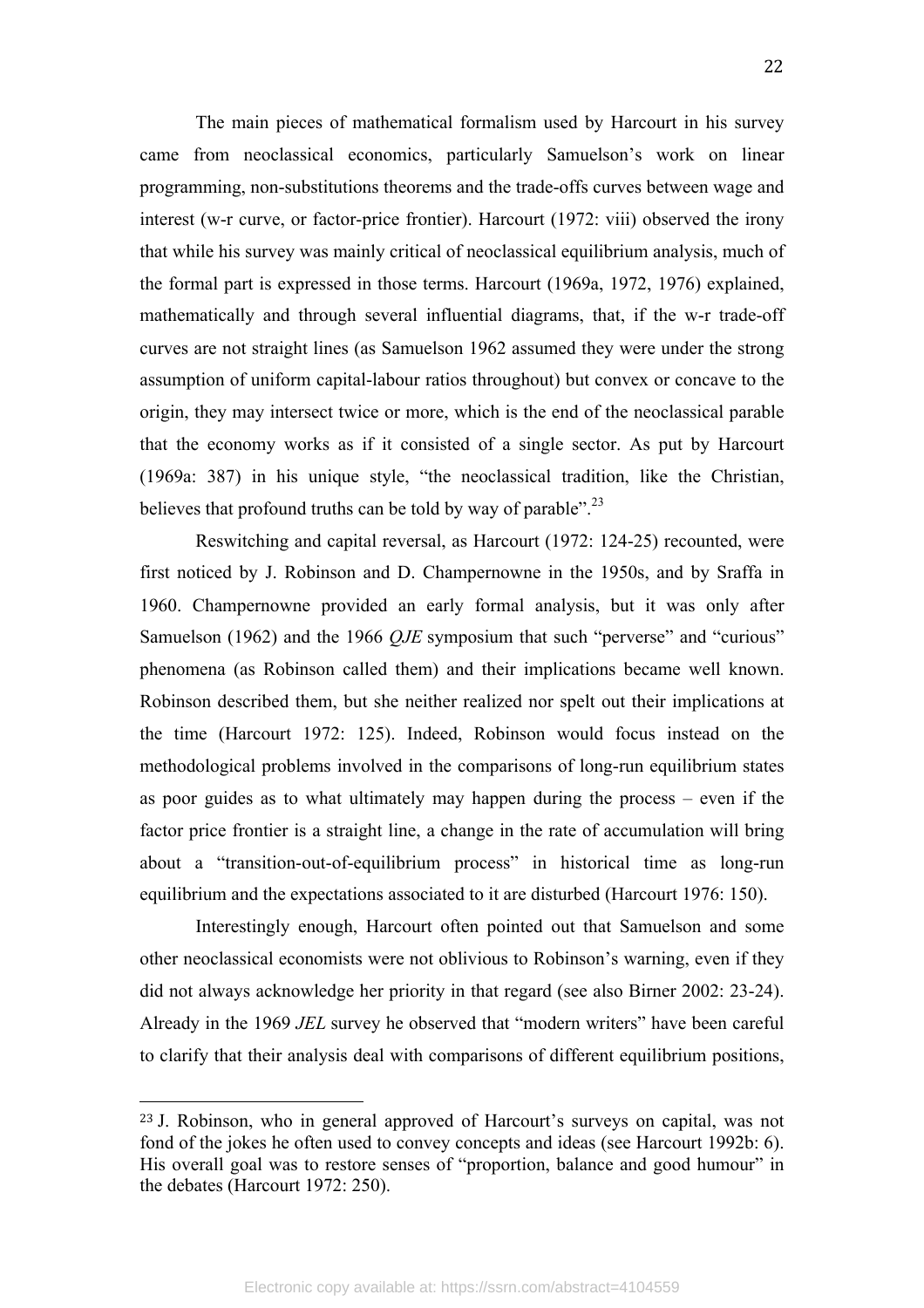not processes of actual change. In the book version he called attention to recent growth models in which disequilibrium processes were analysed, "often (but not exclusively) by neoclassical economists equipped with the appropriate techniques to do so" (Harcourt 1969a: 387; 1972: 29; see also Harcourt 1976: 150, and 163, n. 38 on correspondence with Samuelson)<sup>24</sup>. This may be understood as supporting Harcourt's ([1991] 2001b: 21) later claim that he "was never a *militant* Robinsonian", against Andreu Mas-Colell's characterization of him as such. "My role in the capital theory debates (as it was in the anti-war movement, when Australia and New Zealand were America's only respectable allies in Vietnam) was always that of a moderate, something Robinson upbraided me for", while she herself clearly was a militant.

Cambridge UK economists – except for Kaldor, who used his distribution mechanism to ensure the equality between (Harrod's) natural and warranted growth rates – acknowledged that their growth models remained mostly within the "confines" of steady-state (Golden Age) growth analysis. As put by R. Kahn, they were "learning to walk before they ran" (quoted by Harcourt 2001c: 273). In fact, Harcourt (1969a, 1972) followed their lead and was taken to task by Stiglitz (1974) for restricting his survey to stationary-state comparisons of long-period equilibrium positions. Harcourt ([1996] 2001b: 327) would defend the method of analysis deployed in his surveys as suitable to test for the robustness in heterogeneous capital good models of the conclusions of one all-purpose commodity models. Robinson, however, felt increasingly pessimistic about the difficulty to deal analytically with disequilibrium processes. As put by Harcourt, she "felt that she couldn't get anywhere with analysing processes. That's what she set out do, and she decided she hadn't been able to do it" (Harcourt & King 1995: 56), which led her to a nearly "nihilistic" stance at the end of her life (Harcourt 2001e: 66; Harcourt & Kerr 2009: 223).

However – pushed by Harvey Gram's (2010) criticism that neither Harcourt (1969a, 1972) nor Harcourt & Kerr (2009) had offered an overview of the basic structure of the MIT approach to capital theoretic questions as contained particularly in chapter 12 of Dorfman, Samuelson & Solow (1958), and of Robinson's (1959) charge that neoclassical economics did not provide a theoretical mechanism to keep the economy in equilibrium – Harcourt would revise his account, as explained in his

<sup>&</sup>lt;sup>24</sup> He referred to Hahn (1966) and Cass & Stiglitz (1969), among others.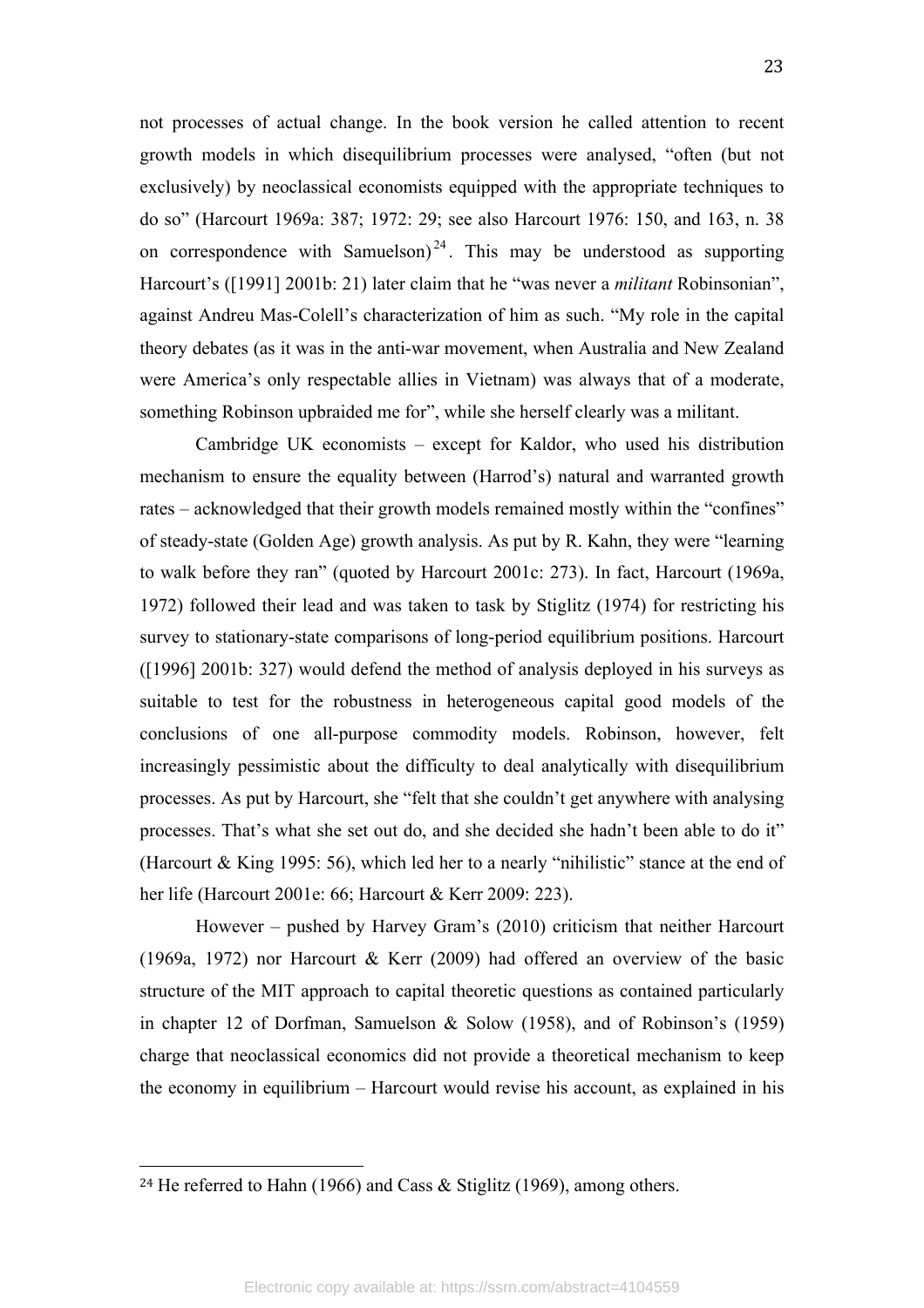final assessment of the Cambridge capital controversies, when he joined forces with Gram (Gram and Harcourt 2017).<sup>25</sup>

Of course, by then, nearly 50 years after Harcourt (1969a), and in fact from the 1980s on – as Harcourt was painfully aware – the topic essentially belonged to the history of economics, upon being regarded by most of the profession as a "waste of time" and a "tempest in a teapot" (see Cohen & Harcourt 2003, published in the "retrospectives" section of *JEP*).<sup>26</sup> Gram & Harcourt (2017) set out to argue that Robinson's (1959) problem of getting into equilibrium came to be perceived as insurmountable by modern treatments of how to achieve equilibrium in dynamic models with saddle-path stable solutions. Gram & Harcourt claimed that Robinson's point, concerning the reconciliation of past, present and future capital valuations in order to achieve equilibrium, was not solved by DOSSO. Chapter 12 of that famous book, about dynamic optimization, makes clear that "vision at a distance" is embodied in the transversality conditions necessary to pick out the convergent branch of a saddle path with changing capital stocks and prices. Formally expressed, Robinson's main, intuitive question was how to get on to the convergent path, which has never been answered.

Harcourt's role in the emergence of post-Keynesian economics – defined, along Robinson's line, as a theoretical framework which takes into account the differences between the future and the past (Harcourt 2006: 2) – was closely related to the capital debates, as discussed next.

#### **4. Post-Keynesian model-builder**

 

Harcourt's (1969a, 1972) narrative of the Cambridge controversies, by bringing out in clear fashion fundamental problems of the neoclassical theory of distribution and growth, played a role in the institutional emergence of post-Keynesianism as part of heterodox economics in the 1970s. However, it soon became clear – to Harcourt

<sup>25</sup> Chapter 12 of DOSSO (as Hicks named Dorfman, Samuleson and Solow 1958), on "Efficient programs of capital accumulation", was, nevertheless, reproduced in Harcourt & Laing (1971: 348-68). See also Backhouse (2014), which prompted Harcourt & Gram's (2017) reaction.

<sup>&</sup>lt;sup>26</sup> Even authors who did mention the capital debates – like Piketty  $(2014: 230-31)$  – often missed the point completely, as Harcourt (2015) complained.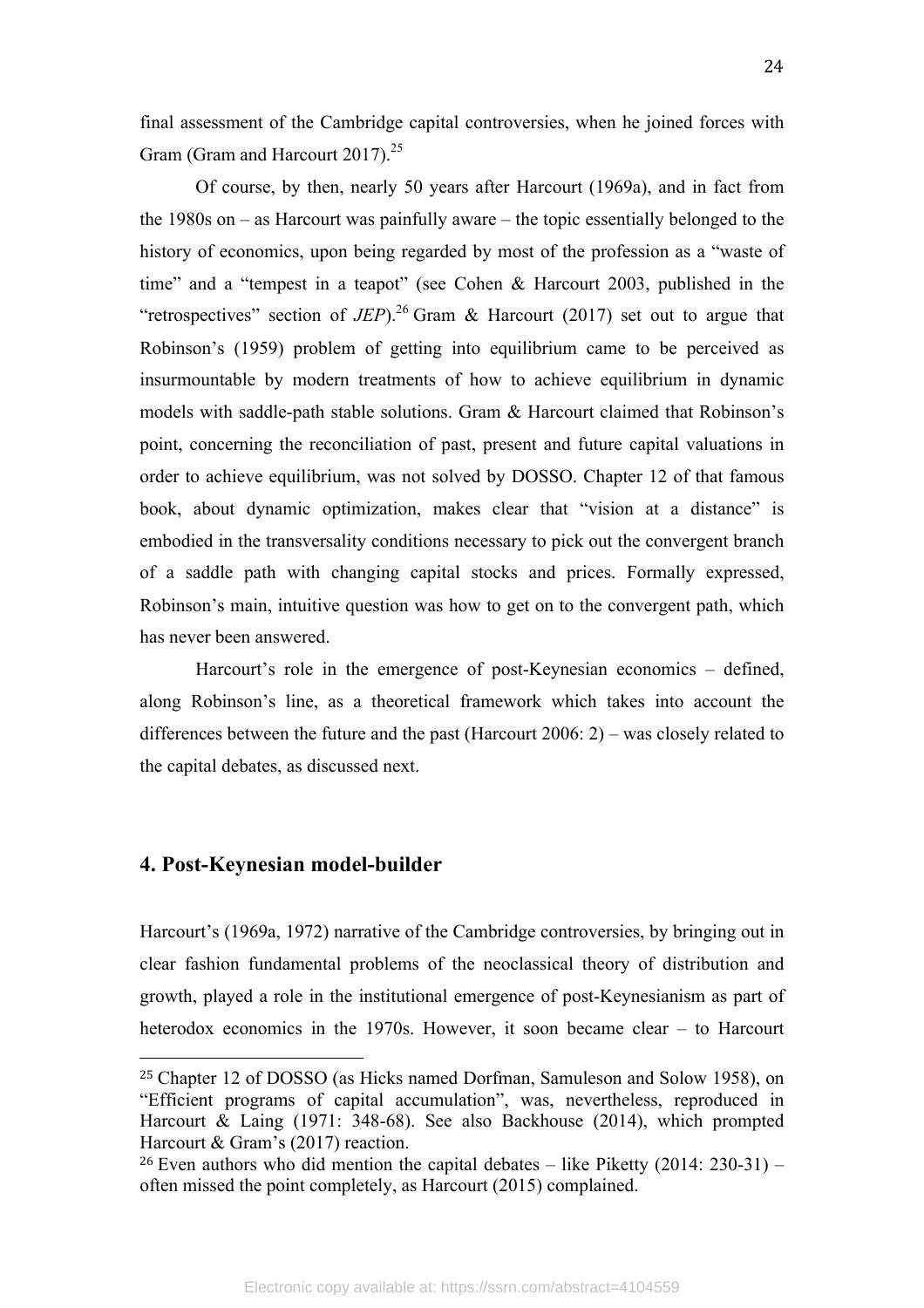anyway – that there was a difference between the overall negative critical work carried out in the capital debates and the positive task of elaborating an alternative framework. Harcourt (1976: 141-42) warned against the failure to distinguish between "the critical and positive tasks that the Cambridge (England) school have set themselves." It often happened that the apparatus used for a "destruction job within the enemy's frame of reference" was interpreted as the "tool with which an alternative paradigm" to neoclassical economics could be constructed. Sraffa's 1960 book was a case in point. Just because Sraffa chose to investigate the working of economic systems from which changes are excluded, it did not imply that, e.g., prices do not depend on demand, the level and composition of output in actual economies, in the absence of constant returns to scale (Harcourt 1976: 142; 1972: 195).<sup>27</sup>

Eichner & Kregel (1975) had argued for post-Keynesianism as a "new paradigm" in economics. Eichner & Kregel (1975: 1294) acknowledged that Harcourt's (1969a, 1972) surveys contributed to make some elements of post-Keynesian theory better known in the US through the criticisms coming from Cambridge (UK). However, in the main they regarded the highly abstract and formal Cambridge controversies as a "diversion" that had left the misleading impression that post-Keynesians had only "negative criticism" to offer. Indeed, after some initial enthusiasm for the impact of the Cambridge (UK) capital critique on mainstream economics, leading American post-Keynesians quickly moved away from those issues. Sidney Weintraub (1973: 249) praised Harcourt (1972) for reporting in a good mood the eruption of a "real analytical rumpus of major importance for economics", although he doubted it could be absorbed by undergraduate students as Harcourt (1972: viii) said to be the case in Adelaide – they "must be the brightest and best trained in the world", he remarked. However, capital theory never played a significant role in S. Weintraub's contributions to post-Keynesian economics started in the 1950s, some of them surveyed by Hamouda & Harcourt ([1988] 1992: 213-14).<sup>28</sup>

Paul Davidson, whose post-Keynesian economics, like S. Weintraub's, remained apart from the Cambridge debates, eventually concluded that the capital debates were "barren controversies" which had drained "energy and intellectual

<sup>27</sup> Blaug (1975: 82) quoted that passage, but distorted its meaning completely. <sup>28</sup> As pointed out by Roy Weintraub (2014: 39, n. 10), "Sidney [Weintraub] never could follow Robinson's argument about capital theory."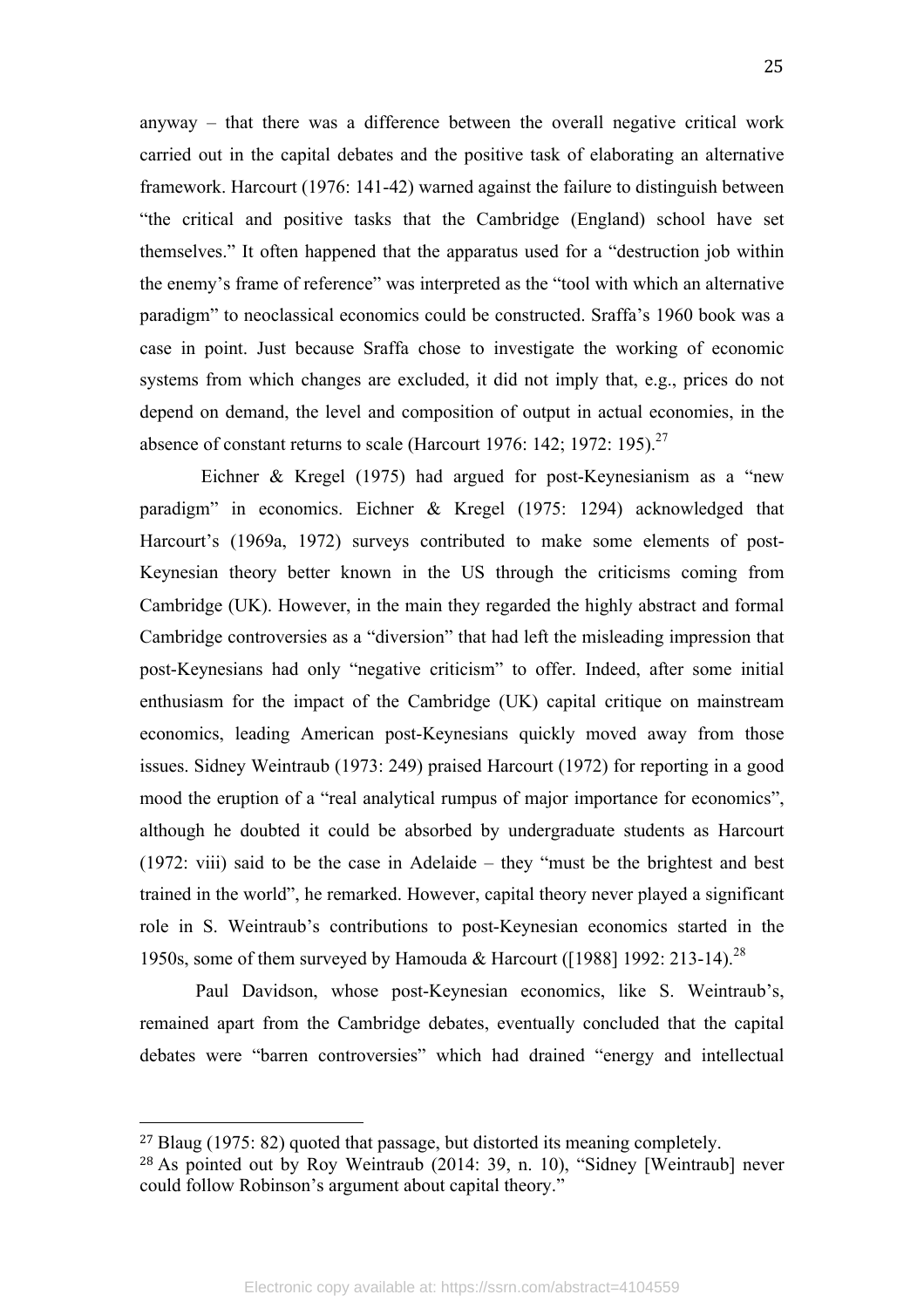resources" (Davidson 1994: 138). <sup>29</sup> Hyman Minsky (1985: 28 and 54, n. 4) acknowledged the relevance of the Cambridge controversies, but charged Harcourt (1972) for not making clear their outcome, which, in Minsky's view, was about capital accumulation in a monetary economy. From Minsky's (ibid) standpoint, the capital controversies led to the conclusion that "the proposition, that an investing economy with money and capital assets, generates a growth equilibrium rests upon a prior assumption that investment goods and capital-asset prices are always equal." Harcourt was, of course, aware of the cold reception of his capital surveys by some influential American post-Keynesians. As he told Mongiovi (2001: 515), whenever he talked to Minsky about the capital theory controversies, "we never understood one another" (see also Harcourt [2000] 2001b: 198 on how Minsky's interpretation of the capital controversies baffled him).

From Harcourt's perspective, his divergence with Sidney Weintraub, Paul Davidson and Hyman Minsky concerning the meaning and implications of the capital debates came from the fact that they did not organize their frameworks around the (classical-Sraffian) notion of economic surplus, with the distinction between potential surplus on the sphere of production and its realization on the sphere of exchange and distribution. Whether the surplus is realized or not "depends upon the Kaleckian-Keynesian forces of effective demand and on the distribution of income; so you have to take a position on pricing. That's my approach precisely" (Harcourt in Mongiovi 2001: 515; see also Harcourt 2001c: 264-65).

Due to his new reputation from the capital debates, Harcourt was asked – under John Hicks's suggestion – to chair the 1975 International Economic Association conference on the *Microeconomic Foundations of Macroeconomics* (held in S'Agaro, Spain) and edit the conference volume (Harcourt 1977a). Harcourt invited (mostly) Keynesian economists of distinct persuasions, including post-Keynesians such as P. Davidson, Tom Asimakopulos, P. Garegnani, E. Nell and M. Nuti, and others involved in the then fashionable research on disequilibrium micro-foundations (see Backhouse and Boianovsky 2013: 127-29). As Harcourt (1992b: 7) recalled, writing the introductory chapter to the conference volume was "one of the hardest

<sup>29</sup> Mata's (2004) otherwise useful paper, about Harcourt's (1969a, 1972) influence on the construction of post-Keynesian identity, misses the point about the ambiguous role eventually ascribed to the capital debates by some leading American post-Keynesians.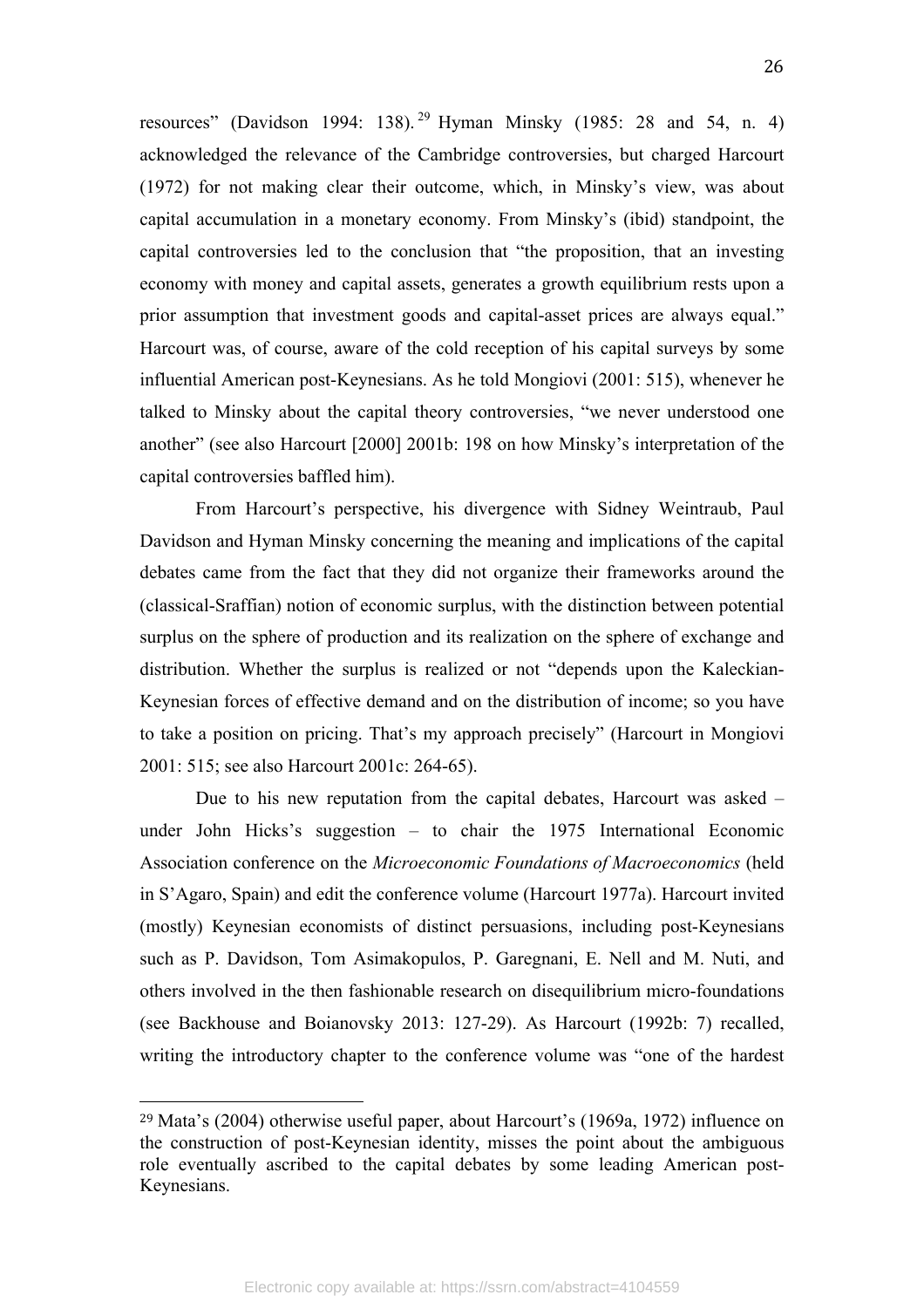tasks I have ever undertaken". At the same time, he was "over the moon" to be asked to organize the conference, as micro-foundations had been his most sustained interest ever since his undergraduate dissertation (King 1995: 182; Harcourt 2016).<sup>30</sup>

Harcourt and other post-Keynesians at the conference tried, with no success, to reaffirm the Cambridge (UK) capital critique (see Harcourt 1977b: 9; King 1995: 183-84). He stressed, however, in the reported discussions at the conference, that in the capital debates one should distinguish between *two* groups antagonistic to neoclassical economics, which had also been antagonistic to each other (Harcourt 1977a: 175). The Sraffians, led by Garegnani, argued that precise theoretical results could only be reached if based on comparisons of long-period equilibrium positions, whereas the Robinsonians tried to analyse "out-of-equilibrium processes occurring in actual time" (ibid). Hence, there was the "paradox" of some common ground between neoclassical economists like Samuelson and Solow on one side and the Robinsonians on the other concerning process analysis, together with an internal clash between the two sets of Cambridge economists (Tran-Nam and Harcourt 2017: 502-03; Harcourt 1976: 156-57).

When, under invitation of the Federal Reserve Bank of Australia, Harcourt gave a seminar in Sydney in October 1981 about post-Keynesianism, his survey pointed to three different strands – plus Kaldor as a "group in himself" – instead of Eichner and Kregel's (1975) claim of a post-Keynesian "paradigm" (the tripartite division was further elaborated in Harcourt 1987 and Hamouda & Harcourt 1988). The study of the monetary dimension of capitalist economies, often stressed by Keynes, was associated to American post-Keynesians, especially Davidson and Minsky, whose ideas Harcourt ( $[1982]$  1985: 139-41) discussed in some detail – as suitable for a seminar at the Australian Fed $^{31}$ 

Harcourt's preference for what he called the "third strand" of post-Keynesian theory was already clear in his 1976 *OEP* article. In view of the results of the capital debates, Harcourt (1976: 156) concluded that "we therefore have to start on a

<sup>30</sup> Harcourt's (1953) undergraduate dissertation investigated the systemic effects of introducing Rothschild's (1947) oligopolists in a Keynesian framework. He used a sample of balance sheets and profit and loss accounts of Australian companies during the depression years in order to examine their reserve practices (see Harcourt 2016). That certainly was not a typical undergraduate piece of work.

<sup>31</sup> Harcourt had been invited in 1974 for the position of Governor of the Australian Fed, which he declined by replying that he was a "real man, not a money man" (Harcourt 2001a: 13).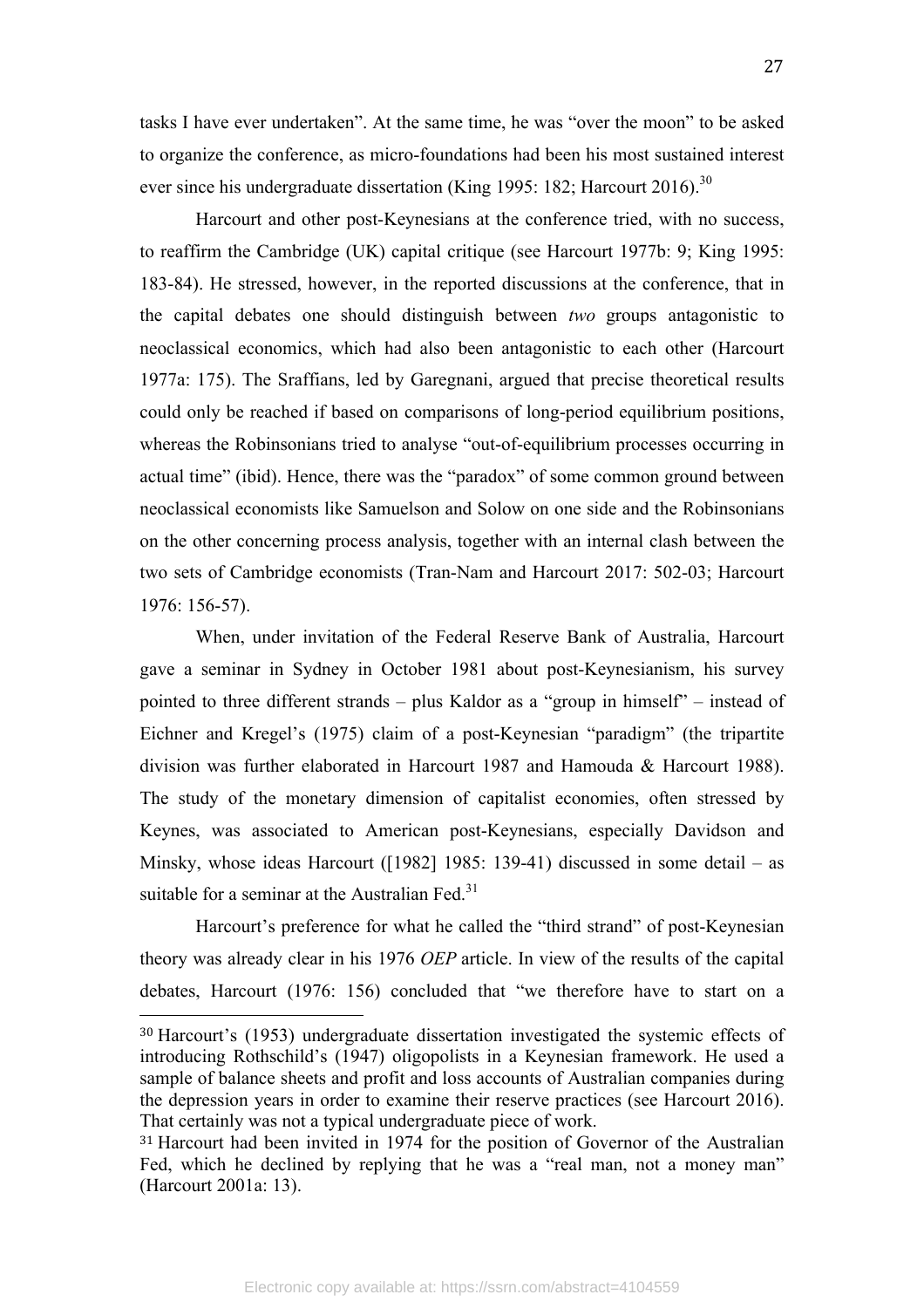different tack." One possibility was "the 'here and now' of the Keynesian-Kaleckian short period and its developments which have been neglected in the literature on the theory of growth." That was very close to the goals of his 1965 *ER* paper. Harcourt (1965a: 83) had criticized prevailing growth models for overlooking pricing decision under imperfect competition, sector specific (instead of malleable) capital goods, the dynamic determination of money-wages, and the study of the economic process through a succession of short periods (as opposed to steady states).

Harcourt's ambitious 1965a model showed how traditional Keynesian shortperiod analysis could be adapted to deal with price-making and choice of techniques decisions in order to determine the distribution and level of income (see also Harcourt 2001a: 13). However, he did not manage to extend the analysis in historical time through a period-by-period treatment, which was mathematically demanding. Harcourt asked J. Mirrlees, and then J. Stiglitz, who was visiting Cambridge at the time, to collaborate with him on an extension of the 1965 paper, but both declined (see Harcourt 1998: 8; [1996] 2012b: 331). The paper was well received at a Cambridge seminar – granting Harcourt an invitation to take up a position as lecturer at the Faculty of Economics during 1964-66 – but, after that, to his disappointment, "it vanished, virtually without a trace" (Harcourt 1992b: 4). $^{32}$ 

He felt that, had he been able to extend his 1965a model, it would have come close to tracing a process of cyclical growth, along the lines of R. Goodwin's mathematical models and Kalecki's later suggestions that the trend (growth) and the cycle were indissolubly mixed, not determined by separate, independent factors (Harcourt 2006: 121-22). When asked what was the way forward for post-Keynesian economists, Harcourt (2011b: 11) replied that they should develop Goodwin-Kalecki cyclical growth models as *the* proper way for "understanding capitalism and for putting policy around it", which would also incorporate Kaldor's later notion – a further elaboration of Myrdal's ideas – of "cumulative causation" (see also Harcourt and Kriesler 2013b: 2). Interestingly enough, Harcourt (2015b: 1571) regarded P. Le Corbeiller's mathematical theory of oscillations – a main ingredient of Goodwin's approach – as "crucial" for understanding cyclical growth, which pointed to a key role of mathematics in business cycle theorizing (see also Harcourt 1995e: 211).

<sup>32</sup> Harcourt (1965a) has been occasionally acknowledged as a pioneer contribution to post-Keynesian economics (see e.g. Eichner & Kregel 1975: 1307, n. 35).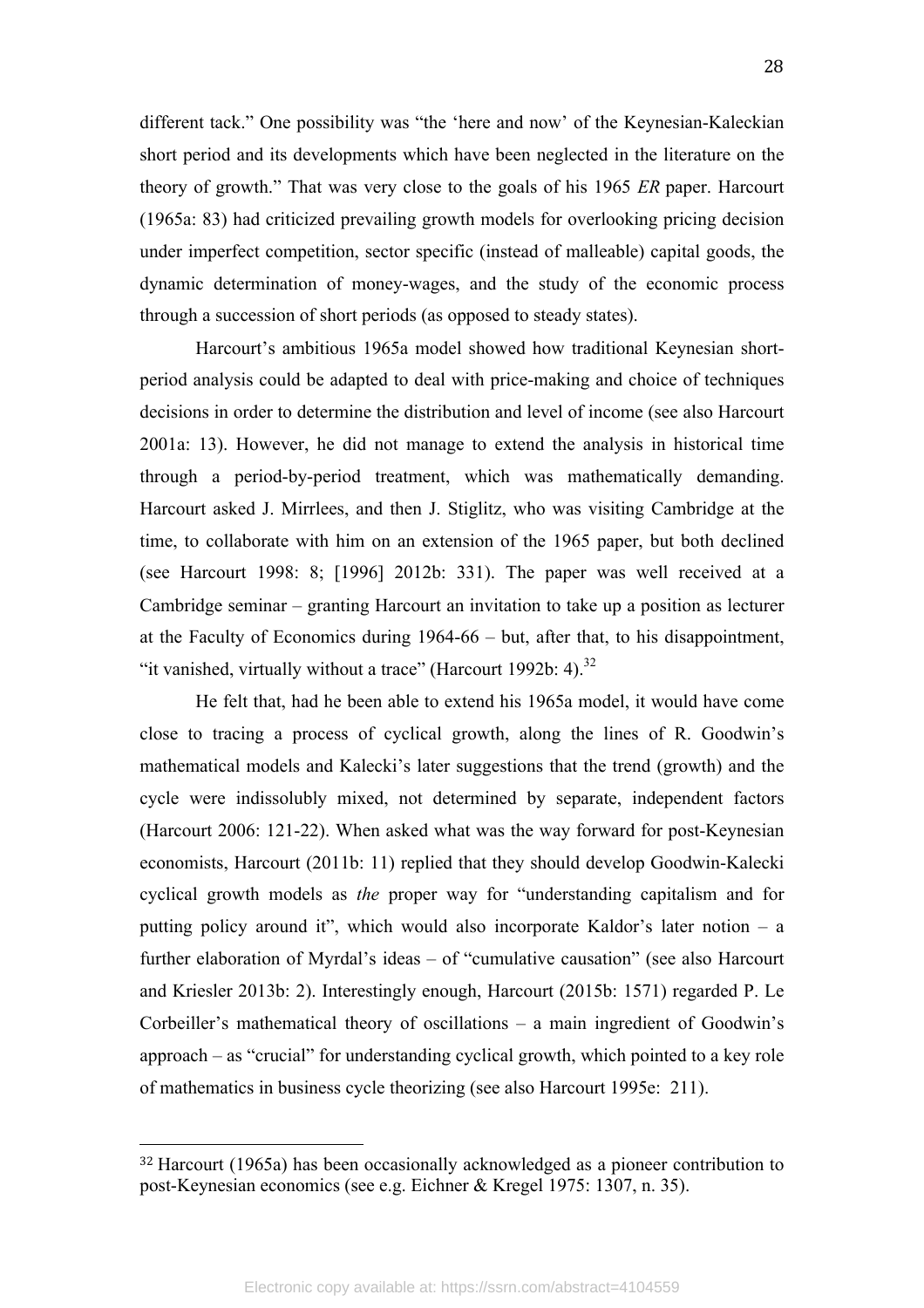During his student days at Melbourne University, Harcourt (1998: 8) aimed at becoming a mathematical theoretical economist, but that sometimes turned into a source of frustration. As Harcourt (1995e: 201-02) recalled, his mathematical shortcomings could be partly traced back to the fact that, during his childhood, he had a "bright twin brother who was a good mathematician" and helped him with his homework, which contributed to his lack of confidence in his mathematical abilities. However, as Harcourt (1995e: 202) often remarked he was never a mathematical "Luddite" in economics. The most use he made of mathematics was in his 1968 *EJ*  paper on the choice of technique. He regarded the paper, from a methodological standpoint, as his most post-Keynesian piece of work, as it compared the investmentlabour ratio that would be predicted by the (neoclassical) axiomatic approach with those predicted by assuming "real world" investment decision rules in a vintage capital model à la Salter (1960) (see Harcourt [1996] 2012b: 329). Harcourt would analyse investment decisions and appraisal again – adding insights from behavioural economics – in his very last paper, joint with his former student Michelle Baddeley (see Baddeley & Harcourt 2021).

Harcourt's (2006) *Structure of Post-Keynesian Economics* reflected how he lectured the subject at Cambridge over 1982-1998.<sup>33</sup> It showed how he valued economic models both as pedagogical tools and as engines for the design of theories. The 2006 volume displayed most of the formal post-Keynesian models Harcourt had contributed from 1963 to 1976 – especially Harcourt 1963a, b, and Harcourt  $\&$ Kenyon 1976, but not Harcourt 1965a – together with formulations by J. Robinson, N. Kaldor, S. Marglin (as re-elaborated by Harcourt) and Kalecki – who may be regarded as the central character in the book – among others. Much of that may be also found in several formal post-Keynesian models featured in Harcourt (1972), including his own.

<sup>33</sup> Chapter 8, on "Applications to Policy", was as a partial exception, as it resulted mostly from Harcourt's experience in Australia and the influence of his Australian mentors W. Salter and especially Eric Russell, who was Harcourt's colleague in Adelaide from 1958 until his death in 1977 – which was one of the reasons Harcourt decided to move to Cambridge (see also essays collected in Harcourt 2001f). Salter's (1960) book on technical change and non-malleable capital – based on Salter's 1955 Cambridge PhD thesis – made a great impression on Harcourt (see Harcourt 1962, the first of more than a hundred book reviews he wrote over his life). As put by Hatch and Rogers (1997: 97), the "real world" for Harcourt meant essentially Australia.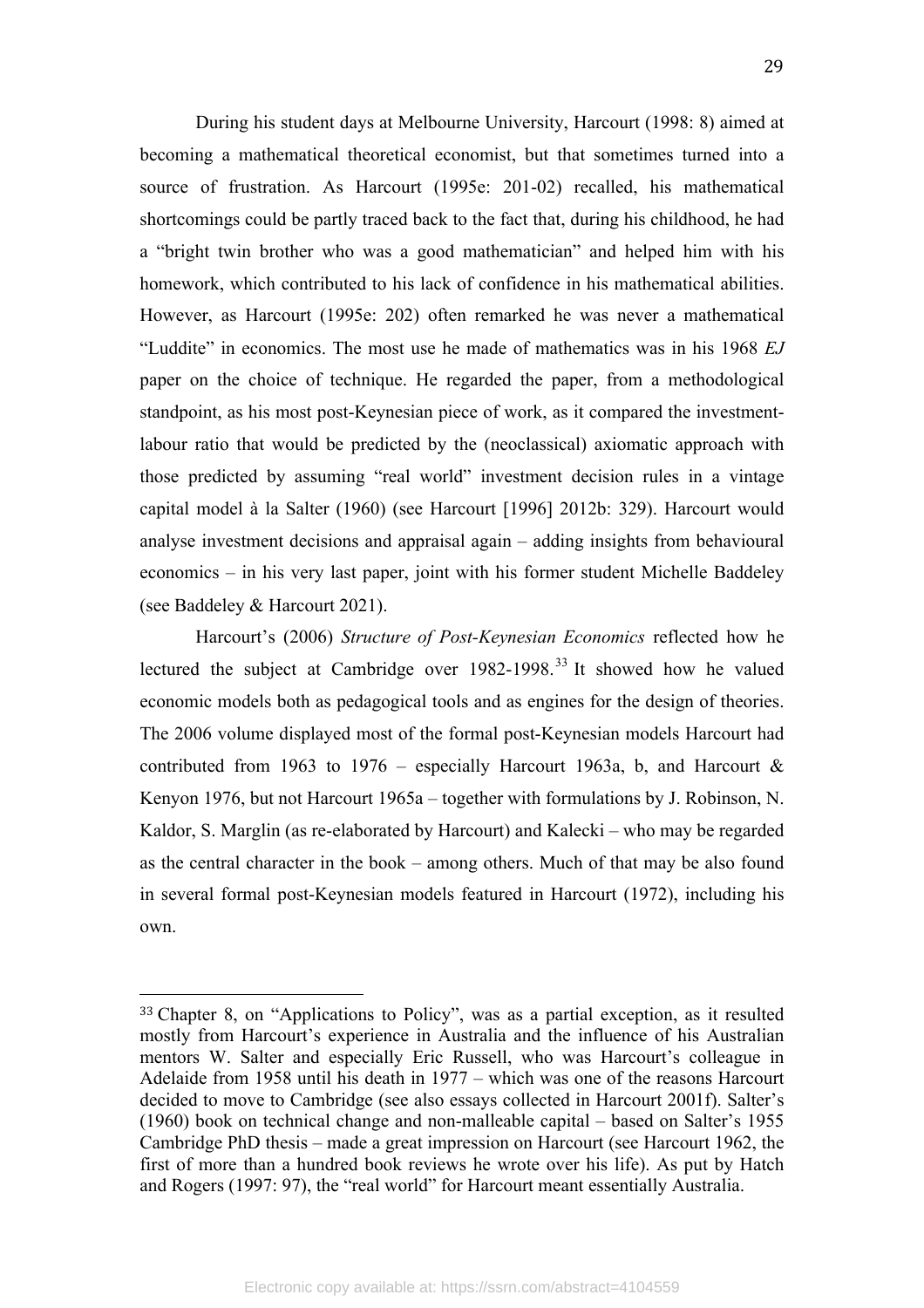Harcourt's admiration for Kalecki increased after he, as co-editor of the *Australian Economic Papers*, decided to have a translation of Kalecki's 1936 Polish review of Keynes's *General Theory* published in that journal (Targetti and Kinda-Hass 1982). Harcourt (2006) pointed out how Kalecki's review corrected some mistakes in Keynes's approach to investment and offered new micro-foundations – leading to an early macroeconomic theory of distribution – partly inspired by Marxian reproduction schemes. In the process, Kalecki showed that market structures were qualitatively unimportant in establishing the main aggregative results, and firmly established his claim of independent discovery of some of the main propositions of the *General Theory* (see Harcourt 2006: 21-25).<sup>34</sup>

Harcourt (2006) discussed the Cambridge capital controversies in an appendix only, as he wanted to focus on the positive contributions instead of the negative criticism by Cambridge post-Keynesians – even if the capital critique provided the "conceptual core" of the post-Keynesian discontent with orthodox theories of value, distribution and growth (Harcourt 2006, appendix II). Moreover, apart from biographical appendix I, and some references in a careful discussion of Pasinetti's contributions, Sraffa and Sraffian economics are absent from the book. As Harcourt (2006: 73) asserted, the neo-Ricardian long-period method is "at odds with those who stress the need for analysis of process in historical time". There was no history – in the sense of an on-going process – in Sraffa's (1960) economics, since the relationships described related to one year only, with no connection between different periods (Harcourt & Massaro 1964a: 716). That passage in Harcourt & Massaro (1964a), as Harcourt (1981, n. 11) recalled, was inserted "at Sraffa's insistence."

Harcourt (2006: 43-50) discussed in some detail his 1976 paper with his former student Pater Kenyon – probably Harcourt's most influential contribution to post-Keynesian economic modelling. Like Wood (1975), it belonged to the set of post-Keynesian models of the determination of the size of the mark up. However, whereas Wood's model was set in logical time in a Golden Age, Harcourt & Kenyon (1976) set the same problem in historical time, relating pricing, investment and the choice of technique decisions to successive short periods. When post-Keynesian economics was criticized for lacking solid microeconomic basis at a session at the American Economic Association meetings – the only time the AEA dedicated a

<sup>34</sup> Harcourt (2006: 163) regarded Kalecki as the "greatest all-round economist of the 20<sup>th</sup> century" for his contributions in many areas, including development economics.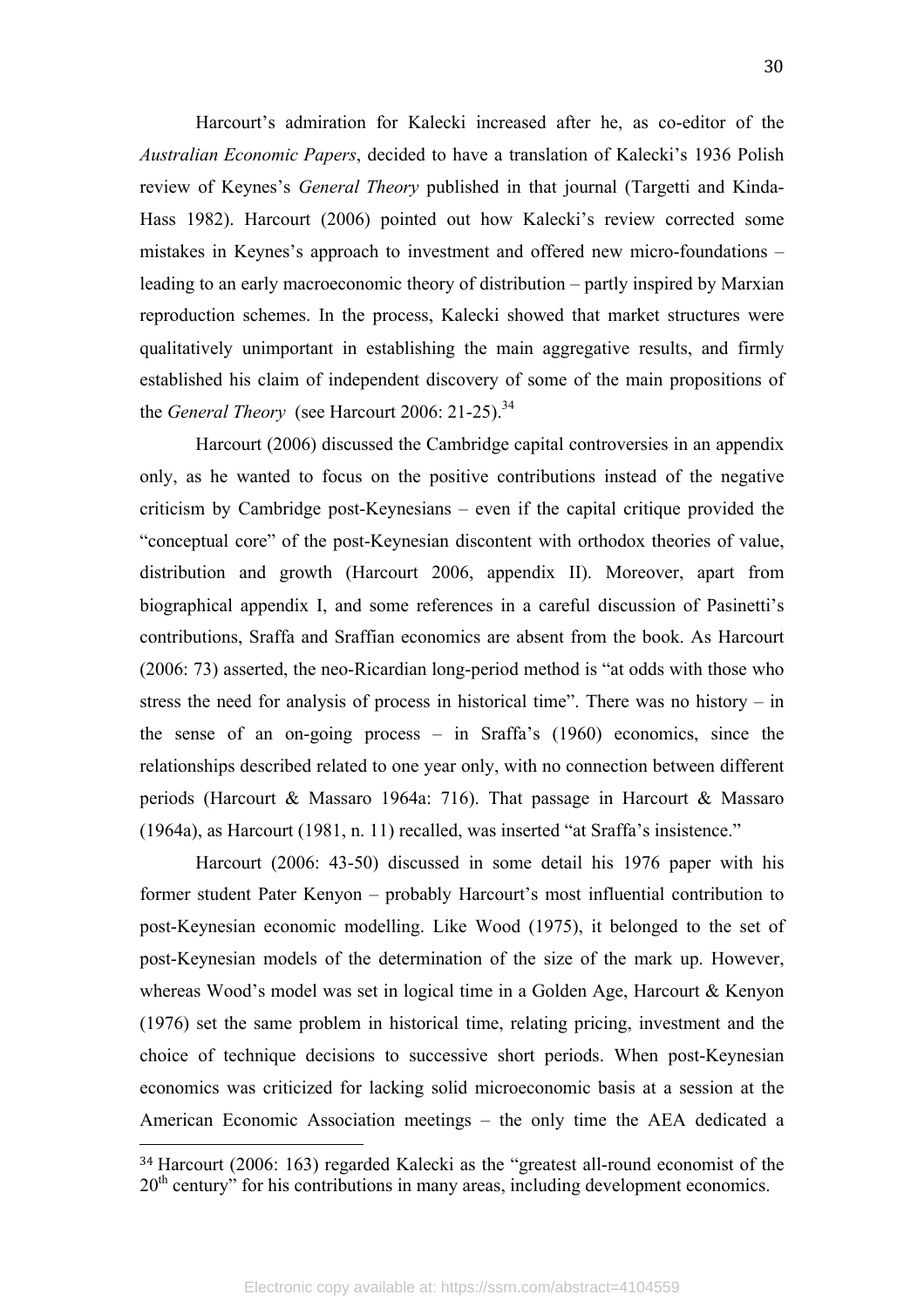session to post-Keynesian themes – Harcourt (1980) claimed that his 1976 pricing model filled the gap.

Harcourt's (1963a) critique of Kaldor – which Robinson regarded as the first to "really nail" the weak spot of early Kaldorian models – contributed to Kaldor's perception that Harcourt belonged in Robinson's camp and to the ensuing cool relations between the two men for about 10 years (Harcourt & King 1995: 48; Harcourt 2001e: 66). Harcourt would never give up his detailed piece of criticism, which marked the beginning of his career as a post-Keynesian model-builder<sup>35</sup> – not least because of an unpleasant episode involving his presentation of the 1963 paper at Kaldor's research seminar in 1964, when (according to Harcourt's 2002 recollection) Kaldor misbehaved and tried to shout him down and change the subject whenever Harcourt got near a telling point. Harcourt (1963a) charged Kaldor (1955-56; 1957) for ignoring the peculiar pricing behaviour that Kaldor's assumption of full employment implied for the different sectors in order for Kaldor's distributive mechanism to work.

Harcourt (2006) was an attempt to systematize what he perceived as the fundamental intellectual heritage of the "Robinson circle" and the Cambridge post-Keynesian tradition. He then refrained from addressing how that tradition had all but disappeared from the Faculty of Economics. That was a main subject of Pasinetti (2007), published the year after and reviewed by Harcourt (2009). Harcourt discussed the matter for the first time as he replied to a question by Gary Mongiovi (2001: 617- 18) on the erosion of the Cambridge tradition. Harcourt ascribed that mainly to Cambridge politics: "Joan [Robinson] and Richard [Kahn] were hopeless politicians, and Nicky [Kaldor] was even worse. They just made very bad decisions, then they lost their power and there was a huge reaction to the way they had used their power when they had it." They alienated J. Meade and R. Matthews, who joined F. Hahn as they came to dominate the Faculty Board. Austin Robinson tried with little success to "keep the peace", whereas Sraffa remained "aloof" from the fights.

Harcourt (2009: 207) partly agreed with Pasinetti about the inability of Keynes's pupils to establish successors in the Faculty, but stressed that the failure was

<sup>35</sup> Harcourt's taste for economic modelling is visible as well in his collective introductory volume (Harcourt, Karmel and Wallace 1967) – which he finished writing in Cambridge – and in his 1969b paper on a modified version of the IS-LM model, written in Japan.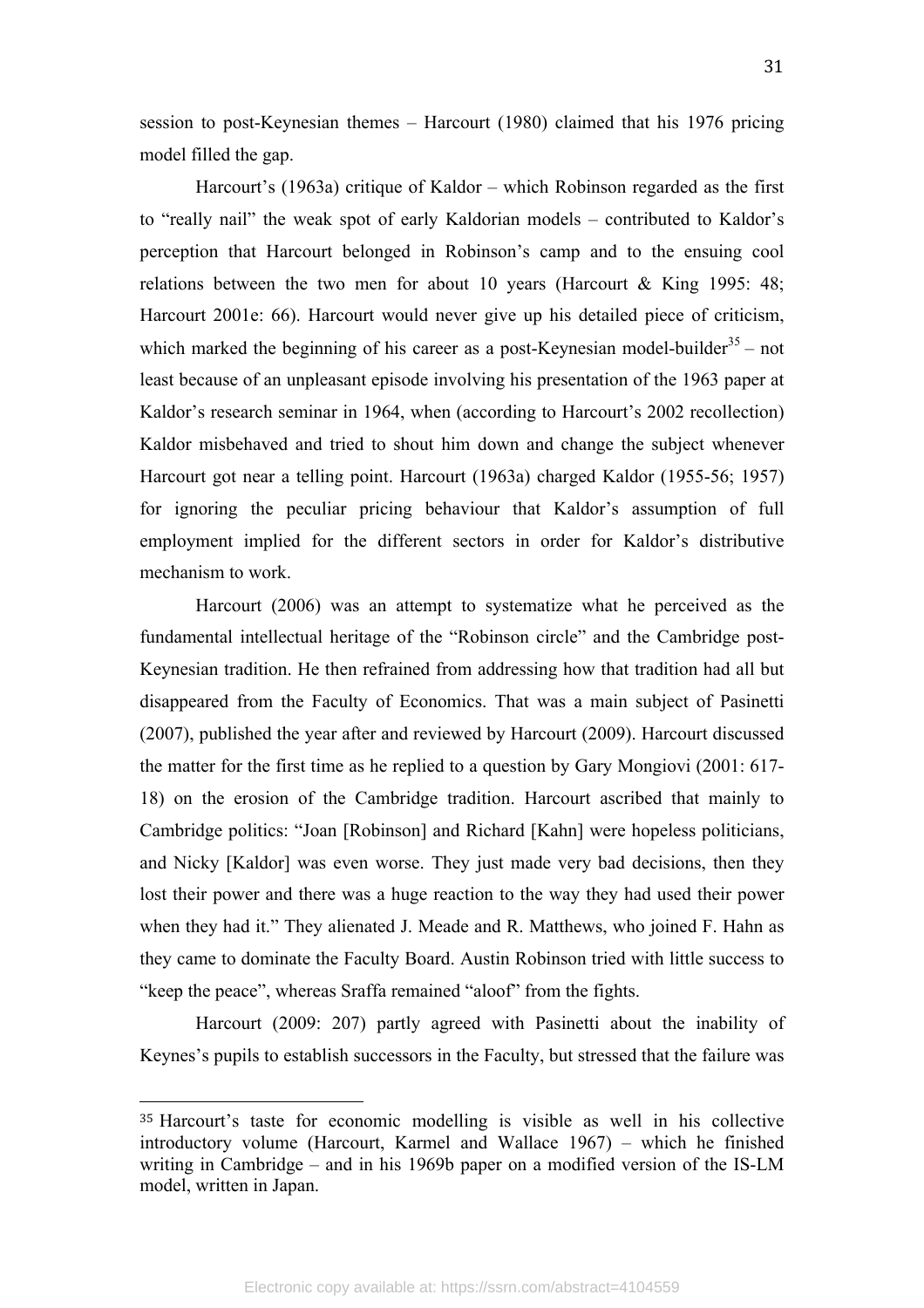mainly about securing appointments at chair level, as they did place post-Keynesian in posts as lecturers, as was the case with Harcourt and Pasinetti, among others (see also King 2017: 148-52 on the decline of the Cambridge tradition since the mid 1970s). Teaching post-Keynesian economics at Cambridge in the 1980s-90s, when the topic was increasingly marginalized, was not an easy task. Harcourt (2001d: 104) recalled his public debates with Frank Hahn, usually at the Marshall Society, when Harcourt sometimes "lost [his] cool". When he retired in September 1998 nearly all his courses were discontinued, in contrast with the interest that his seminars and invited lectures still commanded at many other universities.

\*\*\*\*\*

In July 1996, a couple of years before retiring, Geoff Harcourt ([1998] 2001b) gave a lecture about the Cambridge contributions to economics in the Lady Mitchell Hall at Cambridge. He ended the lecture with a compelling positive reflection about his trajectory as a Cambridge economist from down under:

I am a fortunate person because I have been a student of this tradition. I have taught it, most of the people about whom I have written … were my teachers and then my colleagues and my friends. So, it has been my good fortune also to work in this tradition. I have brought to this peculiarly Australian contributions as well, because of the mentors I had in Australia, most of whom came out of the Cambridge tradition. Therefore, you see, you have before you a fulfilled person who has tried to do something to preserve the Cambridge tradition and who is going to play cricket for the Jesus College Long Vacation High Table side this afternoon. On a glorious summer day, what more could anybody ask for? (Harcourt [1998] 2001b: 351)

### **References**

Araujo, J.T. and G.C. Harcourt. 1993. Maurice Dobb, Joan Robinson and Gerald Shove on accumulation and the rate of profits. *Journal of the History of Economic Thought*. 15: 1-30.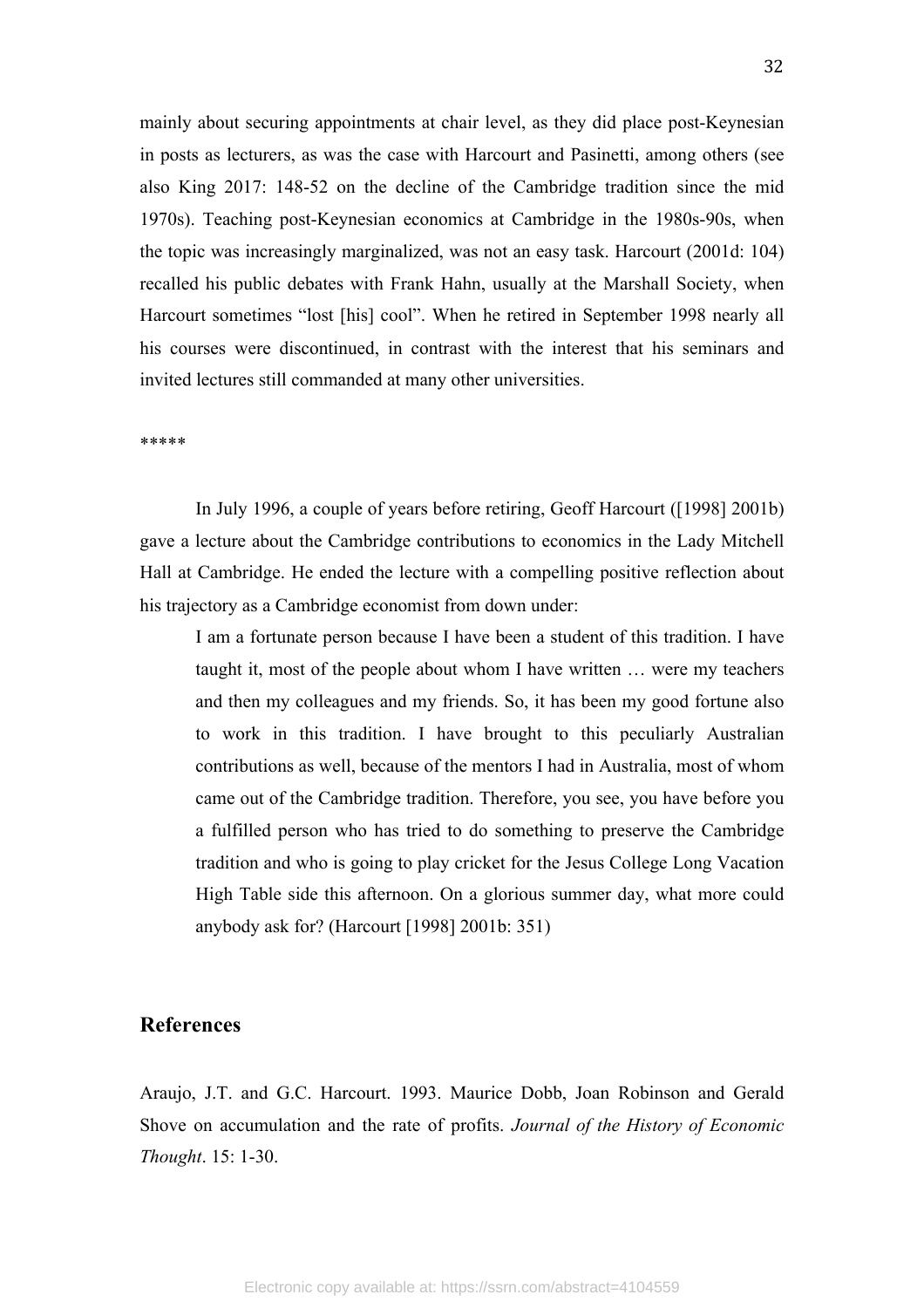Arestis, P. and M. Sawyer (eds.). 1992. *A biographical dictionary of dissenting economists*. Aldershot: Elgar.

Arestis, P., G. Palma and M. Sawyer (eds.). 1997. *Capital controversy, post-Keynesian economics and the history of economic thought: essays in honour of Geoffrey Harcourt*, *volume one*. London: Routledge.

Arestis, P. and T. Skouras (eds.). 1985. *Post Keynesian economic theory*. Sussex: Wheatsheaf Books.

Arrow, K.G. 1999. Foreword. In C. Sardoni and P. Kriesler (eds.): xvii-xviii.

Arthmar, R. and M. McLure. 2019. Sraffa, Myrdal, and the Söderström Gold Medal. *Scandinavian Journal of Economics*. 121: 843-53.

Asimakopulos, A. 1969. A Robinsonian growth model in one-sector notation. *Australian Economic Papers*. 8: 41-58.

Backhouse, R.E. 2000. Progress in heterodox economics. *Journal of the History of Economic Thought*. 22: 149-155.

Backhouse, R.E. 2007. Lives in synopsis: the production and use of short biographies by historian of economics. In E.R. Weintraub and E.L. Forget (eds.). *Economists' lives: biography and autobiography in the history of economics*: 51-75. Annual supplement to *History of Political Economy*, vol. 39. Durham (NC): Duke University Press.

Backhouse, R.E. 2014. MIT and the other Cambridge. In E.R. Weintraub (ed.). *MIT and the transformation of American economics*: 252-71. Annual supplement to *History of Political Economy*, vol. 46. Durham (NC): Duke University Press.

Backhouse, R.E. and M. Boianovsky. 2013. *Transforming modern macroeconomics: exploring disequilibrium microfoundations, 1956-2003.* Cambridge: Cambridge University Press.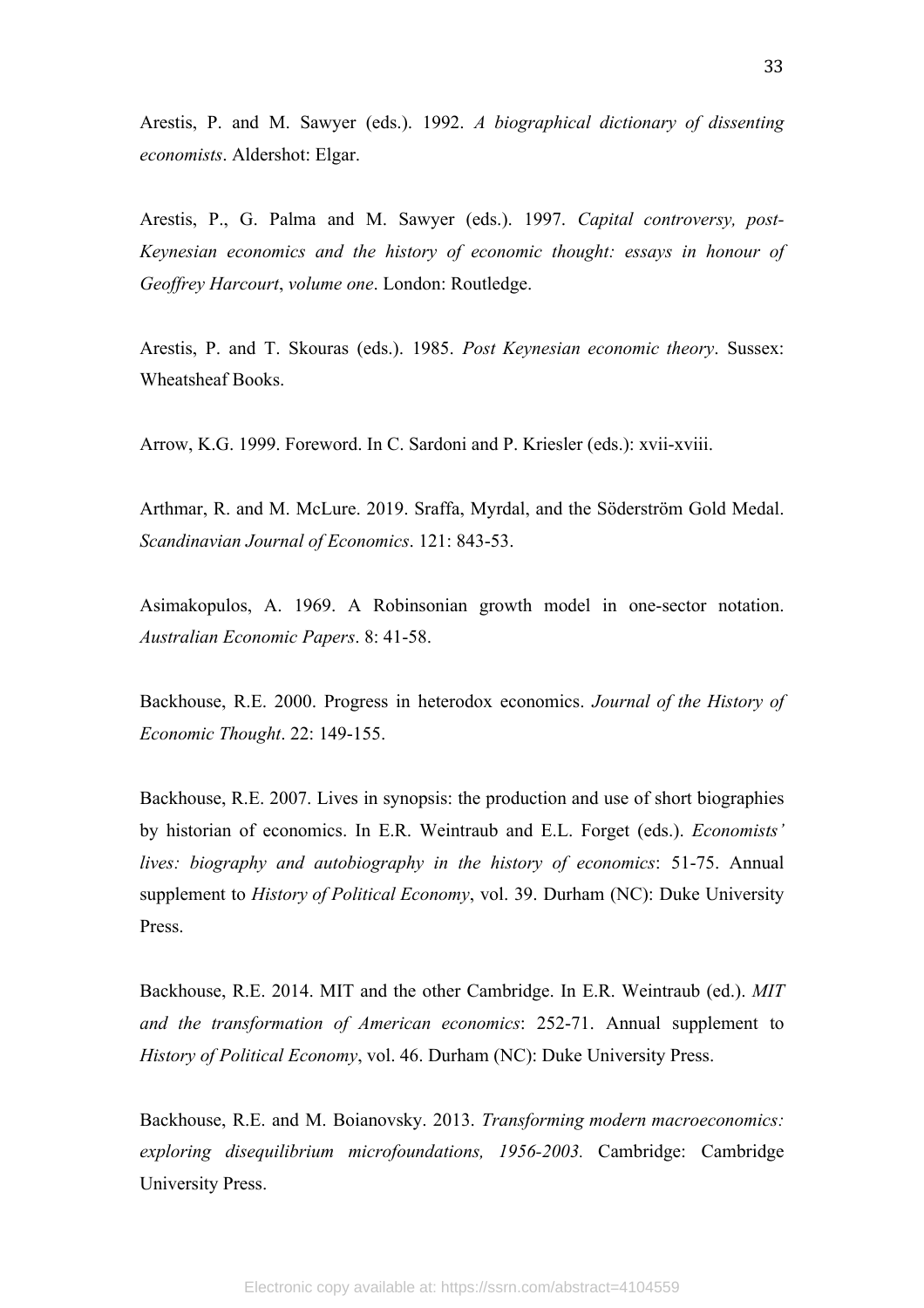Baddeley, M. and G.C. Harcourt. 2021. A behavioural model of investment appraisal and its implications for the macroeconomy. University of Technology Sydney, Department of Economics, Working Paper # 5/2021.

Birner, J. 2002. *The Cambridge controversies in capital theory – a study in the logic of theory development*. London: Routledge.

Blaug, M. 1975. *The Cambridge revolution: success or failure?* London: Institute of Economic Affairs.

Boianovsky, M. 2003. Review of G.C. Harcourt (2001b). *History of Political Economy*. 35: 781-83.

Boianovsky, M. 2018. Cambridge anticipations of the natural rate hypothesis? Robertson and Champernowne revisited. *History of Economic Ideas*. 26: 15-50.

Bradford, W. and G.C. Harcourt. 1997. Units and definitions. In *A 'Second Edition' of The General Theory*, vol. 1: 107-31. Edited by G.C. Harcourt and P.A. Riach. London: Routledge.

Cass, D. and J. Stiglitz. 1969. The implications of alternative saving and expectations hypothesis for choices of technique and patterns of growth. *Journal of Political Economy*. 77: 586-627.

Chomsky, N. 1967. The responsibility of intellectuals. In T. Roszak (ed.). *The dissenting academy*: 254-98. New York: Pantheom.

Cohen, A.J. 2022. Who is (your) Geoff Harcourt? Afterword two on *the man*. In Harcourt (2022).

Cord, R.A. (ed.). 2017. *The Palgrave companion to Cambridge economics*, vol. 2. London: Palgrave Macmillan.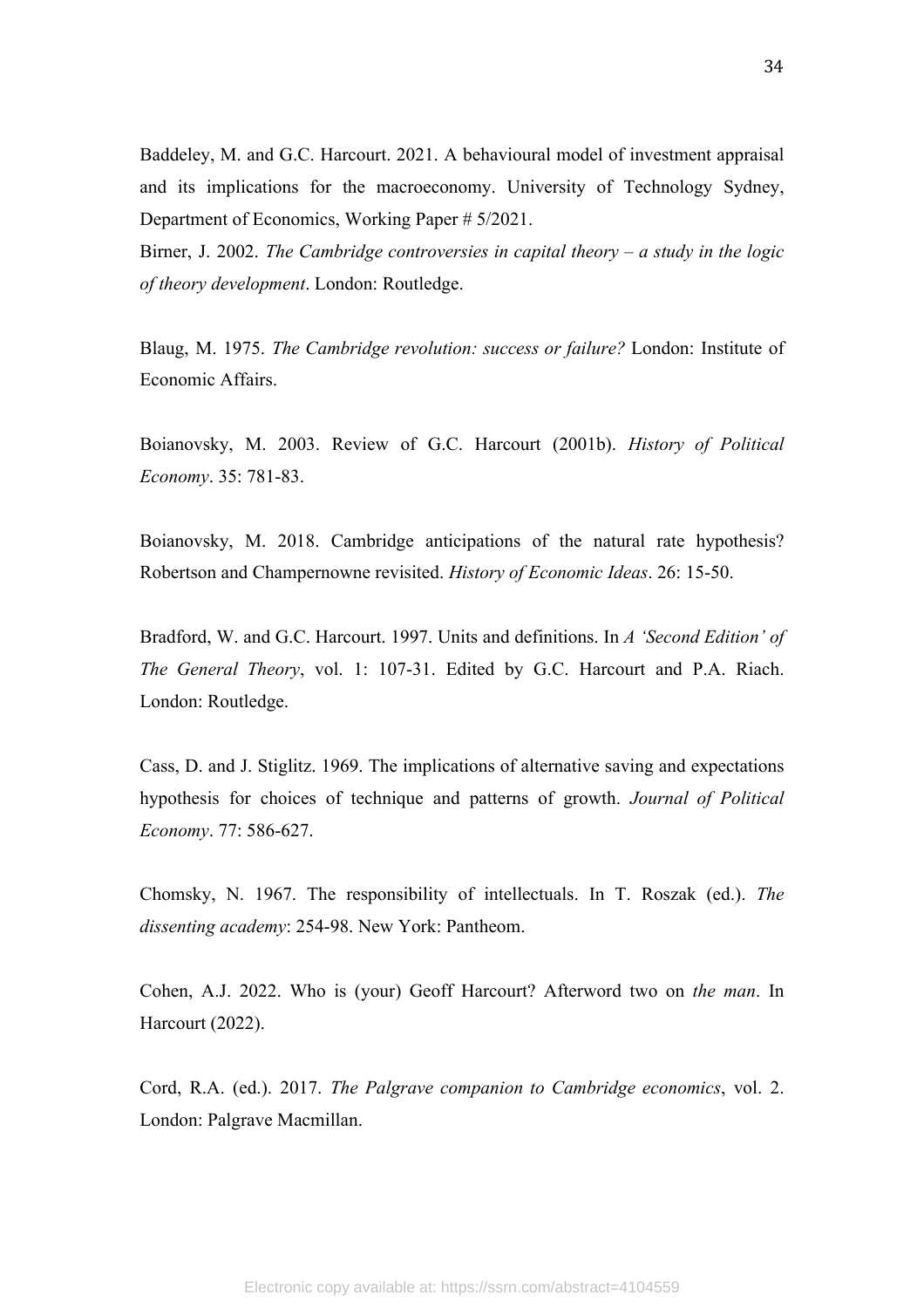Cornish, S. and J. Hawkins. 2022. Geoff Harcourt (1931-2021): his life and works. *History of Economics Review*. Published online 7 April 2022, 25 pp.

Davidson, P. 1994. *Post Keynesian macroeconomic theory*. Aldershot: Elgar.

Davis, J.B. 1997. Harcourt as a historian of economic thought. In P. Arestis, G. Palma and M. Sawyer (eds.): 444-55.

Dorfman, R., P.A. Samuelson and R.M. Solow. 1958. *Linear programming and economic analysis*. New York: McGraw-Hill.

Dow, S. 2004. Review of G.C. Harcourt's *50 years a Keynesian and other essays* and *Selected essays on economic policy*. *Economic Journal*. 114: F175-F177.

Eatwell, J., M. Milgate and P. Newman (eds.). 1987. *The New Palgrave – A Dictionary of Economics*, 4 volumes. London: Macmillan.

Eichner, A. and J. Kregel. 1975. An essay on Post Keynesian theory: a new paradigm in economics. *Journal of Economic Literature*. 13: 1293-1314.

Gram, H. 2010. Review of G.C. Harcourt and P. Kerr (2009). *European Journal of the History of Economic Thought*. 17: 359-64.

Gram, H. and G.C. Harcourt. 2017. Joan Robinson and MIT. *History of Political Economy*. 49: 437-50.

Groenewegen, P. and B. Macfarlane. 1990. *A history of Australian economic thought.*  London: Routledge.

Hahn, F. 1966. Equilibrium dynamics with heterogeneous capital goods. *Quarterly Journal of Economics*. 80: 633-46.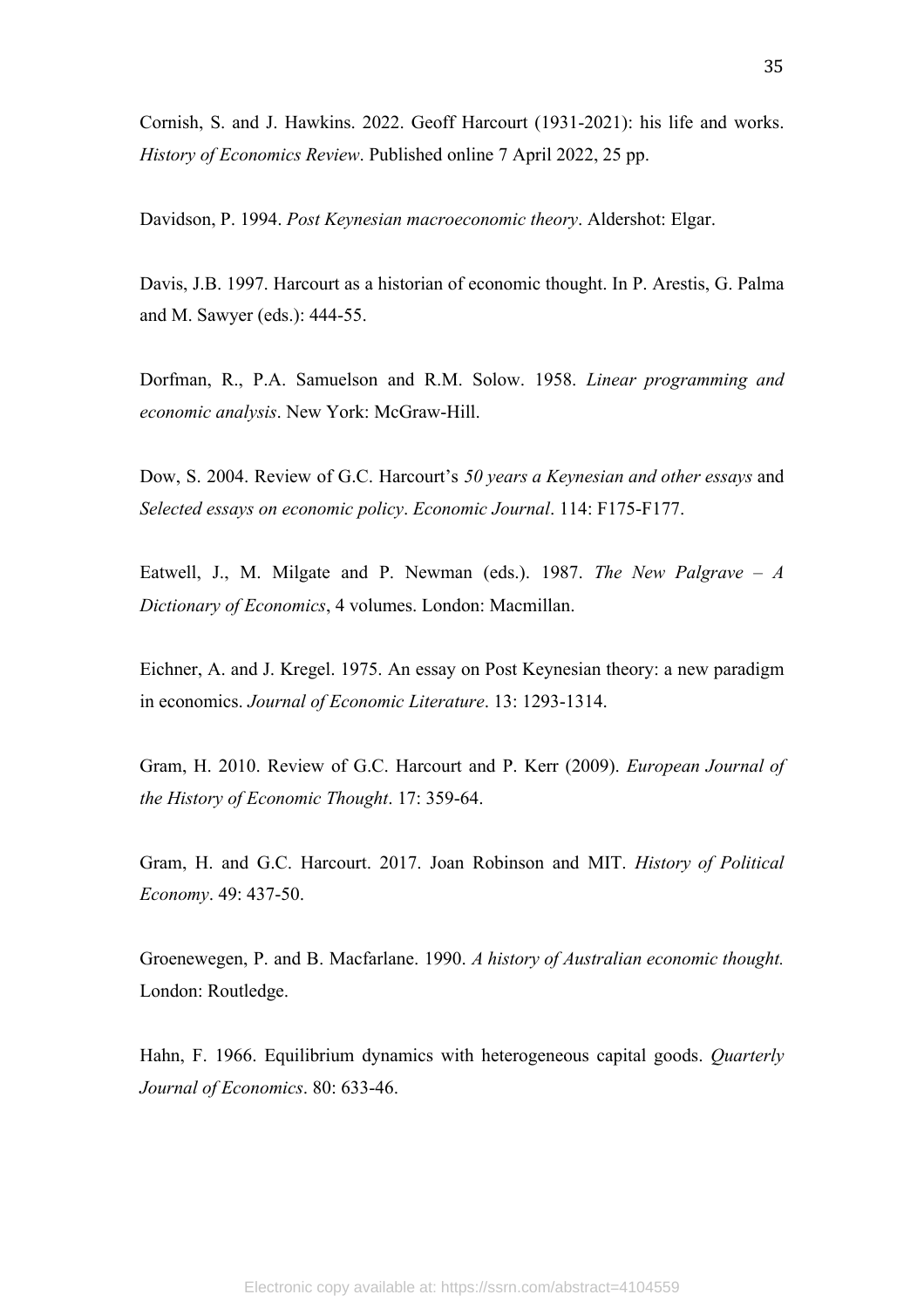Halevi, J., G.C. Harcourt, P. Kriesler and J. Neville. 2016. *Post-Keynesian essays from down under: theory and policy from an historical perspective*, 4 vols. London: Palgrave Macmillan.

Hamouda, O. and G.C. Harcourt. 1988. Post-Keynesianism: from criticism to coherence? *Bulletin of Economic Research.* 40: 1-33. As reprinted in Sardoni (ed.): 209-32.

Harcourt, G.C. 1953. The 'reserve' policy of Australian companies in the Depression: a study of oligopoly in Australia over the period 1928 to 1934. Unpublished Honours dissertation. Melbourne University.

Harcourt, G.C. 1958. The quantitative effects of basing company taxation on replacement costs. *Accounting Research*. 9: 1-16.

Harcourt, G.C. 1960. The finance of investment, taxation, depreciation and retained profits in selected United Kingdom industries, 1949-1953. Unpublished PhD dissertation. Cambridge University.

Harcourt, G.C. 1962. Review of W. Salter (1960). *Economic Record*. 38: 388-94.

Harcourt, G.C. 1963a. A critique of Mr Kaldor's model of income distribution and income growth. *Australian Economic Papers*. 2: 20-36. As reprinted in Sardoni (ed.): 67-82.

Harcourt, G.C. 1963b. A simple Joan Robinson model of accumulation with one technique: a comment. *Osaka Economic Papers*. 11: 24-28.

Harcourt, G.C. 1965a. A two-sector model of the distribution of income and the level of employment in the short run. *Economic Record*. 41:103=17. As reprinted in C. Sardoni (ed.): 83-98.

Harcourt, G.C. 1965b. The accountant in a golden age. *Oxford Economic Papers*. 17: 66-80.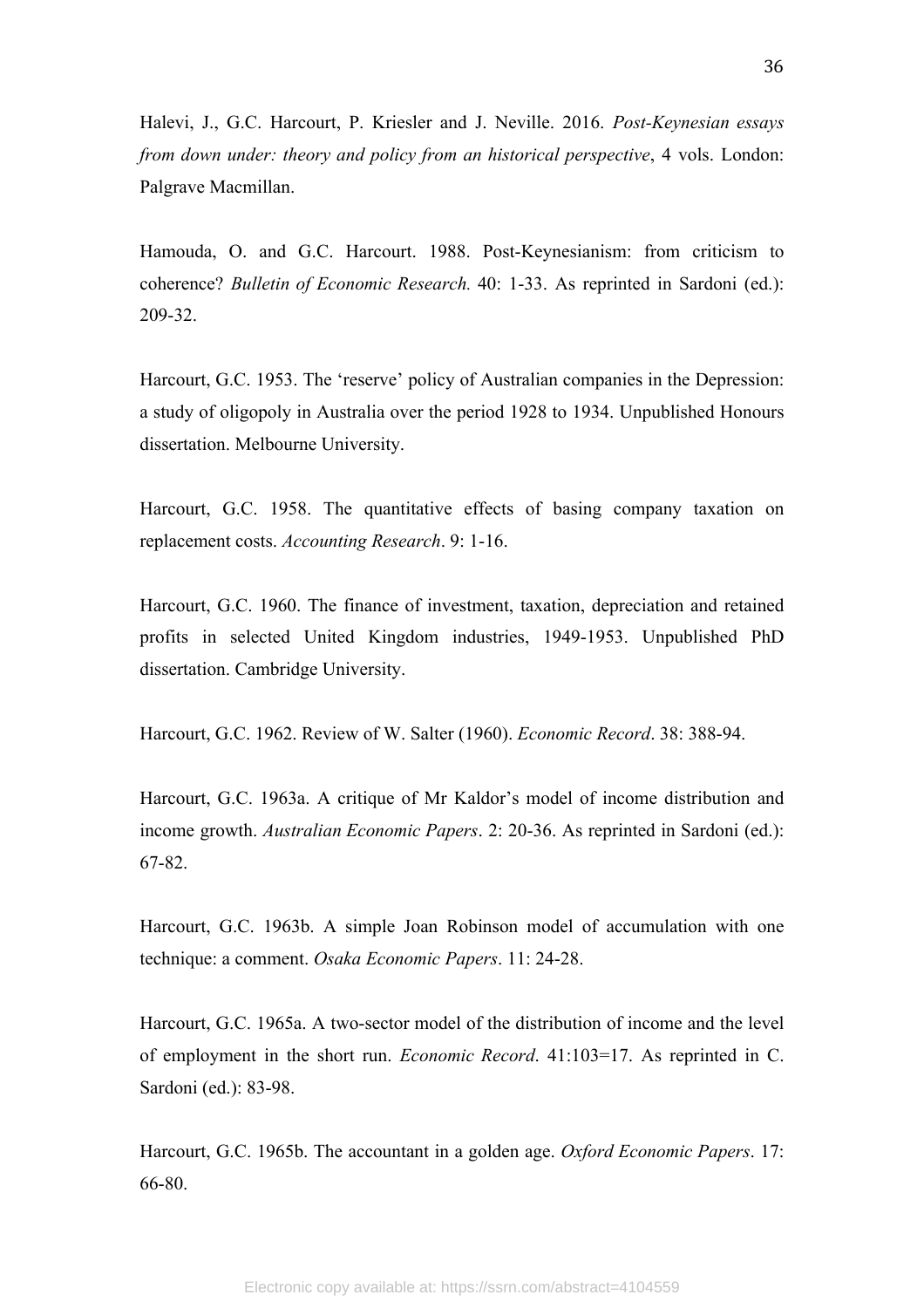Harcourt, G.C. 1966. Biases in empirical estimates of the elasticities of substitution of CES production functions. *Review of Economic Studies*. 33: 277-33.

Harcourt, G.C. 1968. Investment decision criteria, investment incentives and the choice of technique. *Economic Journal*. 78: 77-95.

Harcourt, G.C. 1969a. Some Cambridge controversies in the theory of capital. *Journal of Economic Literature*. 7: 369-405.

Harcourt, G.C. 1969b. A teaching model of the 'Keynesian' system. *Keio Economic Studies*. 6: 23-46.

Harcourt, G.C. 1971. Introduction – Part I. In G.C. Harcourt and N.F. Laing (eds.): 9- 28.

Harcourt, G.C. 1972. *Some Cambridge controversies in the theory of capital.* Cambridge: Cambridge University Press.

Harcourt, G.C. 1976. The Cambridge controversies: old ways and new horizons – or dead-end? *Oxford Economic Papers*. 28: 25-65. As reprinted in C. Sardoni (ed.): 130- 65.

Harcourt, G.C. (ed.). 1977a. *The microeconomic foundations of macroeconomics*. Proceedings of a conference held by the International Economic Association in S' Agaro, Spain. London: Macmillan.

Harcourt, G.C. 1977b. Introduction. In G.C. Harcourt, G.C. (ed.). 1977a: 1-24.

Harcourt, G.C. 1980. Discussion. *American Economic Review*. 70 (Papers and Proceedings): 27-28.

Harcourt, G.C. 1981. Marshall, Sraffa and Keynes: incompatible bedfellows? *Eastern Economic Journal*. 7: 39-50.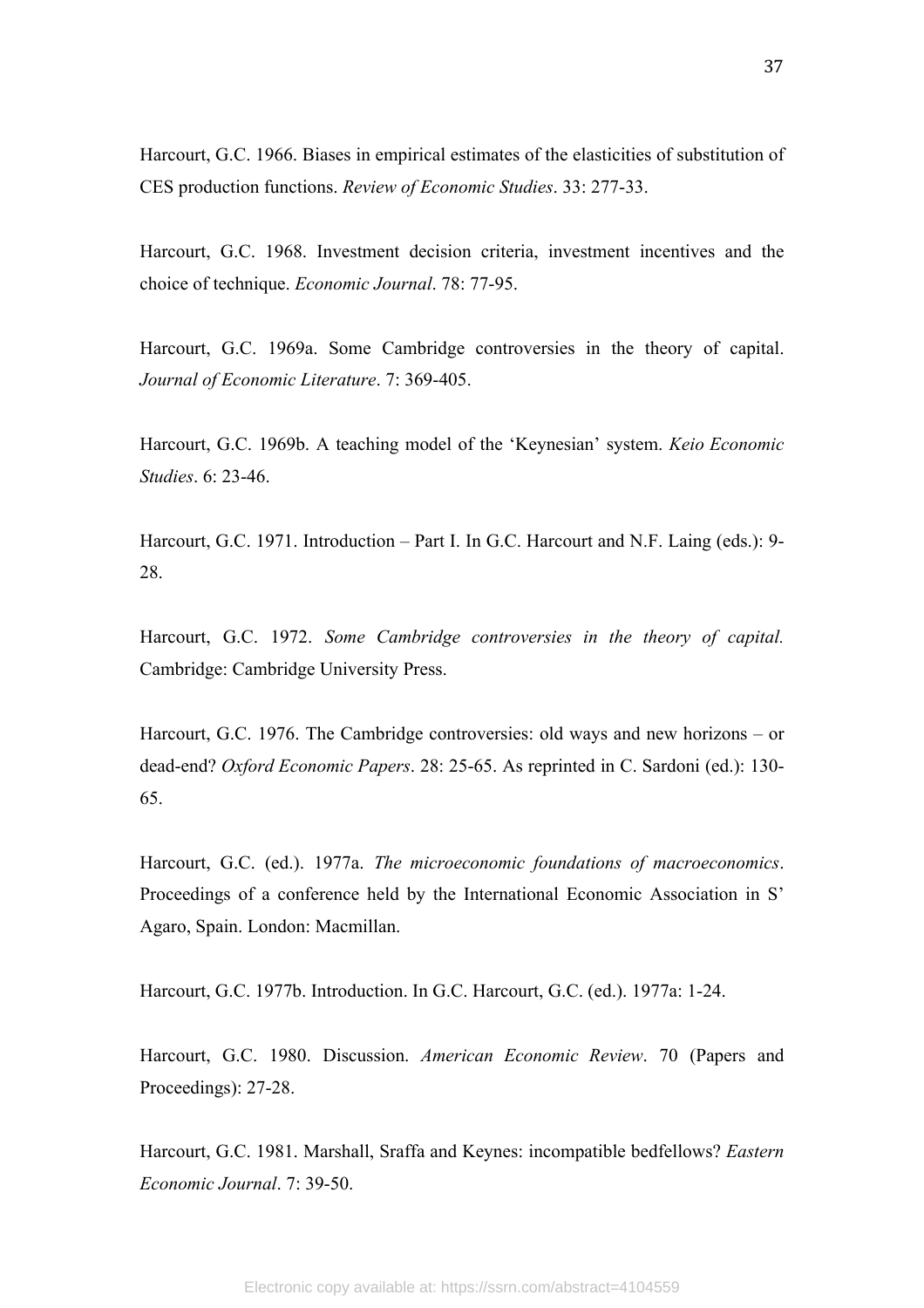Harcourt, G.C. [1982] 1985. Post-Keynesianism: quite wrong and/or nothing new? Thames Papers in Political Economy. London: Thames Polytechnic. As reprinted in P. Arestis and T. Skouras (eds.): 125-45.

Harcourt, G.C. 1983. Harcourt, Geoffrey Collin. In M. Blaug and P. Sturges (eds.). *Who's who in economics – a biographical dictionary of major economists 1700-1981*: 156. Sussex: Wheatsheaf Books.

Harcourt, G.C. 1984. Reflections on the development of economics as a discipline. *History of Political Economy*. 16: 489-517.

Harcourt, G.C. 1986. On the influence of Piero Sraffa on the contributions of Joan Robinson to economic theory. *Economic Journal*. 96, supplement conference papers: 96-108.

Harcourt, G.C. 1987. Post-Keynesian economics. In J. Eatwell, M. Milgate and P. Newman (eds.), vol. 3: 924-28.

Harcourt, G.C. 1988. Nicholas Kaldor, 12 May 1908 – 30 September 1986. *Economica*. 55: 159-70.

Harcourt, G.C. 1990. Joan Robinson's early views on method. *History of Political Economy*. 22: 411-27.

Harcourt, G.C. [1990] 1992. On the contributions of Pierro Sraffa and Joan Robinson to economic theory. In M. Berg (ed.). *Political economy in the twentieth century*: 35- 67. London: Philip Allan. As reprinted in C. Sardoni (ed.): 299-320.

Harcourt, G.C. 1991a. Marshall's *Principles* as seen at Cambridge through the eyes of Gerald Shove, Dennis Robertson and Joan Robinson. *Quaderni di Storia dell'Economia Politica.* 9: 355-72.

Harcourt, G.C. 1991b. Is Keynes dead? *History of Economics Review*. # 18: 1-9.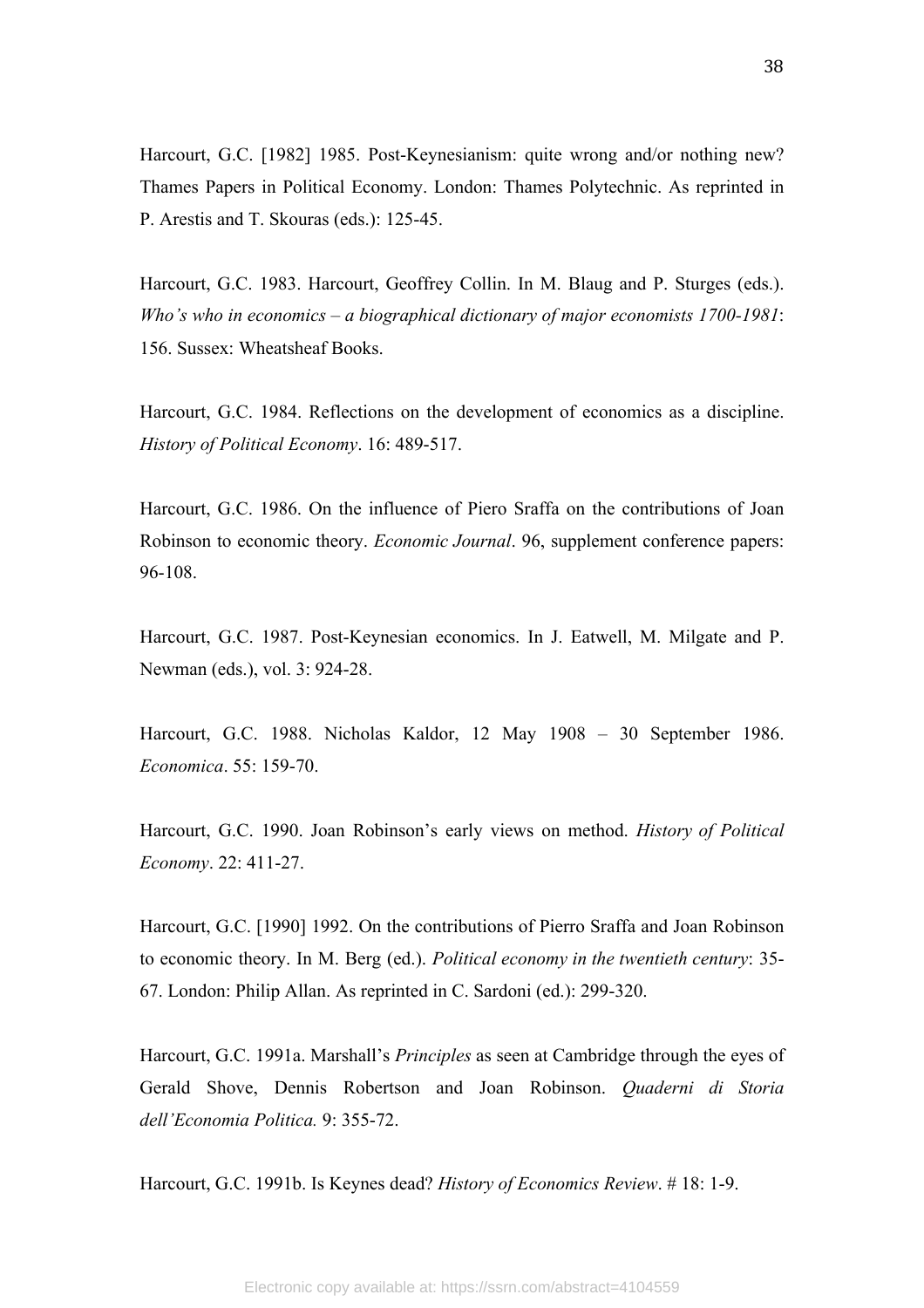Harcourt, G.C. [1991]. 2001b. Joan Robinson and the economics profession. In Harcourt (2001b): 209-18. Originally published in *History of Political Economy*. 23: 158-66.

Harcourt, G.C. 1992a. G.C. Harcourt (born 1931). In P. Arestis and M. Sawyer (eds.): 454-63.

Harcourt, G.C. 1992b. Introduction. In C. Sardoni (ed.): 1-10.

Harcourt, G.C. 1993. *Post-Keynesian essays in biography – portrays of twentiethcentury political economists.* London: Macmillan.

Harcourt, G.C. 1994a. Comment. In H.G. Brennan and A.C. Waterman (eds.). *Economics and religion: are they different?* Boston: Kluwer, 205-12.

Harcourt, G.C. 1994b. Kahn and Keynes and the making of *The General Theory*. *Cambridge Journal of Economics.* 18: 11-23.

Harcourt, G.C. 1995a. Recollections and reflections of an Australian patriot and Cambridge economist. *Banca Nazionale del Lavoro Quarterly Review*. 48: 225-54.

Harcourt, G.C. 1995b. *Capitalism, socialism and post-Keynesianism – selected essays of G.C. Harcourt.* Aldershot: Elgar.

Harcourt, G.C. [1995c] 2012a. Despised and rejected. In Harcourt (2012a): 261-65. Reproduced from G.B. Shepherd (ed.). *Rejected: leading economists ponder the publication process*, chapter "G.C. Harcourt, Cambridge University". Sun Lakes, Arizona: Thomas Horton.

Harcourt, G.C. 1995d. Political arithmetic in Cambridge: talking to Richard Stone. In G.C. Harcourt (1995b): 153-59.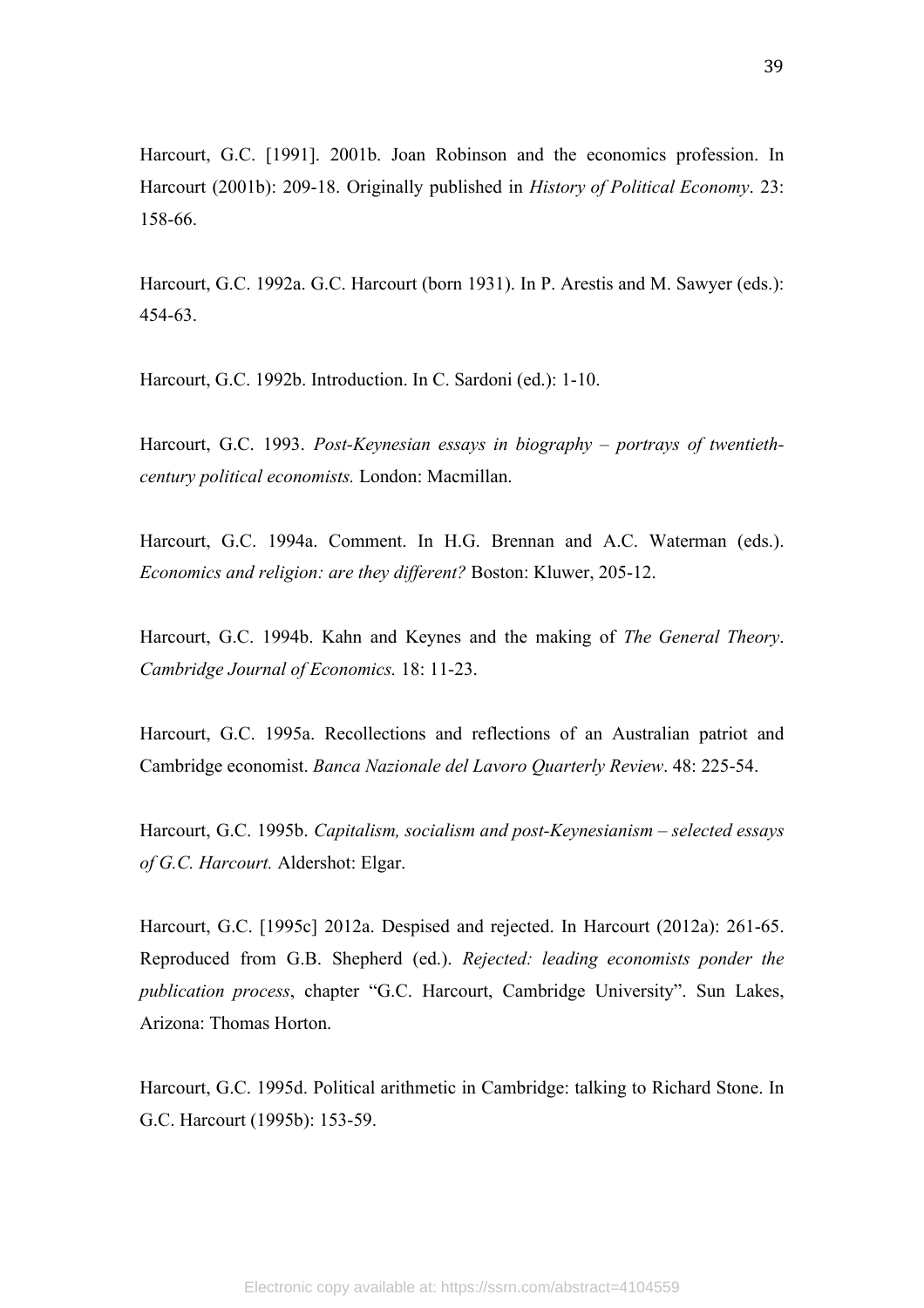Harcourt, G.C. 1995e. On mathematics and economics. In G.C. Harcourt (1995b): 200-217.

Harcourt, G.C. [1996] 2001b. How I do economics. In S. Medema and W.J. Samuels (eds.). *Foundations of research in economics: how do economists do economics?* 93- 102. Cheltenham: Elgar. As reprinted in Harcourt (2001b): 323-33.

Harcourt, G.C. [1996-97] 2001b. Critiques and alternatives: reflections on some recent and not so recent controversies. *Journal of Post Keynesian Economics*. 19: 171-80. As reprinted in G.C. Harcourt (2001b): 289-99.

Harcourt, G.C. 1998. Political economy, politics and religion: intertwined and indissoluble passions. *The American Economist*. 42: 3-18.

Harcourt, G.C. [1998] 2001b. The Cambridge contribution to economics. In S.J. Ormond (ed.) *Cambridge contributions*: 65-87. Cambridge: Cambridge University Press. As reproduced in G.C. Harcourt (2001b): 334-53.

Harcourt, G.C. [1999] 2012a. 'Horses for courses': the making of a post-Keynesian economist. In A. Hertjee (ed.): 32-69. As reprinted in Harcourt (2012): 11-51.

Harcourt, G.C. [2000] 2001b. Investment expenditure, unrealised expectations and offsetting monetary policies. In R. Bellofiore and P. Ferri (eds.). *Financial fragility and investment in the capitalist economy: the economic legacy of Hyman Minsky*: 69- 75. Cheltenham: Elgar. As reprinted in Harcourt (2001b): 197-205.

Harcourt, G.C. 2001a. 50 years a Keynesian. In Harcourt (2001b): 1-30.

Harcourt, G.C. 2001b. *50 years a Keynesian and other essays*. London: Palgrave.

Harcourt, G.C. 2001c. Post-Keynesian thought. In G.C. Harcourt (2001b): 263-85.

Harcourt, G.C. 2001d. 40 years teaching post-Keynesian themes in Adelaide and Cambridge. *History of Economics Review*. 34: 95-109.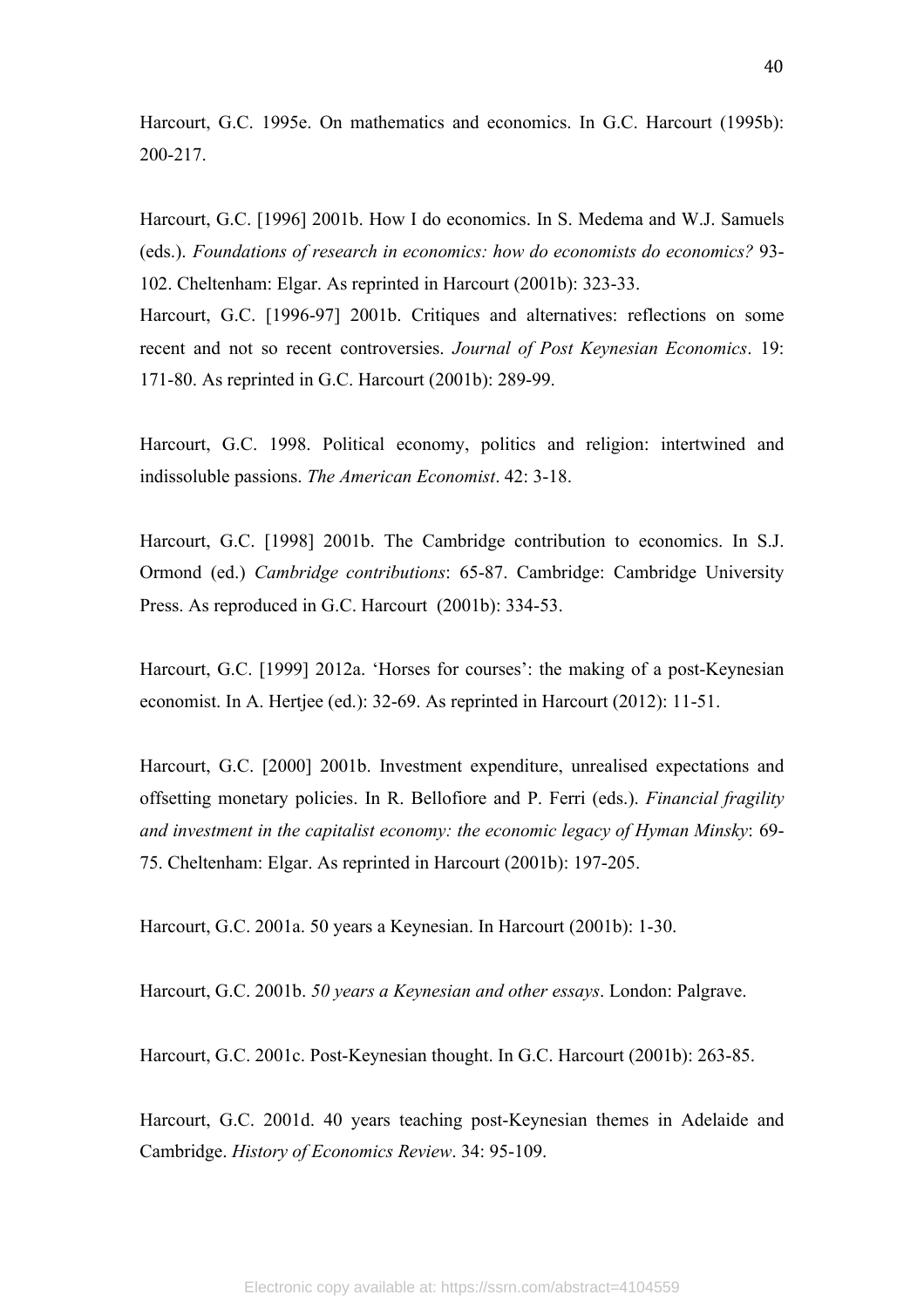Harcourt, G.C. 2001e. Joan Robinson and her circle. *History of Economic Ideas*. 9: 59-71.

Harcourt, G.C. 2001f. *Selected essays on economic policy*. London: Palgrave.

Harcourt, G.C. 2002. Battling with Nicky. In K. Sabbagh (ed.). *A book of King's views from a Cambridge college*: 98-100. London: Third Millennium.

Harcourt, G.C. 2004. Sraffa, Piero (1898-1983). In *Oxford Dictionary of National Biography*, vol. 52: 22-24. Oxford: Oxford University Press.

Harcourt, G.C. 2006. *The structure of post-Keynesian economics*. *The core contributions of the pioneers.* Cambridge: Cambridge University Press.

Harcourt, G.C. 2009. A revolution yet to be accomplished: reviewing Luigi Pasinetti, *Keynes and the Cambridge Keynesians*. *History of Economic Ideas*. 17: 203-08.

Harcourt, G.C. 2011a. Post-Keynesian theory, direct action and political involvement. *European Journal of Economics and Economic Policies: Intervention*. 8: 117-28.

Harcourt, G.C. 2011b. The General Theory is not a book you should read in bed! Interview with G.C. Harcourt. *European Journal of Economics and Economic Policies: Intervention*. 8: 7-12.

Harcourt, G.C. 2012a. *The making of a post-Keynesian economist: Cambridge harvest*. London: Palgrave Macmillan.

Harcourt, G.C. 2012b. Keynes and his Cambridge pupils and colleagues. *Meiji Journal of Political Science and Economics*. 1: 12-25.

Harcourt, G.C. 2015a. Review of T. Piketty (2014). *The Economic and Labour Relations Review*. 26: 314-21.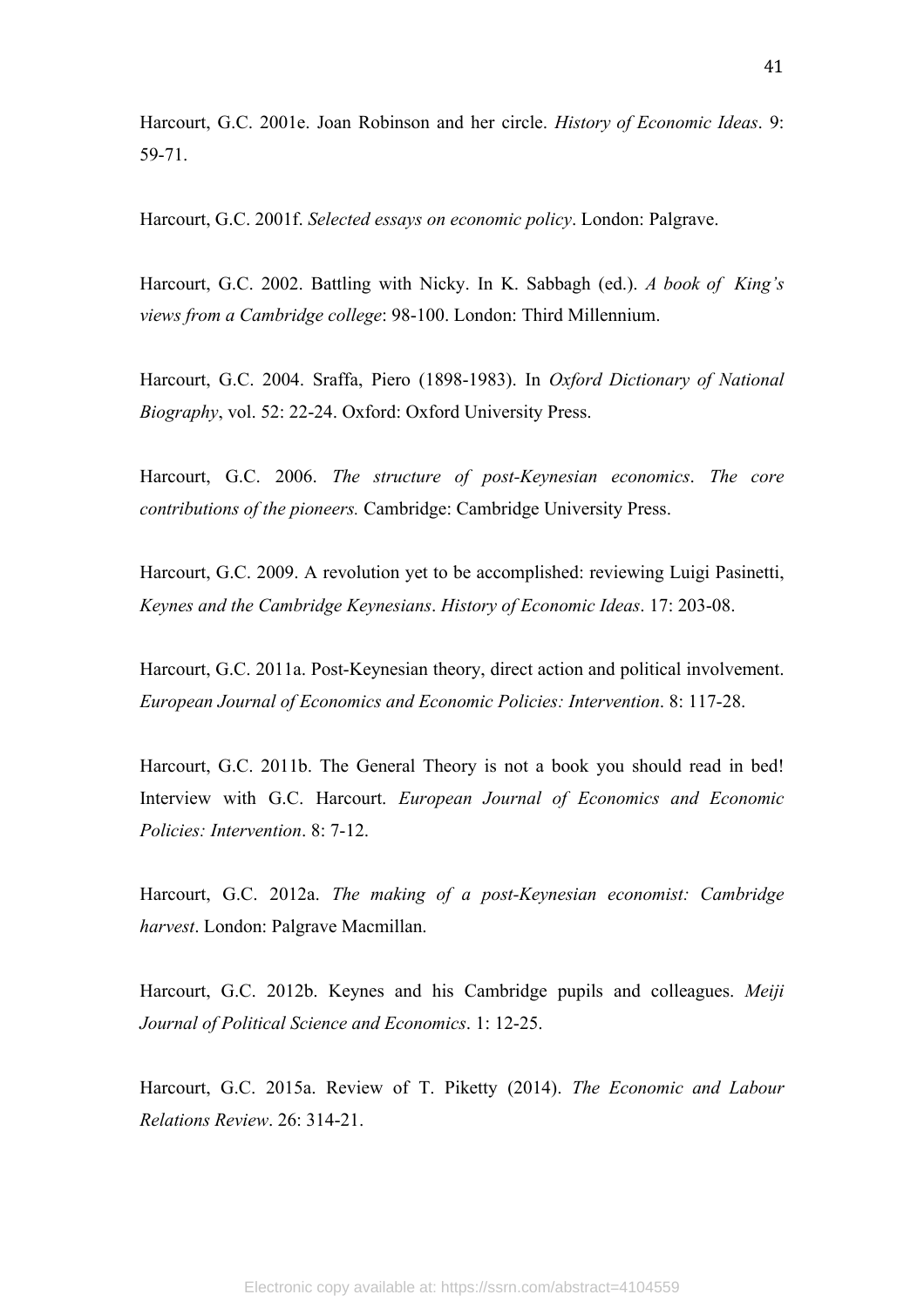Harcourt, G.C. 2015b. Fusing indissolubly the cycle and the trend: Richard Goodwin's profound insight. *Cambridge Journal of Economics.* 39: 1569-78.

Harcourt, G.C. 2016a. Stanley Wong (23 July 1947 – 30 April 2016): a tribute. *The Economic and Labour Relations Review*. 27: 559-61.

Harcourt, G.C. 2016b. Microfoundations: a personal historical note. *Review of Political Economy*. 28: 307-08.

Harcourt, G.C. 2017. K.J. Arrow (23 April 1921 – 21 February 2017): a personal tribute. *The Economic and Labour Relations Review*. 28: 352-55.

Harcourt, G.C. 2018. Reflections on a representative selection of my essays over the past 60 years. *History of Economics Review*. 71: 2-24.

Harcourt, G.C. 2019a. Geoff Harcourt on G.C. Harcourt, as told to Ajit Sinha. In Sinha and Thomas (eds.): 99-121.

Harcourt, G.C. 2019b. *Essays in biography*. In R.W. Dimand and H. Hagemann (eds.). *The Elgar Companion to John Maynard Keynes*: 176-80. Cheltenham: Elgar.

Harcourt, G.C. 2022. *Some Cambridge controversies in the theory of capital.* 50<sup>th</sup> anniversary edition, with a new preface and two afterwords by A.J. Cohen and T. Mata. Cambridge: Cambridge University Press.

Harcourt, G.C., P.H. Karmel and R.H. Wallace. 1968. *Economic activity*. Cambridge: Cambridge University Press.

Harcourt, G.C. and P. Kenyon. 1976. Pricing and the investment decision. *Kyklos*. 29: 449-77. As reprinted in Sardoni (ed.): 48-66.

Harcourt, G.C. and P. Kerr. 2003. Keynes and the Cambridge school. In W.J. Samuels, J.E. Biddle and J.B. Davis (eds.): 343-59.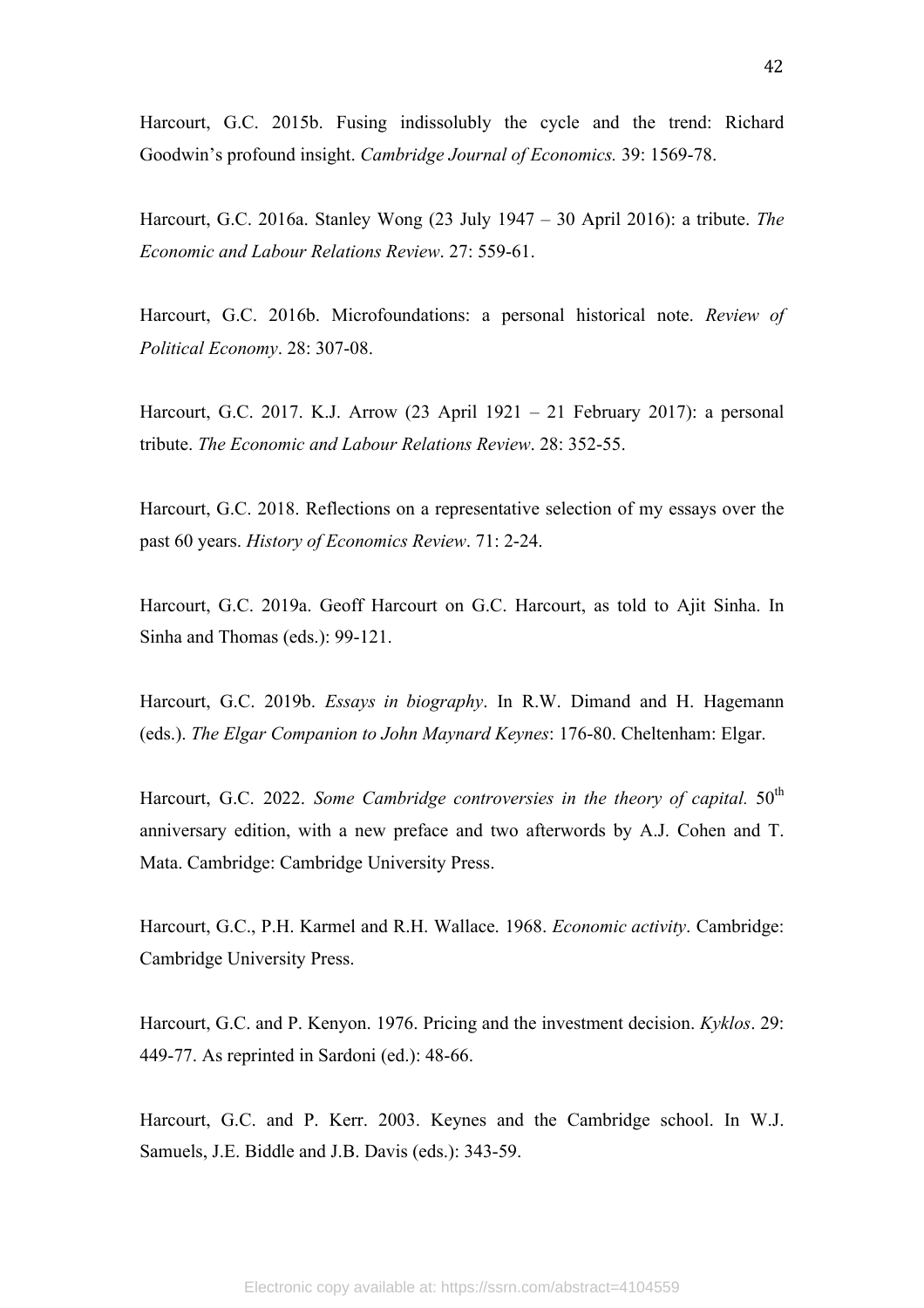Harcourt, G.C. and P. Kerr. 2009. *Joan Robinson*. London: Palgrave Macmillan.

Harcourt, G.C. and J.E. King. 1995. Talking about Joan Robinson: Geoff Harcourt in conversation with John King. *Review of Social Economy*. 53: 31-64.

Harcourt, G.C. and P. Kriesler (eds.). 2013a. *The Oxford Handbook of Post-Keynesian Economics*, 2 vols. New York: Oxford University Press.

Harcourt, G.C. and P. Kriesler. 2013b. Introduction. In G.C. Harcourt and P. Kriesler (eds.): 1-43.

Harcourt, G.C. and N.F. Laing (eds.). 1971. *Capital and growth*. Harmondsworth: Penguin Books.

Harcourt, G.C. and V. Massaro. 1964a. A note on Mr Sraffa's subsystems. *Economic Journal*. 74: 715-22.

Harcourt, G.C. and V. Massaro. 1964b. Mr Sraffa's *Production of Commodities*. *Economic Record*. 40: 442-54.

Hatch, J. and R. Petrides. 1997. A Cambridge economists but an Australian patriot. In Arestis, Palma and Sawyer (eds.): 1-10.

Hatch, J. and C. Rogers. 1997. Distinguished Fellow of the Economic Society of Australia, 1996: Professor Emeritus Geoff Harcourt. *Economic Record*. 73: 97-100.

Hertjee, A. (ed.). 1999. *The makers of modern economics*, vol. IV. Cheltenham: Elgar. Kaldor, N. 1955-56.

Kaldor, N. 1955-56. Alternative theories of distribution, *Review of Economic Studies*. 23: 83-100.

Kaldor, N. 1957. A model of economic growth. *Economic Journal*. 67: 591-624.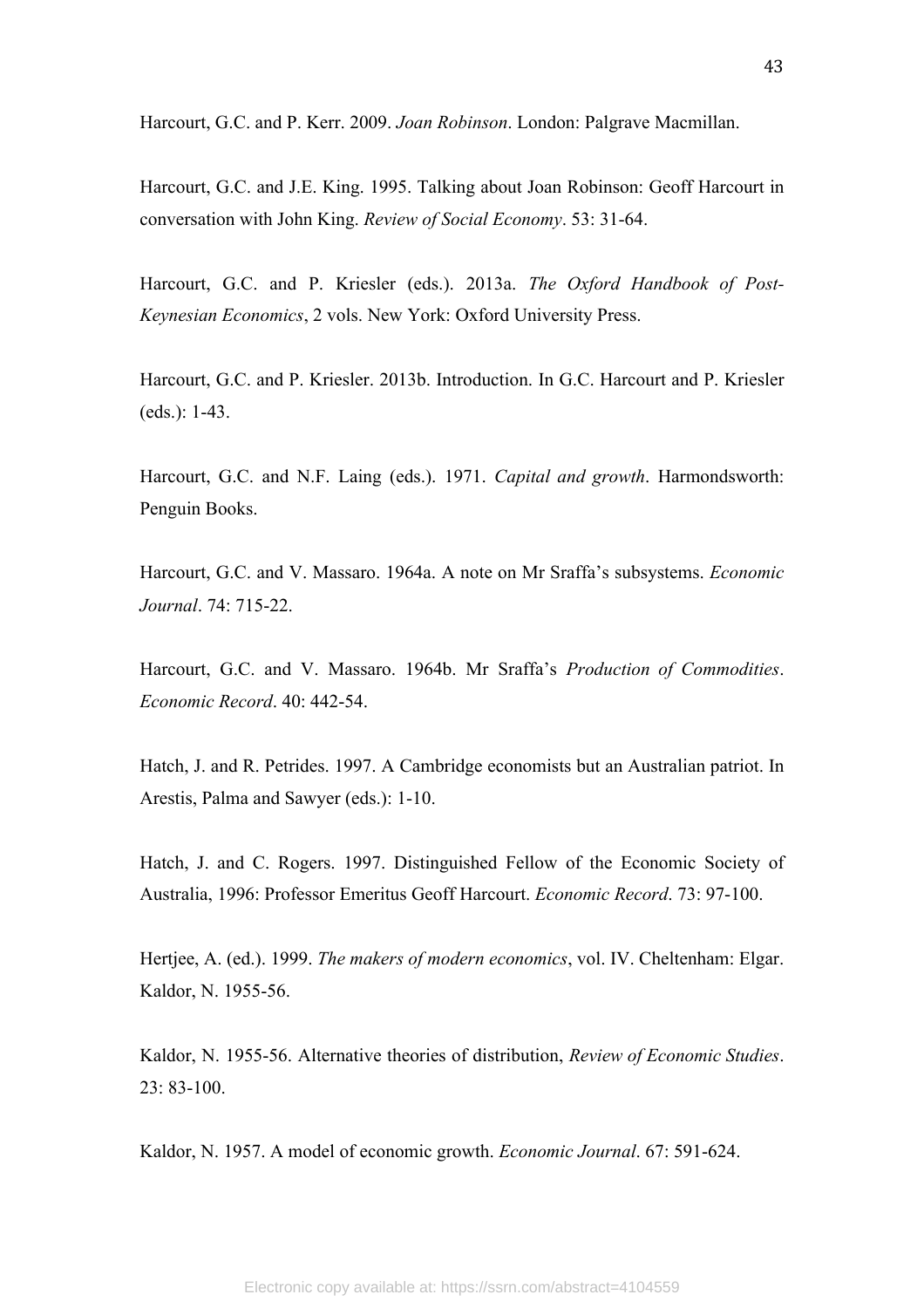Keynes, J.M. 1933. *Essays in biography.* London: Macmillan.

King, J.E. 1995. *Conversations with post Keynesians*. Chapter 12 (Geoff Harcourt): 168-86. London: Macmillan.

King, J.E. 2002. *A history of Post Keynesian economics since 1936.* Cheltenham: Elgar.

King, J.E. 2017. Post Keynesian economics in Cambridge. In R.A. Cord (ed.), volume I: 135-55.

Kriesler, P. 2022. Obituary – Geoffrey Colin Harcourt. *Review of Political Economy*. 34: 195-96.

Levhari, D. 1965. A nonsubstitution theorem and switching of techniques. *Quarterly Journal of Economics*. 79: 98-105.

Lodewijks, J. 2003. Research in the history of economic thought as a vehicle for the defense and criticism of orthodox economics. In W.J. Samuels, J.E. Biddle and J.B. Davis (eds.): 655-68.

Macfarlane, A. 2007. Interview with Geoff Harcourt. University of Cambridge. Film Interviews of Academics and Others.

https://www.repository.cam.ac.uk/handle/1810/194472?show=full%3E

Marshall, A. 1885. *The present position of economics: an inaugural lecture*. London: Macmillan.

Mata, T. 2004. Constructing identity: the Post Keynesians and the capital controversies. *Journal of the History of Economic Thought*. 26: 241-59.

Millmow, A.2017. *A history of Australasian economic thought*. London: Routledge.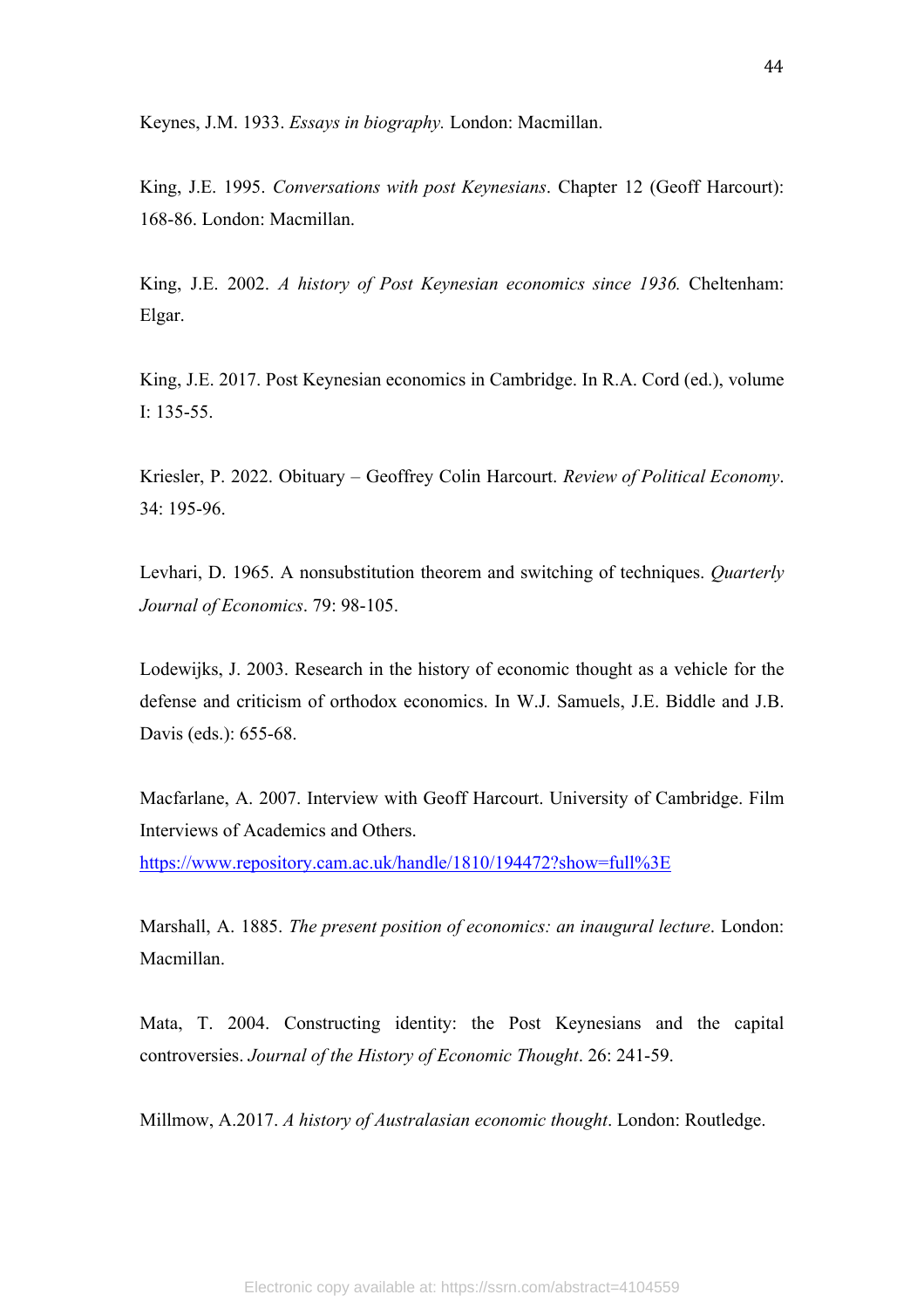Minsky, H.P. 1985. The financial instability hypothesis: a restatement. In P. Arestis and T. Skouras (eds.): 24-55.

Mongiovi, G. 2001. The Cambridge tradition in economics: an interview with G.C. Harcourt. *Review of Political Economy*. 13: 503-21.

Nell, E.J. 1983. Review of *The social science imperialists*, by G.C. Harcourt. Ed. by P. Kerr. *Journal of Economic Literature*. 21: 1495-97.

Parker, R.H. and G.C. Harcourt (eds.). 1969. *Readings in the concept & measurement of income*. Cambridge: Cambridge University Press.

Pasinetti, L. 1966. Changes in the rate of profit and switches of techniques. *Quarterly Journal of Economics*. 80: 503-17.

Pasinetti, L. 2007. *Keynes and the Cambridge Keynesians*. Cambridge: Cambridge University Press.

Perlman, M. 1954. *Judges in industry: a study of labour arbitration in Australia.*  Melbourne University Press.

Perlman, M. 1995. Preface by Mark Perlman. In Harcourt (1995b): vi-x.

Perlman, M. 1997. Economics and social conscience: the Harcourt case. In Arestis, Palma and Sawyer (eds.): 456-65.

Pesaran, M.H. and G.C. Harcourt. 2000. Life and work of John Richard Nicholas Stone 1913-1991. *Economic Journal*. 110: F146-F165.

Piketty, T. 2014. *Capital in the twenty-first century*. Tr. by A. Goldhammer. Cambridge (Mass.): Belknap Press of Harvard University Press.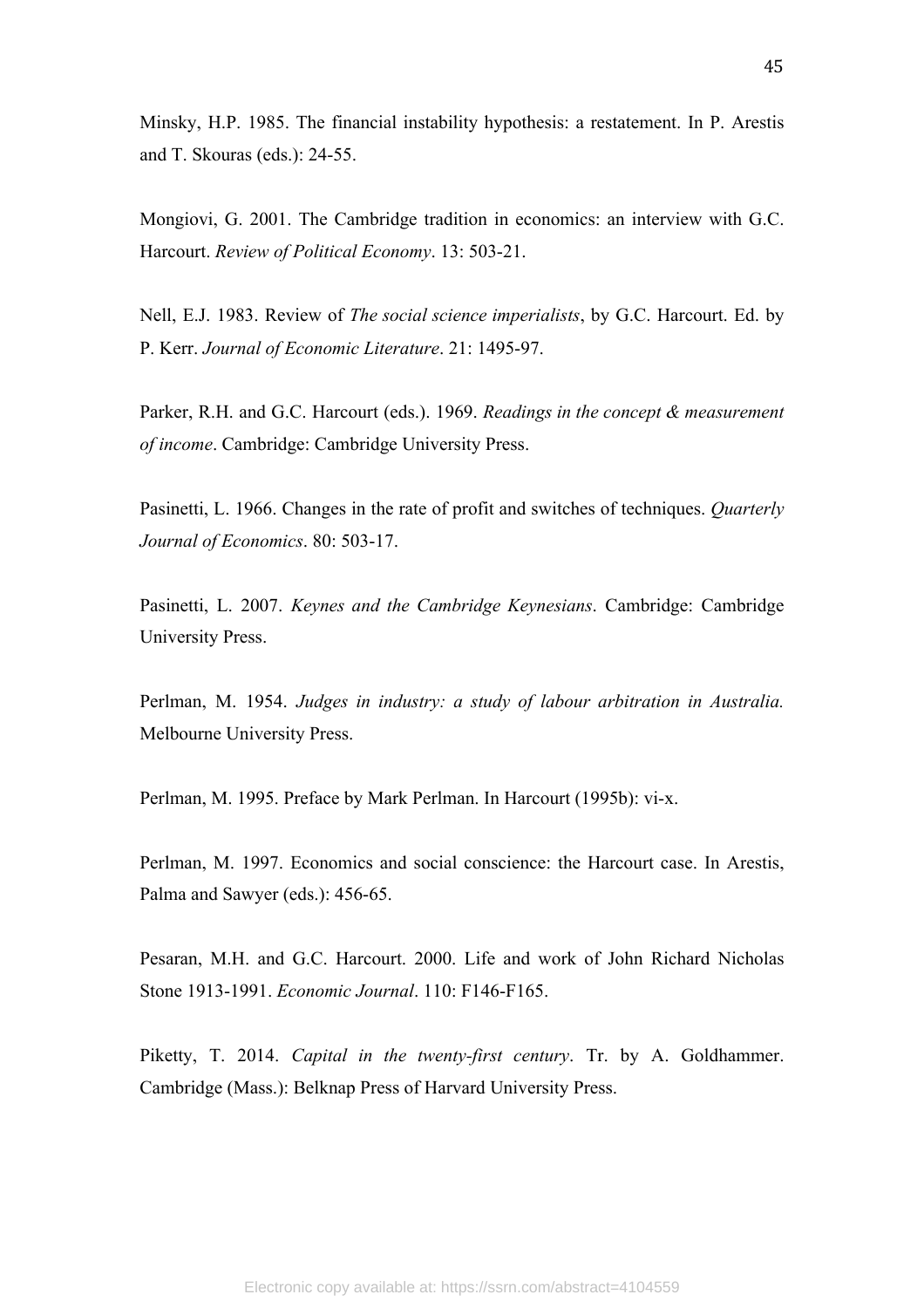Repapis, C. 2014. The scholar as reader: the last 50 years of economic theory seen through G.C. Harcourt's book reviews. *Cambridge Journal of Economics*. 38: 1517- 40.

Robinson, J. 1956. *The accumulation of capital*. London: Macmillan.

Robinson, J. 1959. Accumulation and the production function. *Economic Journal*. 69: 433-42.

Rothschild, K.W. 1947. Price theory and oligopoly. *Economic Journal*. 57: 299-320.

Salter, W.E.G. 1960. *Productivity and technical change*. Cambridge: Cambridge University Press.

Samuels, W.J., J.E. Biddle and J.B. Davis (eds.). 2003. *A companion to the history of economic thought*. Oxford: Blackwell.

Samuelson, P.A. 1962. Parable and realism in capital theory: the surrogate production function. *Review of Economic Studies*. 29: 193-206.

Sardoni, C. (ed.). 1992. *On political economists & modern political economy – selected essays of G.C. Harcourt*. London: Routledge.

Sardoni, C. and P. Kriesler (eds.). *Keynes, post-Keynesianism and political economy: essays in honour of Geoff Harcourt, volume three.* London: Routledge. Sinha, A. and A.M. Thomas (eds.). 2019. *Pluralist economics and its history*. London: Routledge.

Sraffa, P. 1960. *Production of commodities by means of commodities: prelude to a critique of economic theory*. Cambridge: Cambridge University Press.

Stiglitz, J.E. 1974. The Cambridge-Cambridge controversy in the theory of capital: a view from New Haven. *Journal of Political Economy.* 82: 893-903.